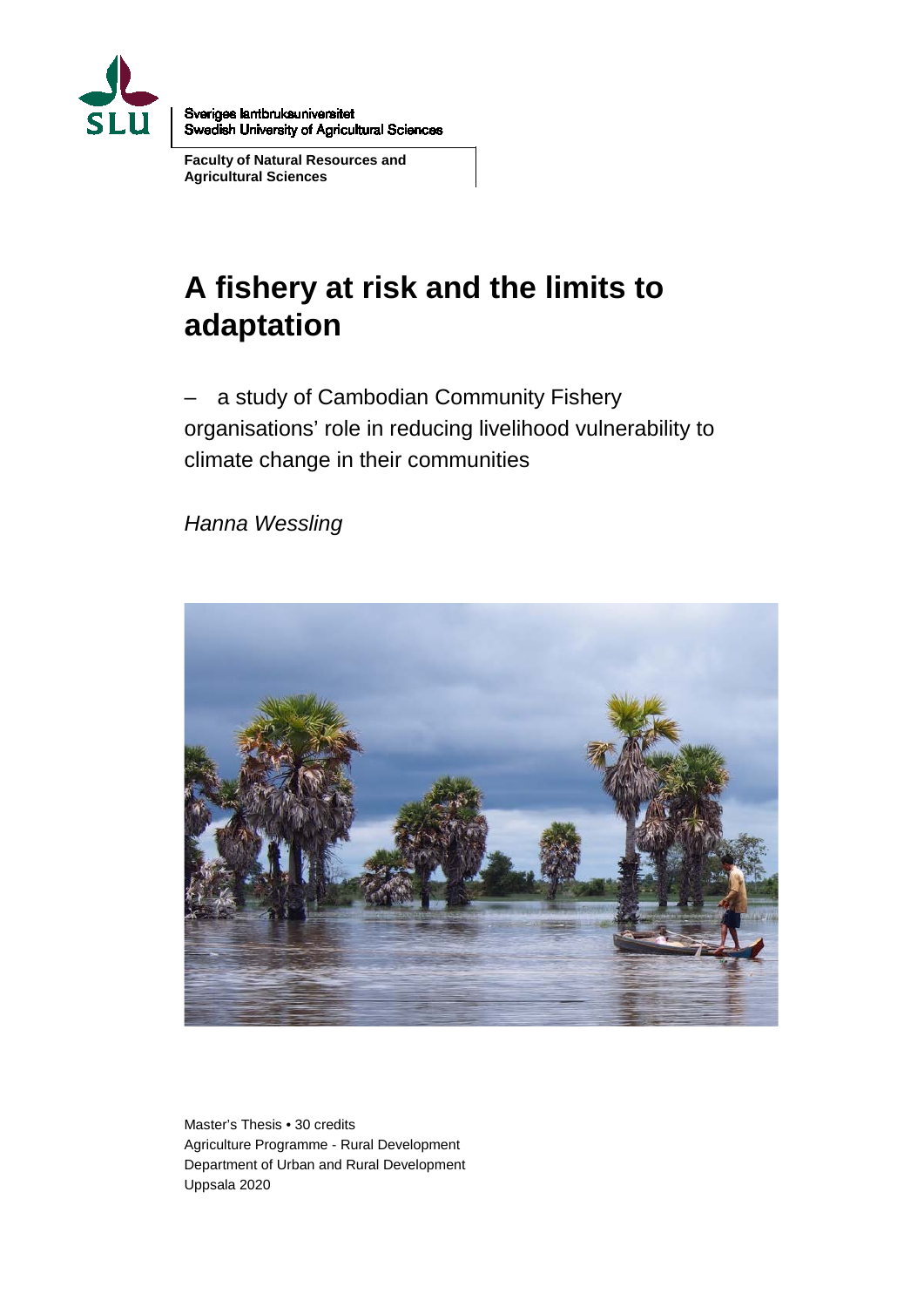#### **A fishery at risk and the limits to adaptation**

- a study of Cambodian Community Fishery organisations' role in reducing livelihood vulnerability to climate change in their communities

#### *Hanna Wessling*

| Supervisor:                  | Malin Beckman, Swedish University of Agricultural Sciences, Department of Urban<br>and Rural Development       |
|------------------------------|----------------------------------------------------------------------------------------------------------------|
| <b>Assistant Supervisor:</b> | Göran Ek, Swedish University of Agricultural Sciences, Department of Urban and<br><b>Rural Development</b>     |
| <b>Examiner:</b>             | Alin Kadfak, Swedish University of Agricultural Sciences, Department of Urban and<br><b>Rural Development</b>  |
| <b>Assistant examiner:</b>   | Kjell Hansen, Swedish University of Agricultural Sciences, Department of Urban and<br><b>Rural Development</b> |

**Credits**: 30 credits

**Level**: Second cycle, A2E

**Course title:** Master thesis in Rural Development, A2E - Agriculture Programme - Rural Development **Course code:** EX0890 **Course coordinating department:** Department of Urban and Rural Development **Programme/Education:** Agriculture Programme - Rural Development **Place of publication:** Uppsala **Year of publication:** 2020 **Cover picture:** Fisherman in Kampong Thom, Cambodia. Photographer Felicia Olsson **Copyright:** all featured images are used with permission from copyright owner. **Online publication:** https://stud.epsilon.slu.se

**Keywords: l**ivelihood vulnerability, climate change adaptation, community fisheries, Cambodia

**Sveriges lantbruksuniversitet Swedish University of Agricultural Sciences**

Faculty of Natural Resources and Agricultural Sciences Department of Urban and Rural Development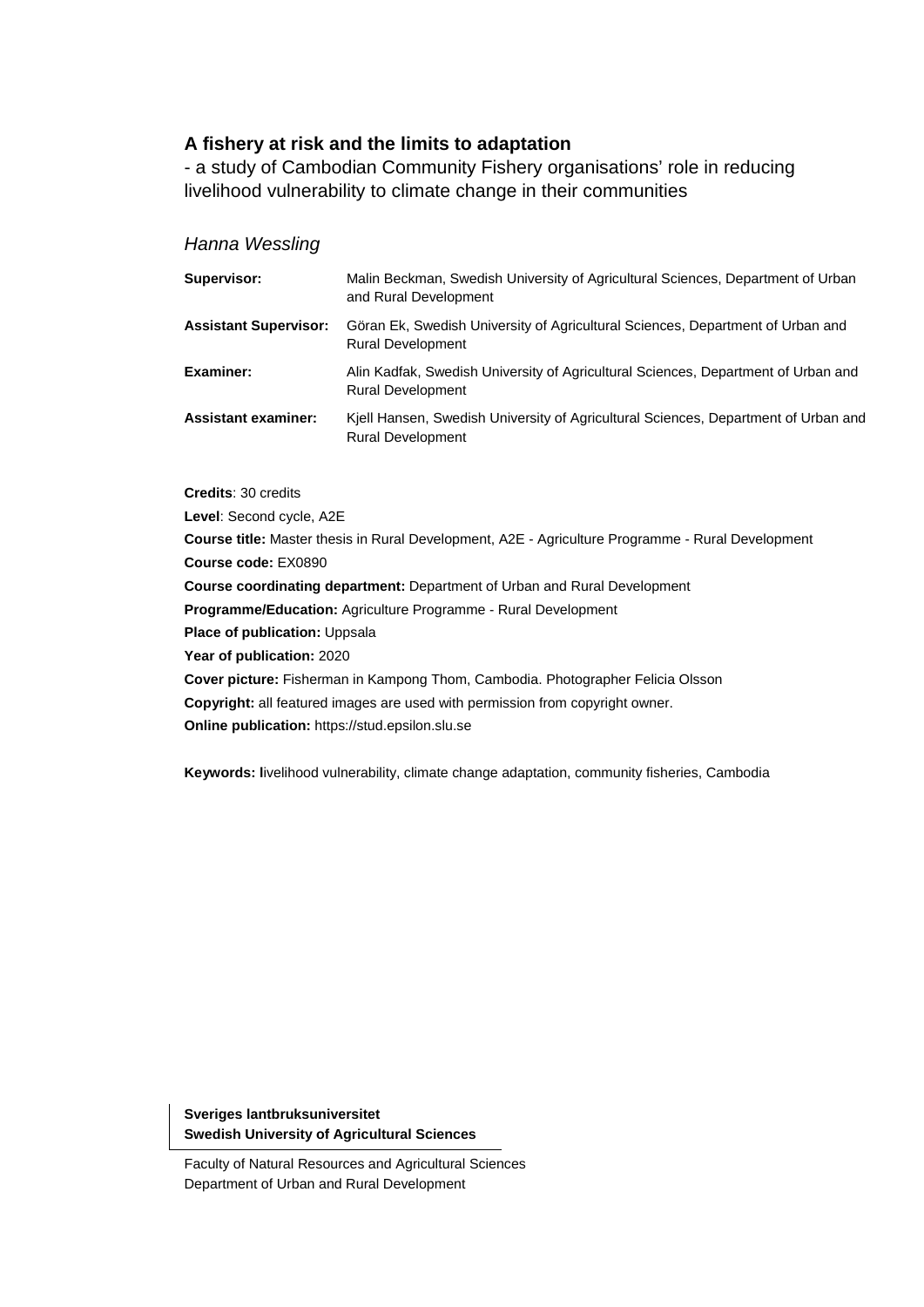# <span id="page-2-0"></span>Abstract

Cambodia's small-scale fisheries support the livelihoods of a major part of the country's rural population and play a crucial role in food security. Climate changerelated impacts alongside geopolitical changes harm the aquatic ecosystems the fishery depends on, and thus contain a great threat to both food security and rural fishery-based livelihoods in the country. During the last two decades, the government of Cambodia has implemented major political reforms aiming towards decentralising the management of natural resources. Following that, local organisations called Community Fisheries have been established as the main local level institution to organise the management of fishery resources. Being the main local institution responsible for fishery-based livelihoods and natural resource management, Community Fisheries are now essential when dealing with climaterelated impacts on fishery in their local communities.

Through field visits and semi-structured interviews with Community Fishery committees and members from five Cambodian Community Fisheries in four different provinces, this thesis seeks to understand how the work of Community Fishery organisations can contribute to reduce livelihood vulnerability and strengthen the local communities' capacity to adapt to climate-related impacts. Furthermore, the thesis discusses Community Fisheries socio-political role on climate change adaptation. Community Fisheries conduct various measures and livelihood strategies to meet local challenges in their villages, that can improve both generic and specific capacities to adapt and reduce livelihood vulnerability in their local communities. However, the impacts from the various changes the communities are dealing with seem to exceed the limit of adaptation on a local level in a long-term perspective.

Keywords: livelihood vulnerability, climate change adaptation, community fisheries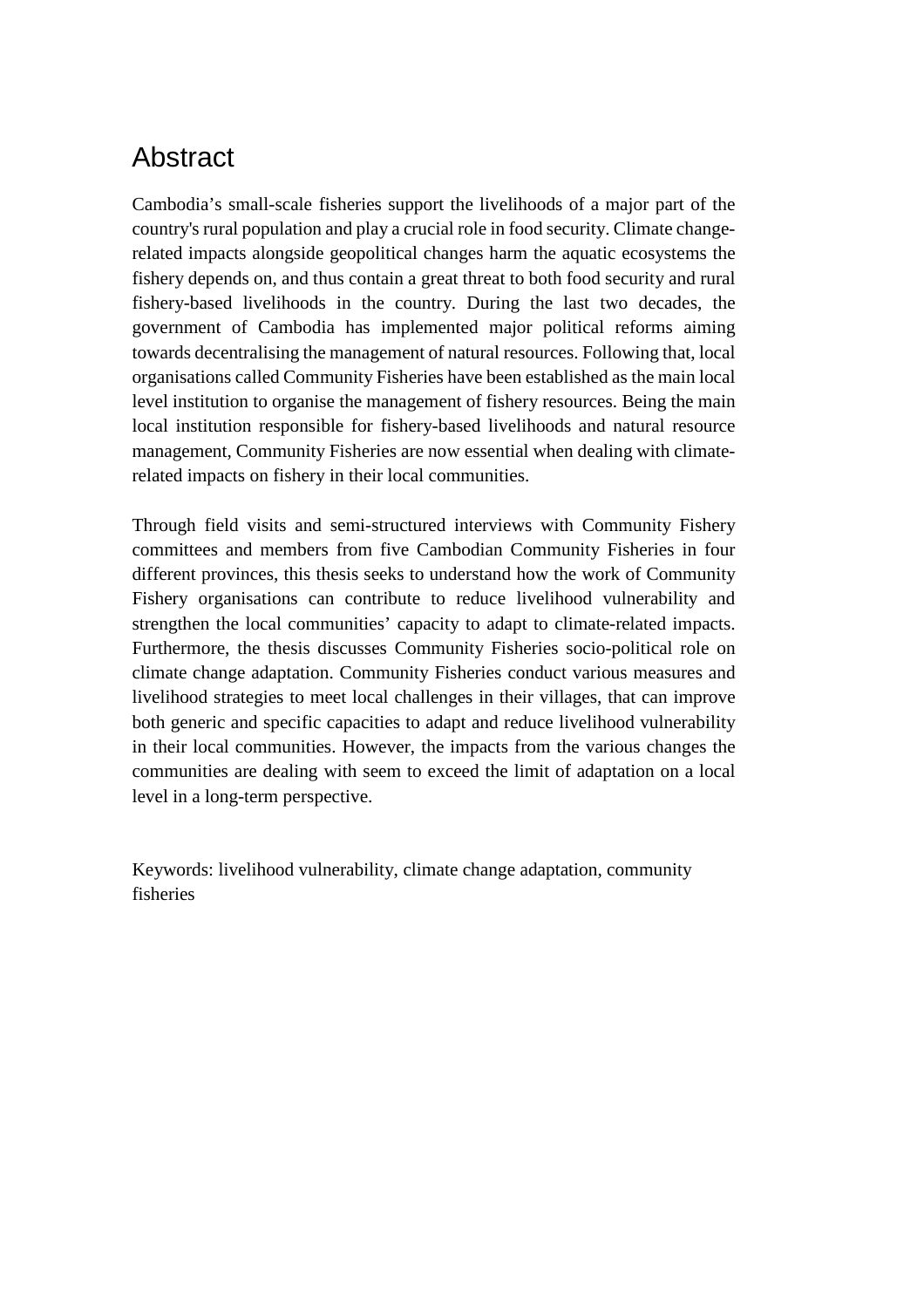# <span id="page-3-0"></span>Acknowledgements

I want to extend my sincere gratitude to everyone who has contributed to this thesis. First, I want to express my deepest thanks to all participants in this study for generously sharing your time, experience and knowledge with us. It was a great privilege to spend the last semester conducting this thesis in Cambodia.

I would also like to thank ForumCiv, FACT, SCW and Recoftc for your assistance and for making us feel most welcome during our stay, with a special thanks of gratitude to Chanbora, Horng, Sorthy, Dara, Sai and Chantorn for your support with this study.

Therese, Sofia, Lotta and Mikael, thank you for your feedback and for your invaluable support in the final process of writing. Thank you Lotta for the beautiful map over Cambodia and thank you Paul for your support and encouragement. I am forever grateful to all of you.

I also want to express my greatest and sincerest thanks to my supervisor Malin and co-supervisor Göran. Thank you Göran for your introduction to this field and subject, for your guidance and for your great advice. Thank you Malin for your brilliant supervising, your guidance, and your dedication – I could not have completed this thesis without your support.

Lastly, thank you Felicia for great team-ship during the unforgettable journey and whole process of conducting this study.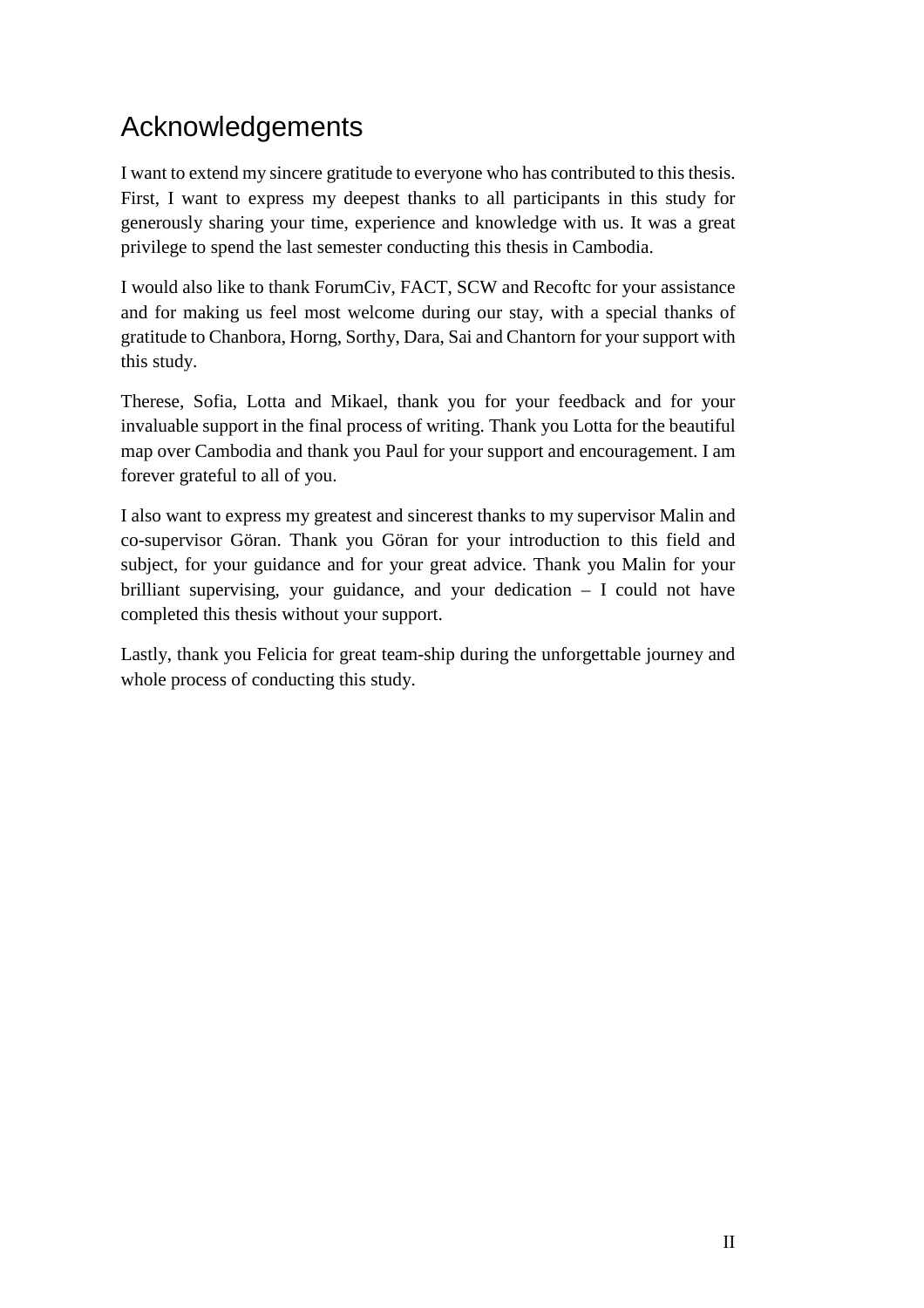# <span id="page-4-0"></span>Contents

| 1            |                |                                                                      |  |  |
|--------------|----------------|----------------------------------------------------------------------|--|--|
|              | 1.1            |                                                                      |  |  |
|              | 1.2            |                                                                      |  |  |
| $\mathbf{2}$ |                |                                                                      |  |  |
|              | 2.1<br>2.1.1   |                                                                      |  |  |
|              | $2.2^{\circ}$  |                                                                      |  |  |
|              | 2.2.1          |                                                                      |  |  |
|              | 2.2.2          | 2.2.1.1                                                              |  |  |
|              | 2.2.3          |                                                                      |  |  |
|              | 2.3            |                                                                      |  |  |
|              | 2.4            |                                                                      |  |  |
|              | 2.5            |                                                                      |  |  |
|              | 2.6            |                                                                      |  |  |
| 3            |                |                                                                      |  |  |
|              | 3.1            |                                                                      |  |  |
|              | 3.2            |                                                                      |  |  |
|              | 3.3            |                                                                      |  |  |
|              | 3.3.1<br>3.3.2 | Policy framework for climate change adaptation in Cambodia's fishery |  |  |
|              |                |                                                                      |  |  |
| 4            |                |                                                                      |  |  |
|              | 4.1            |                                                                      |  |  |
|              | 4.1.1          |                                                                      |  |  |
|              |                |                                                                      |  |  |
|              |                | 4.1.2.1<br>4.1.2.2                                                   |  |  |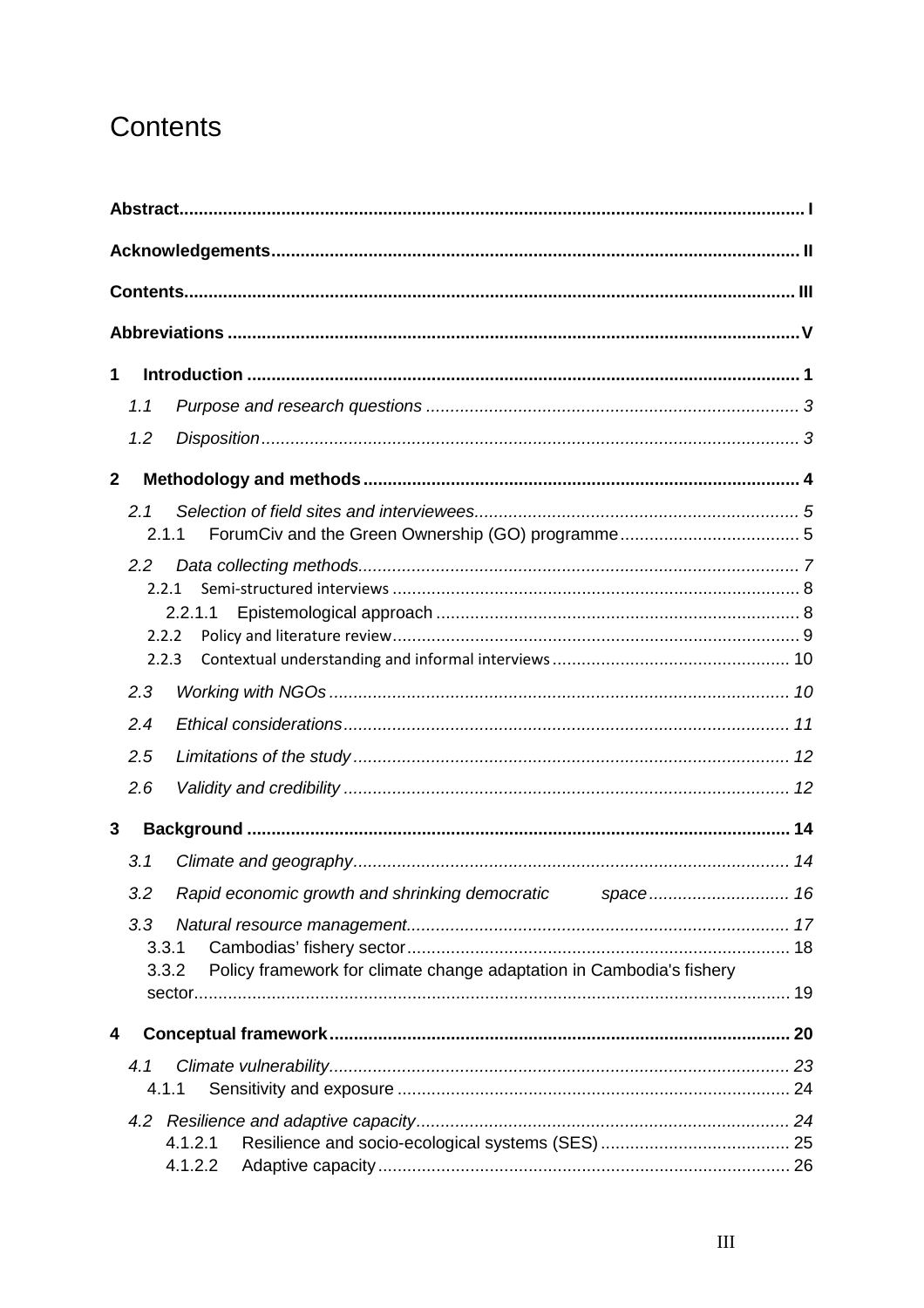| 5 |                                                                              |  |  |  |  |
|---|------------------------------------------------------------------------------|--|--|--|--|
|   | 5.1                                                                          |  |  |  |  |
|   | 5.2                                                                          |  |  |  |  |
|   | 5.2.1                                                                        |  |  |  |  |
|   | 5.2.2                                                                        |  |  |  |  |
|   | 5.2.3                                                                        |  |  |  |  |
|   | 5.2.4                                                                        |  |  |  |  |
|   | 5.2.5                                                                        |  |  |  |  |
|   | 5.3                                                                          |  |  |  |  |
|   | 5.3.1                                                                        |  |  |  |  |
|   | 5.3.1.1                                                                      |  |  |  |  |
|   | 5.3.1.2                                                                      |  |  |  |  |
|   | 5.3.1.3                                                                      |  |  |  |  |
|   | 5.3.2                                                                        |  |  |  |  |
|   | 5.3.2.1                                                                      |  |  |  |  |
|   | 5.3.2.2                                                                      |  |  |  |  |
|   | 5.3.2.3                                                                      |  |  |  |  |
|   | Mekong river: Preak Ta Am and Preak Ta Thoeng CFi, Kratie, and<br>5.3.3      |  |  |  |  |
|   |                                                                              |  |  |  |  |
|   | 5.3.3.1                                                                      |  |  |  |  |
|   | 5.3.3.2<br>5.3.3.3                                                           |  |  |  |  |
|   |                                                                              |  |  |  |  |
| 6 |                                                                              |  |  |  |  |
|   | 6.1                                                                          |  |  |  |  |
|   | 6.1.1                                                                        |  |  |  |  |
|   | 6.1.2                                                                        |  |  |  |  |
|   | 6.1.2.1                                                                      |  |  |  |  |
|   | 6.2                                                                          |  |  |  |  |
|   | 6.2.1                                                                        |  |  |  |  |
|   | 6.2.3                                                                        |  |  |  |  |
|   | 6.3<br>Decentralisation and responsibility for climate change adaptation  45 |  |  |  |  |
| 7 |                                                                              |  |  |  |  |
|   |                                                                              |  |  |  |  |
|   |                                                                              |  |  |  |  |
|   |                                                                              |  |  |  |  |
|   |                                                                              |  |  |  |  |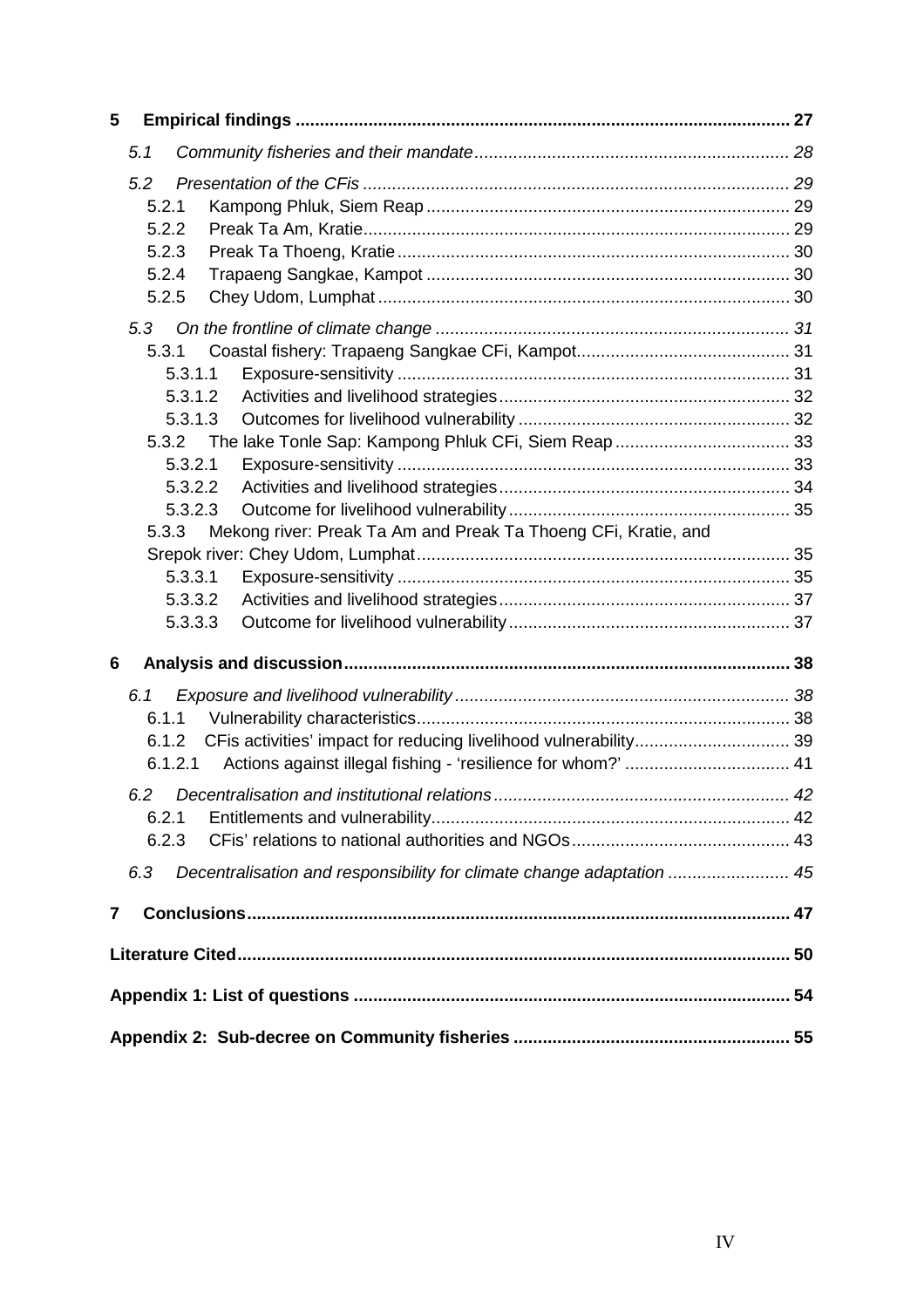# <span id="page-6-0"></span>Abbreviations

| <b>ADB</b>   | <b>Asian Development Bank</b>                           |  |  |  |
|--------------|---------------------------------------------------------|--|--|--|
| <b>CBO</b>   | <b>Community Based Organisation</b>                     |  |  |  |
| CF           | <b>Community Forestry</b>                               |  |  |  |
| <b>CFi</b>   | <b>Community Fishery</b>                                |  |  |  |
| <b>CPA</b>   | <b>Community Protected Area</b>                         |  |  |  |
| <b>CBNRM</b> | <b>Community Based Natural Resource Management</b>      |  |  |  |
| <b>FACT</b>  | <b>Fisheries Action Coalition Team</b>                  |  |  |  |
| <b>FiA</b>   | <b>Fisheries Administration</b>                         |  |  |  |
| <b>FAO</b>   | Food and Agriculture Organization of the United Nations |  |  |  |
| <b>IPCC</b>  | Intergovernmental Panel on Climate Change               |  |  |  |
| <b>MAFF</b>  | Ministry of Agriculture, Forestry and Fisheries         |  |  |  |
| NGO          | Non-Governmental Organisation                           |  |  |  |
| MoE          | Ministry of Environment                                 |  |  |  |
| <b>RGC</b>   | Royal Government of Cambodia                            |  |  |  |
| <b>SCW</b>   | Save Cambodia's Wildlife                                |  |  |  |
|              |                                                         |  |  |  |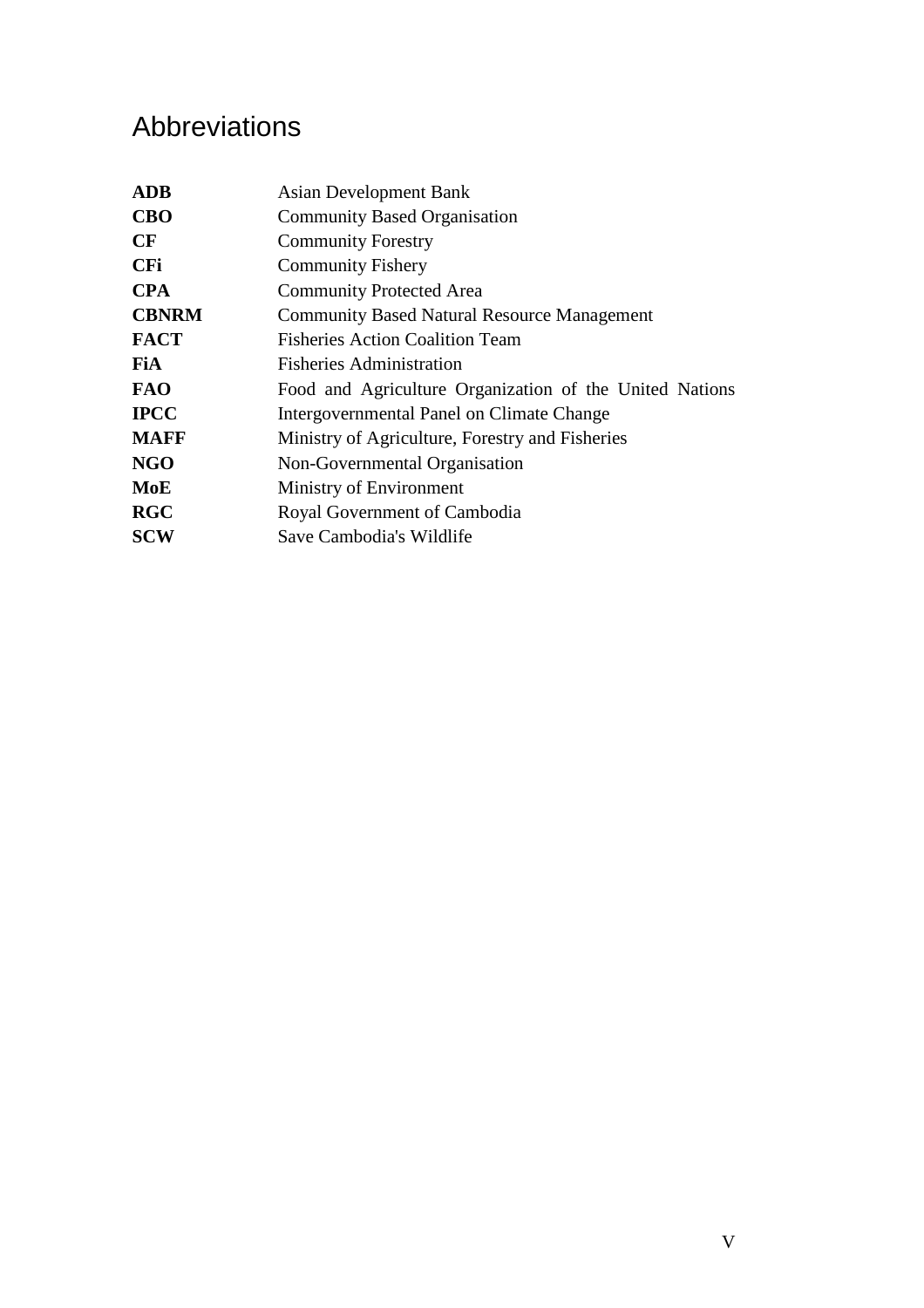# <span id="page-7-0"></span>1 Introduction

Cambodia's small-scale fisheries support the livelihood for a vast part of the country's rural population. Fish is, together with rice, the most important food in the country and the source of up to 80 percent of the Cambodians' intake of animal protein (FAO, 2017; RGC, 2010). The fishery sector hence plays an important role for food security, as well as being central for both culture, traditions and the national economy. During the past two decades however, the ongoing climate change has, alongside unsustainable management of natural resources and geopolitical changes, drastically altered the conditions for the country's smallscale fisheries.

Cambodia belongs to the group of countries worst affected by climate change. While the entire Southeast Asian region is estimated to be highly affected by climate change related impacts, Cambodia is considered particularly vulnerable to climate risk (Almack, 2012; Germanwatch, 2016). Climate-related impacts entail changes in both season extremes and variability, with longer and hotter droughts in the dry seasons and heavier rainfalls during the rainy seasons. This means a higher risk of both drought and floods, at the same time as the seasonal and tide patterns are changing and becoming more unpredictable. In the coastal areas, salt intrusion caused from the sea level rise obstructs the conditions for agriculture and water supply. (UNDRR, 2019; Germanwatch, 2016; ADB 2015)

80 percent of Cambodia's population live in rural areas, of which a vast majority depend on a combination of fishing and farming for their livelihoods with few available livelihood alternatives. Since the productivity of both agriculture and aquatic ecosystems is highly dependent on climatic conditions, they are particularly vulnerable to the impacts of climate change. Previous research shows that aquatic ecosystems will be continuously and severely affected by rising temperatures and longer periods of drought (FAO, 2016; UNDRR, 2019). However, fishery-based livelihoods have not yet received as much focus as other areas within the scientific field of climate change adaptation and in climate adaptation policy. Also, the social values of the fishery industry has often been overlooked in the government's policies in sectors concerned, such as agriculture, water and energy (Almack, 2012; Badjeck et al 2010).

Cambodia has one of the world's most productive inland fisheries, and the country's free flowing rivers and big Lake Tonle Sap provide fish that is the main protein source for the population. Because of the flood-pulse phenomenon that occurs in the complex aquatic system including the Mekong river and Tonle Sap lake, big areas of land and forests in the country are annually flooded and 30 percent of Cambodia is covered by seasonal or permanent wetlands (RGC, 2010). This forms a land-water interfaced environment that shapes the conditions for an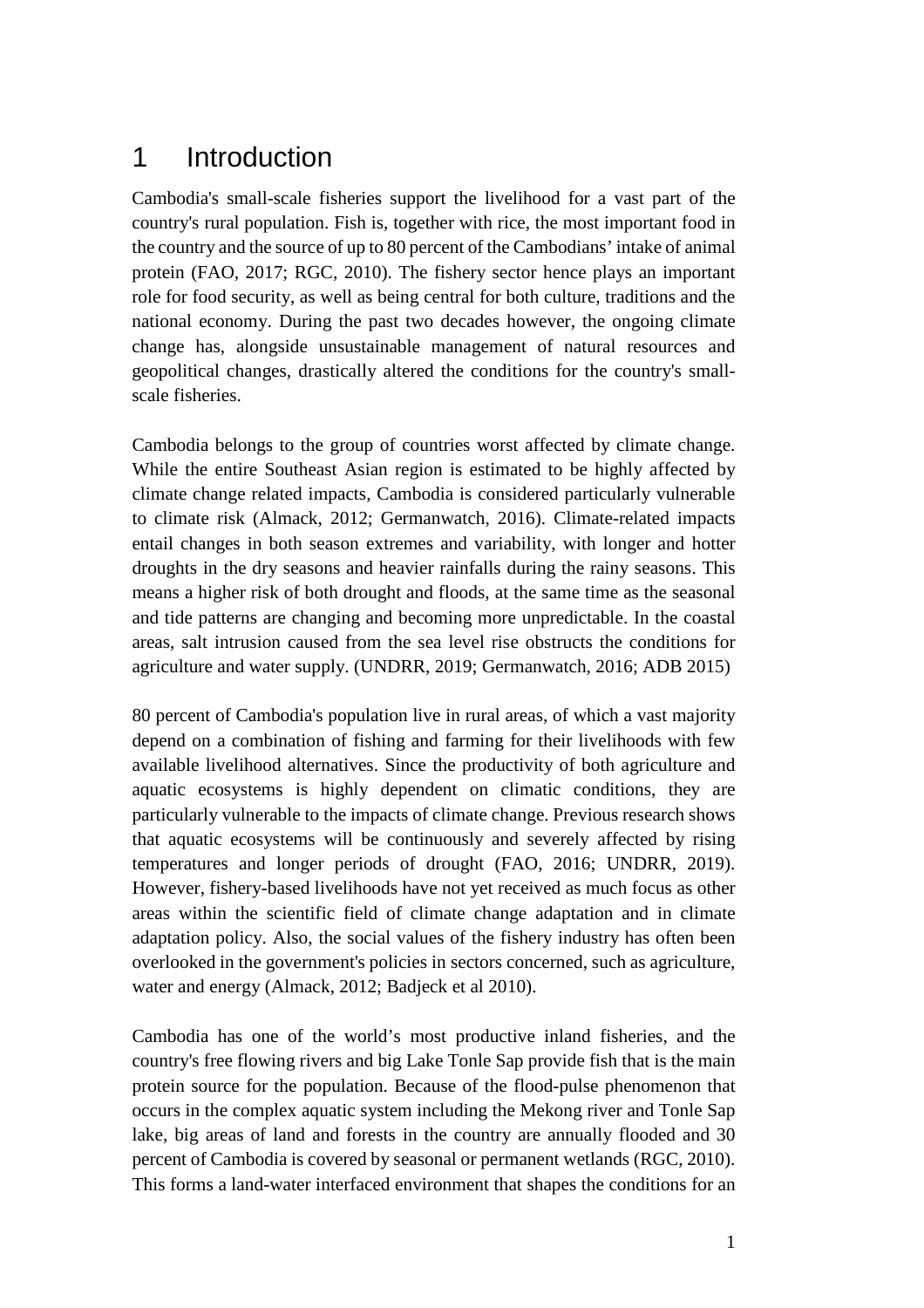inland aquatic system that is described to be one of the world's most productive ecosystems. "*Where there is water, there is fish*", is a widely known Khmer saying that refers to the country's rich and diverse inland fishery that employs a big part of the rural population for at least some time every year to fish on floodplains, rice fields or in flooded forests. (FAO, 2017; Almack, 2012)

Cambodia's capture fishery was in the late 1900s organised through a leasing system for large scale fisheries, where areas called fishing lots were leased from the government by privately owned companies. In contrast to the overall development, where an economy focused on rapid growth has been favouring large scale production within natural resource management in Cambodia, the government has made several decentralisation reforms for natural resource management since the beginning of the 2000's (Pellini, 2012; FAO, 2017). The reforms aimed to reach a sustainable management of natural resources while at the same time benefiting local societies and resulted in the establishment of a new type of local civil society organisations, so called Community based organisations (CBOs). The CBOs were a new institutional form of organising community based natural resource management (FAO, 2017).

Due to the decentralization reforms, in order to increase the public access to fish, the fishing lot system has been cancelled and the former lots have been transferred to so-called Community Fisheries (CFis), which are a type of CBOs. Following this, the CFis have been established as the "central, local institution for fisheries management in Cambodia" (Kurien, 2017). Being the main local civil society institution responsible for natural resource management, CBOs are often involved in development projects and their work is often done in cooperation with, and support from both local and international NGOs (Pellini, 2012). Beyond management of natural resources, CFis also have a broader social mandate in their communities aiming to reduce poverty (Kurien, 2017, RGC, 2005). Thus, this mandate also gives CFis a crucial role in a situation where various political, societal and climate-related changes put the small-scale fisheries and the local societies relying on it, at risk.

This thesis seeks to understand the role of the CFis in increasing the capacity to adapt to climate change and related impacts, and to reduce livelihood vulnerability. The study is based on semi-structured interviews with CFi members, and members of CFi committees, in four different Cambodian provinces. As a starting point it seeks to understand how Community Fishery organisations are experiencing the local impacts of climate-related changes, moving on to how the measures taken in response to these changes are perceived in relation to livelihood vulnerability and capacity to adapt. Drawing on these themes, the thesis discusses the socio-political role of CFis in a context of climate change and decentralized natural resource management.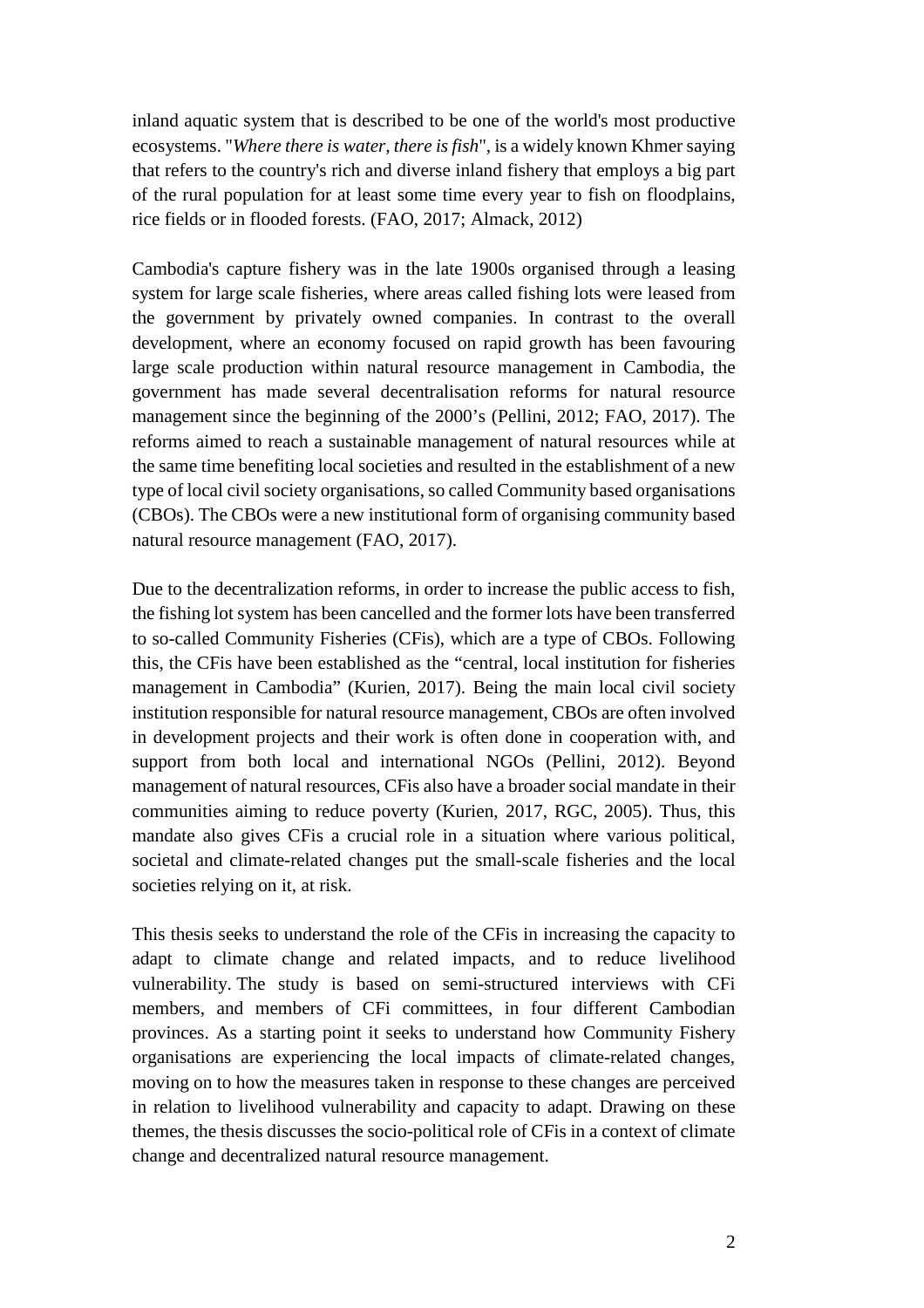## <span id="page-9-0"></span>1.1 Purpose and research questions

The purpose of this study is to understand how the work of Community Fishery organisations can contribute to reduce livelihood vulnerability and strengthen local communities' capacity to adapt to climate change. The thesis aims to understand Community Fishery organisations' role and function for their local communities' response to climate change impacts, in a context of wider economic and political changes. The thesis contributes to a discussion about the distribution of responsibilities for adaptation within the system of decentralised natural resource management in Cambodia. The following research questions has been used to fulfill the purpose of the study:

- How do Community Fishery committees and members, in Cambodia, experience environmental change impacts to fishery-based livelihoods in their local communities?
- How do the response measures taken by Community Fishery organisations impact local communities' adaptive capacity and livelihood vulnerability to climate change?

## <span id="page-9-1"></span>1.2 Disposition

This introductory chapter aims to provide a presentation on my research interest and to present the purpose of the study and the research questions. Subsequently, the research methods and scientific approach are presented in the second chapter followed by a discussion on methodological considerations and the validity and credibility of the study and the results. Thereafter, the third chapter provides background information about the geographical and institutional context of the Community Fishery organisations in Cambodia, as well as a historic background to the establishment of the Community Fishery organisations as part of a larger shift in the politics of natural resource management in the country. The fourth chapter presents the conceptual framework and theoretical approach to the material.

The study's results are thereafter presented in the fifth chapter; starting with a presentation of the field sites, which is followed by an exposition of the impacts of climate change and other related geopolitical changes, along with CFis' responses to these changes and consequences for local fishery-based livelihoods from the views of Community Fishery councils and members. The sixth chapter contains a discussion and analysis of the empirical findings using theory within the fields of vulnerability and climate adaptation, aiming to answer and discuss the research questions presented above. Drawing on the findings analysed in the sixth chapter, conclusions are presented in the thesis seventh and final section.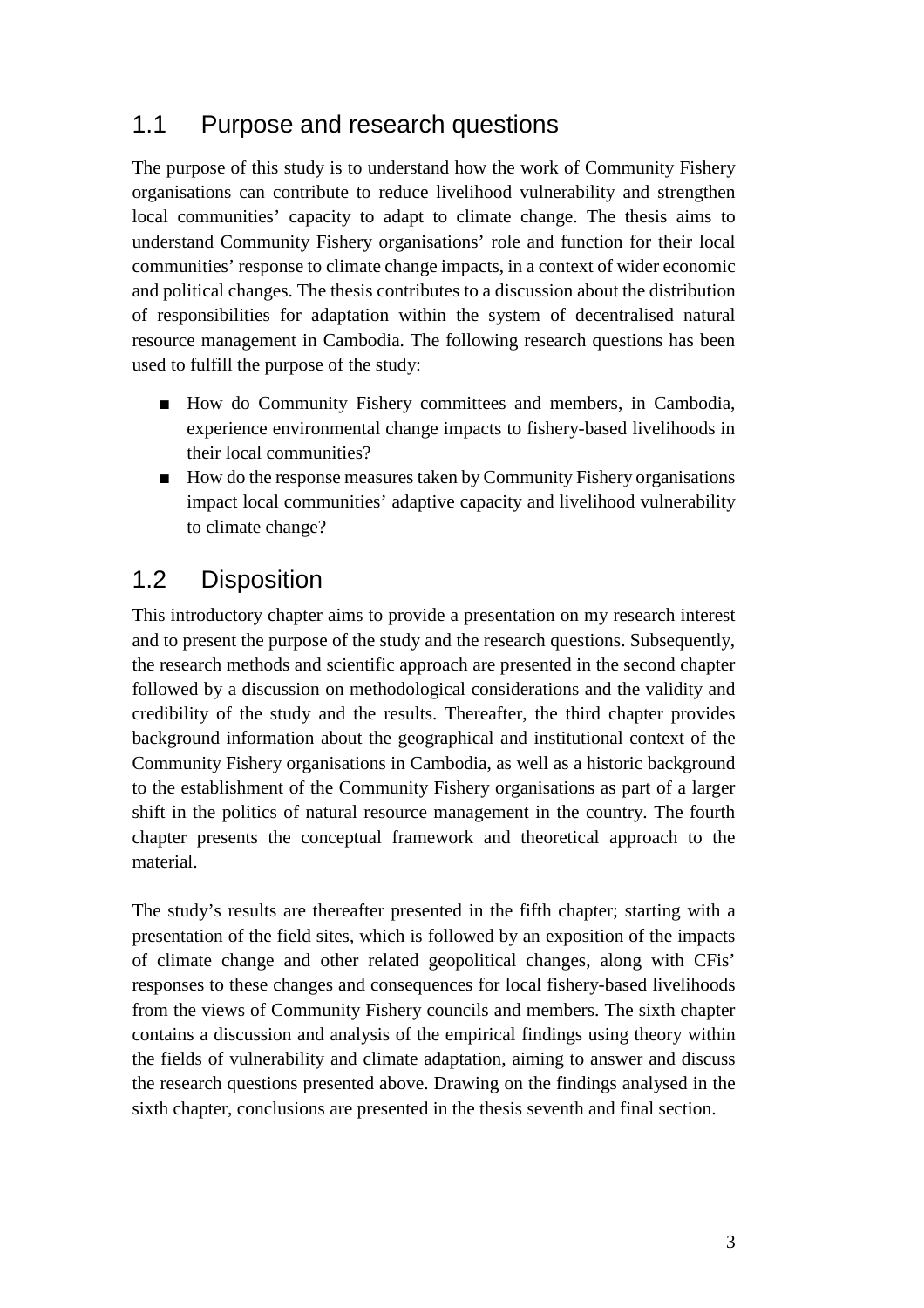# <span id="page-10-0"></span>2 Methodology and methods

The material in this master thesis has been collected during a field study in rural Cambodia between 4 September and 15 November 2019. The field study was jointly conducted with another masterstudent, Felicia Olsson, and was financed through a Minor Field Study scholarship from Sida (Swedish International Development Cooperation Agency). This study seeks to understand climate vulnerability and adaptation through the eyes of people involved, i.e. the informants, and has been conducted with a qualitative approach. Thus, we have been guided by qualitative research methods during the process of collecting data, with semi-structured interviews as a main method.

With exception of five key informant interviews conducted in the offices of their respective organisations, the data was collected during field visits to ten CBOs of three different types; Community Forestries (CFs), Community Fisheries (CFis) and Community Protected Areas (CPAs). The ten CBOs we visited are located in five different Cambodian provinces; Kampot, Kratie, Ratanakiri, Kampong Thom and Siem Reap. The interviews have been organised and conducted by a team of three; two master students and one interpreter, but sometimes also together with NGO professionals who work to support the Community Based Organisations with their activities on a daily basis.

The jointly collected data has been used for two separate master theses with different analytical focal points. Hence, the scope of the conducted field study has been broader than the theme of this thesis, which is narrowed down to focus on CFis. Although not presented in this thesis, the field studies to the different types of CBOs have contributed to findings presented in the thesis through contextual understanding of the organisational structure of CBOs and their role in Cambodia's legal system, but also to the local characteristics of livelihoods and climate vulnerability.

The socio-ecological systems of forestry and fishery in Cambodia are strongly interconnected and mutually dependent: most people working with forestry and agriculture are also fishing and vice versa. Annually flooded forests constitute important habitats for inland fish, and wetlands are alternately used for farming and for inland fishing following the monsoon seasons. Hence, the interviews with CFs and CPAs add to the study with relevant information about the context, and have provided a greater understanding of the context and conditions for fisherybased livelihoods in Cambodia.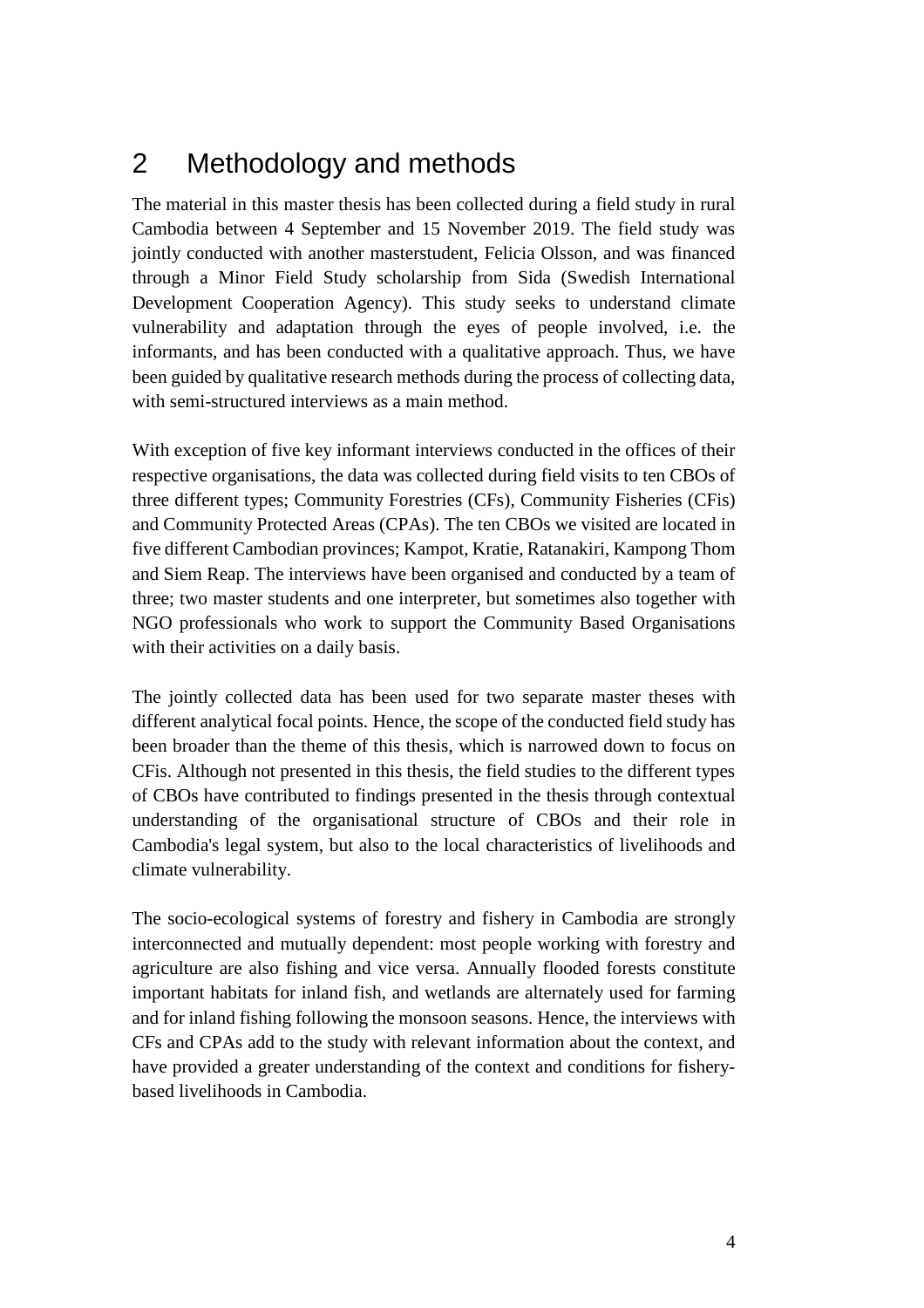## <span id="page-11-0"></span>2.1 Selection of field sites and interviewees

The thesis presents data from field visits to five different Community Fisheries in rural areas distributed over four Cambodian provinces.



*Figure 2. Copyright by Lotta Sobéus. Reproduced with permission of the copyright owner.*

Trapaeng Sangkae CFi (1) is located in the coastal area in the southwest part of Cambodia, Kampot province. Kampong Phluk CFi (2) is located close to the big lake Tonle Sap in Siem Reap province. The CFis Preak Ta Am (3) and Preak Ta Thoeng (4) are located along the Mekong river in Kratie province, and Chey Udom CFi (5) is located along the Srepok river in Ratanakiri province. The Srepok river is a tributary of the Mekong and flows through the Northeastern part of the country to Vietnam.

#### <span id="page-11-1"></span>**2.1.1 ForumCiv and the Green Ownership (GO) programme**

The field study has been carried out with support from ForumCiv. ForumCiv is a development cooperation organisation that mediates grants from Sida (the Swedish International Development Cooperation Agency) to Swedish organisations in 70 countries, including Cambodia. These organisations are in turn working with local partner organisations within the civil society. ForumCivs programme Green Ownership (GO) has been a three years-long programme aiming to strengthen local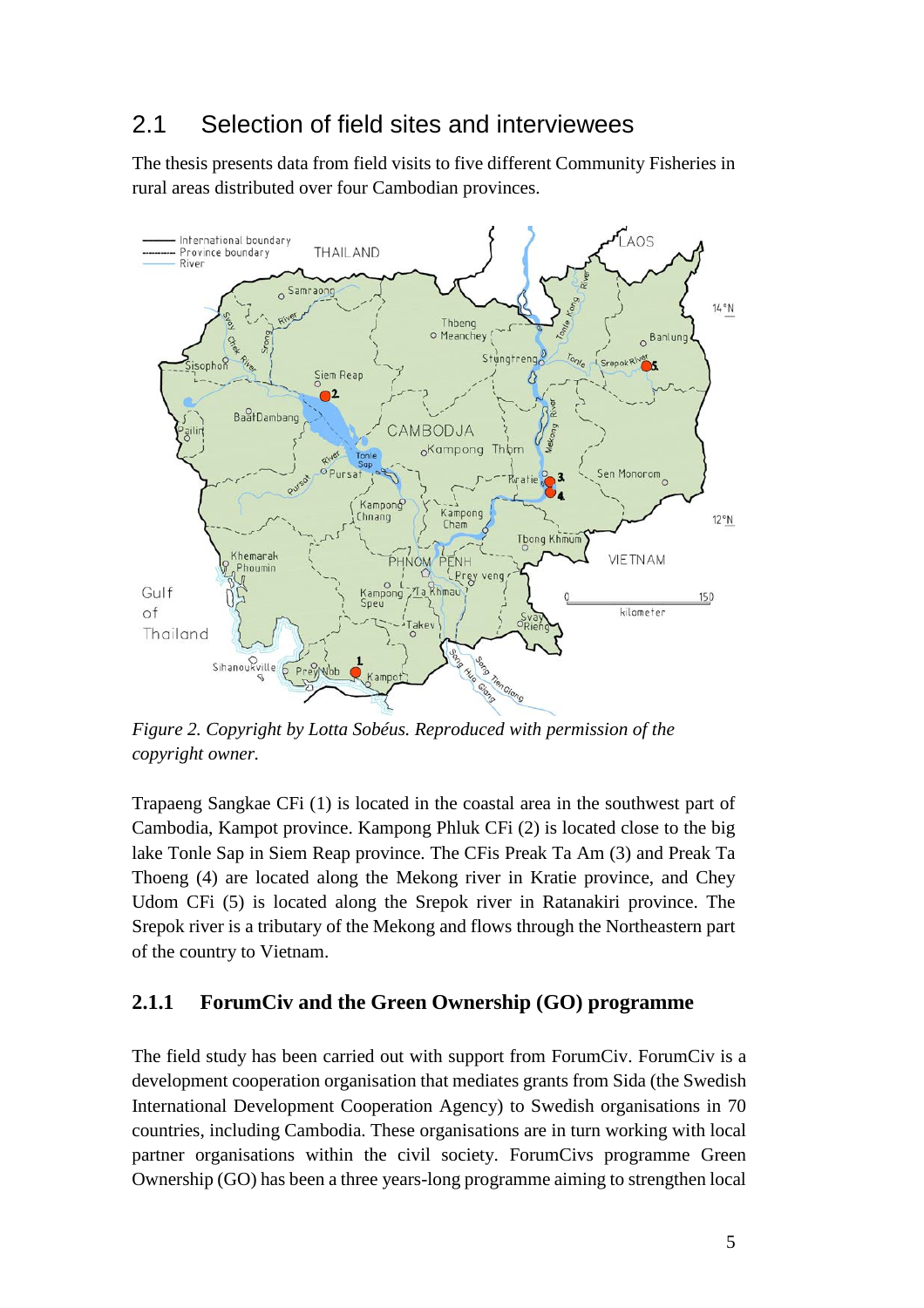civil society organisations in Cambodia. The programme has engaged and supported a large number of people as well as several local organisations in 14 Cambodian provinces in the work to secure and improve land tenure rights and access to natural resources for local communities. The project focuses on and addresses natural resource management, adaptation to climate change and works to build capacity of civil society and local communities.

In the initial planning phase of this study, the GO programme was used to inform the study about the context as well as NGOs work with related issues in Cambodia. One intervention in the GO programme has been "Improving fishers' rights toward fisheries resources management and greater climate change resilience in a sustainable way". This intervention inspired the research interest of this study, which has been to understand CFis specific role and how their work can contribute to fishers' rights and climate resilience.

The study's research interest was CBOs and climate change adaptation, and ForumCiv facilitated our contact with their partner organisations involved in interventions concerning climate change adaptation and capacity building in Cambodia within the GO programme. Subsequently, when we arrived in Cambodia, these organisations in turn assisted us in the contact with the CBOs. Thus, our choice of appropriate field sites was made in consultation with them and ForumCiv's office in Cambodia based on geographical aspects described in the section below and, in a second step, CBOs that had an established cooperation and contact with the NGOs were selected.

Previous reports from Asian Development Bank (ADB, 2015) highlight all the selected field sites as "hotspots for climate change". The selected CFis cover a large geographic variation and are exposed to diverse climate-related impacts. The field sites also cover Cambodia's three main hydrological systems for fishery: the coast, inland lakes and rivers. Thus, the selection provides the study with data on a broad spectrum of both climate-related impacts and adaptation measures for the different types of fishery. Even though these CFis have all been involved in climate-related projects, the projects themselves have not been in focus in this study. However, the total of activities conducted by the CFis reported by the informants in this study is of relevance for climate adaptation, of which some are part of development projects and programmes.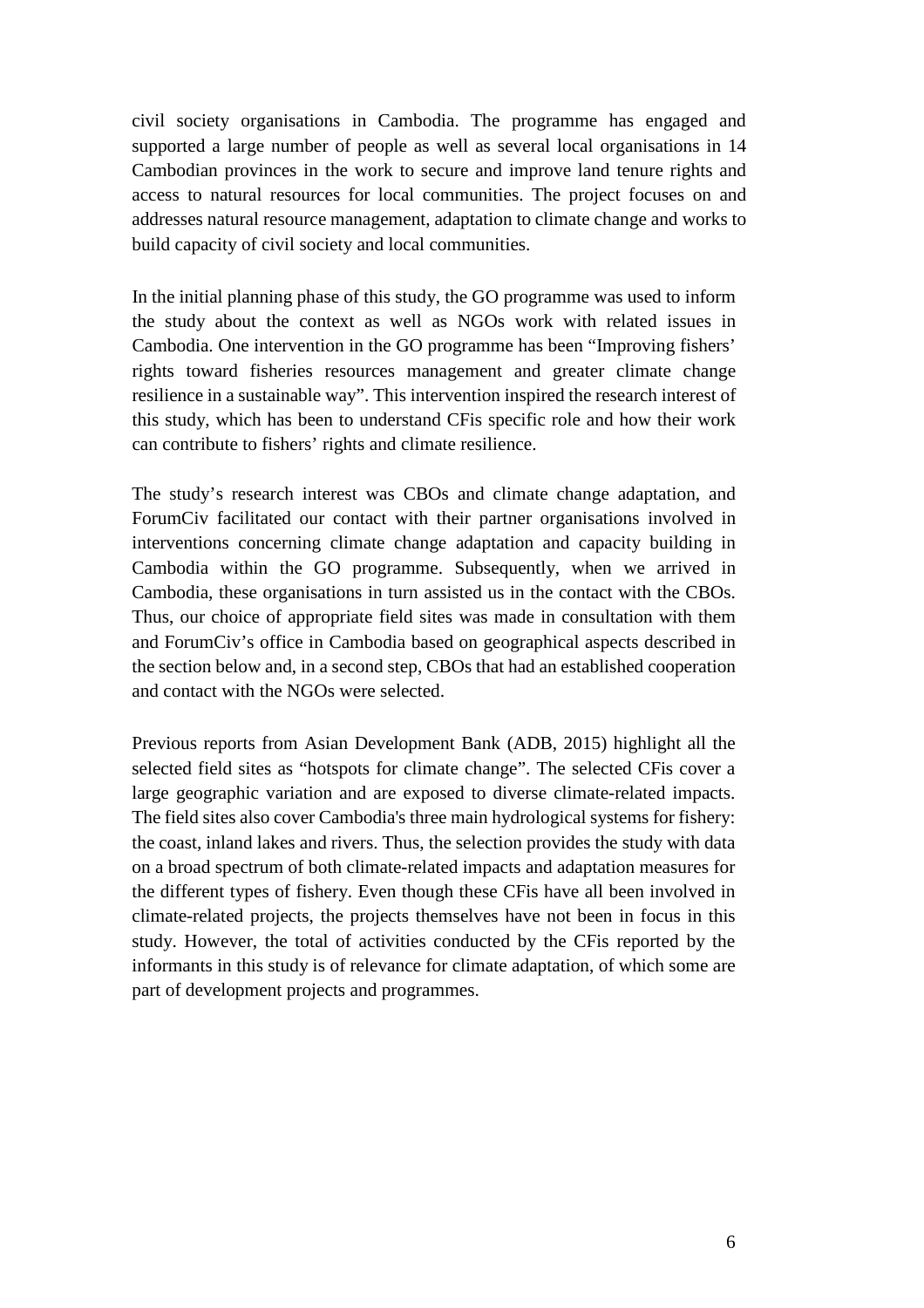| <b>CFi</b>                              | Trapaeng<br><b>Sangkae</b>      | Kampong<br><b>Phluk</b>                       | <b>Preak Ta</b><br><b>Thoeng</b>            | <b>Preak Ta Am</b>                          | <b>Chey Udom</b>                                                                                 |
|-----------------------------------------|---------------------------------|-----------------------------------------------|---------------------------------------------|---------------------------------------------|--------------------------------------------------------------------------------------------------|
| <b>District</b>                         | Kampot                          | Siem Reap                                     | Chetr Borei                                 | Chetr Borei                                 | Lumphat                                                                                          |
| <b>Members</b>                          | 734                             | 3780                                          | 108                                         | 288                                         | 404                                                                                              |
| Villages                                | 3                               | 3                                             | 1                                           | 1                                           | $\overline{7}$                                                                                   |
| Established                             | 2005                            | 2005                                          | 2012                                        | 2004                                        | 2012                                                                                             |
| Main<br>livelihoods<br>among<br>members | Fishing,<br>farming,<br>tourism | Fishing, dry<br>season<br>farming,<br>tourism | Farming,<br>animal<br>husbandry,<br>fishing | Farming,<br>animal<br>husbandry,<br>fishing | Collection of<br>non-timber<br>forest<br>products,<br>fishing,<br>farming, work<br>at plantation |

*Figure 2. The CFis that we visited.*

The selected CFis show a wide range in number of members, villages, areal size, assets and capacity. They are also different regarding organisational structure: some are closely connected to local authorities, having the same people as committee members as in the commune council, whilst other CFis are organisationally independent from local authorities. These differences among the selected CFis reflect the great diversity among CFis in Cambodia, concerning size, capacity and organisation (RGC, 2018).

## <span id="page-13-0"></span>2.2 Data collecting methods

The methods for data collection have been semi-structured interviews and a literature review. A total of 31 interviews have been conducted, out of which five are key informant interviews and the remaining 26 have been carried out with CBO committee members, CBO members, and officials at local and provincial authorities. Of these 26 interviews, 9 interviews have been conducted with Community Forestry committees and members, and 12 interviews with Community Fishery committees and Community Fishery members. Five interviews were conducted with officials from Forestry Administration in Kampong Thom province, Fisheries Administration in Ratanakiri province, the Department of Environment in Ratanakiri province, and officials from local authorities in Kratie and Ratanakiri provinces.

Some of the interviews were conducted as individual interviews and some with several members of the CBOs and CBO committees in a group. Key informant interviews were conducted individually, with professionals from the NGOs FACT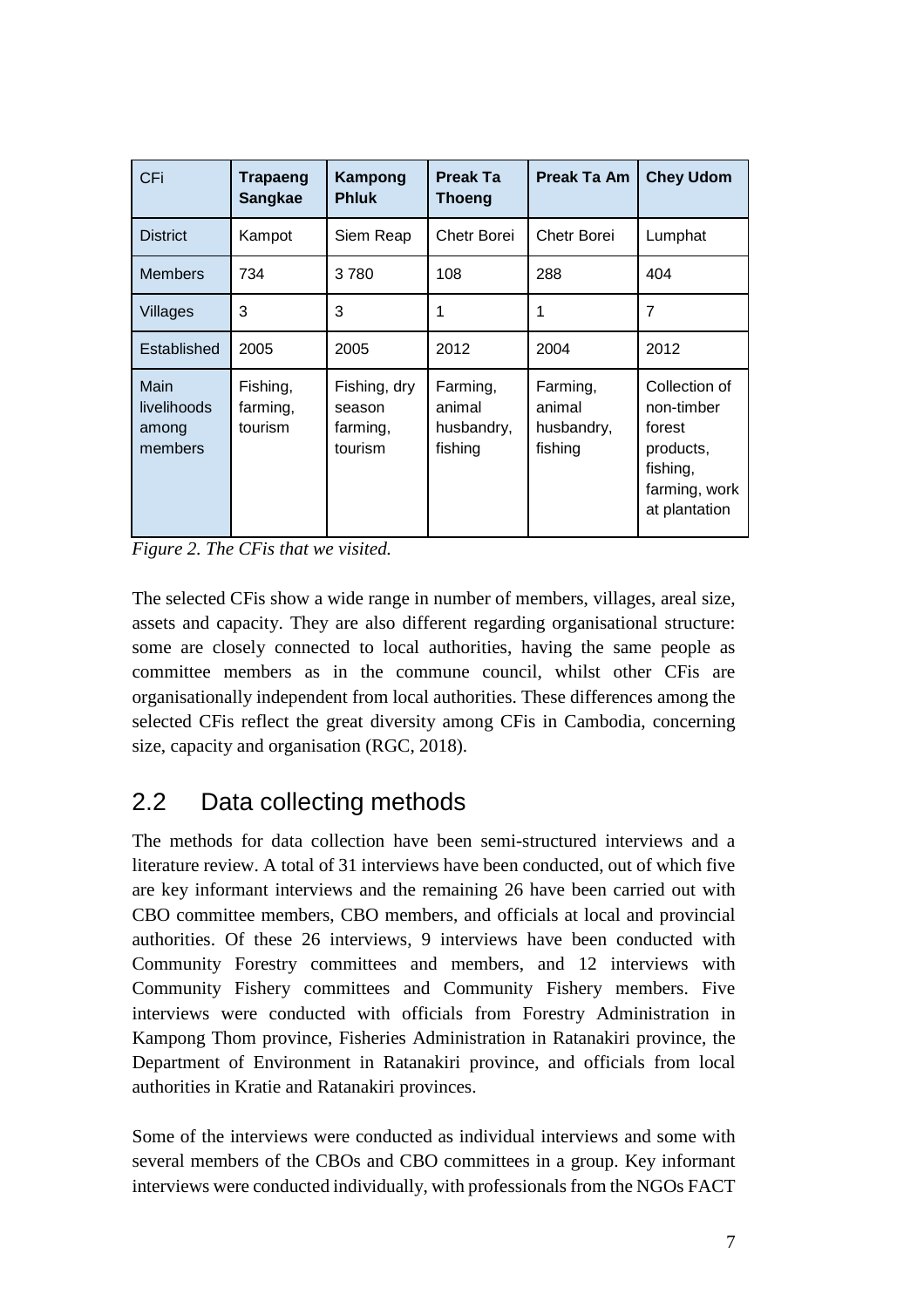(Fisheries Action Coalition Team), SCW (Save Cambodia's Wildlife) and Recoftc - The Center for People and Forest. The aim of these interviews has been to gain a greater understanding of the NGOs' efforts to support the CBOs in their work and establishment, as well as to gain a deeper understanding of the CBOs work and response to the various changes they are facing.

### <span id="page-14-0"></span>**2.2.1 Semi-structured interviews**

This is a qualitative study aiming to understand the world through the eyes of the people involved, by using qualitative research methods based on semi-structured interviews. The interviews were conducted using a battery of open ended questions and we attempted to carry out the interviews in a dialogue manner in order to make the interview situation as comfortable as possible. The semistructured interview approach gives the flexibility to focus on what is important to the respondent and for them to share their own reflections as well as allowing us as researchers to ask follow up questions, thus acquiring a deeper understanding of the respondent's views on the questions discussed (Kvale  $\&$ Brinkman 2014).

The various interview formats had different benefits. The individual interviews gave us a possibility to get one person's story and views, how they were personally affected and experienced the issues discussed; whereas questions concerning the CBO, its work and its history, were best answered by several members together, or the whole committee, which allowed people to fill in and contribute to the story with more information.

#### <span id="page-14-1"></span>**2.2.1.1 Epistemological approach**

Nightingale (2015) states that a common deficiency in adaptation research is that the wider social, economic, cultural and political context often is overlooked. Adaptation issues, she argues, are often simply framed as consequences of biophysical impacts. Instead, Nightingale (2015) suggests a wider approach where plural epistemological perspectives on climate change are considered. Since climate impacts are closely interconnected with other processes and dynamics of change, it is important to step outside the narrow framing of adaptation and not only ask questions of biophysical impacts in research, but also broader and more general questions about significant changes in people's lives.

Drawing on this, the starting point of the interviews concerned the livelihoods in the villages and how it has changed during the last two decades. The interviews thereafter moved on to focus on livelihoods, how the CBOs have responded to the changes they experience and how effective this response has been for local livelihoods. The questions also concerned the CBOs institutional role and their relations to other actors involved in climate risk and adaptation policy, such as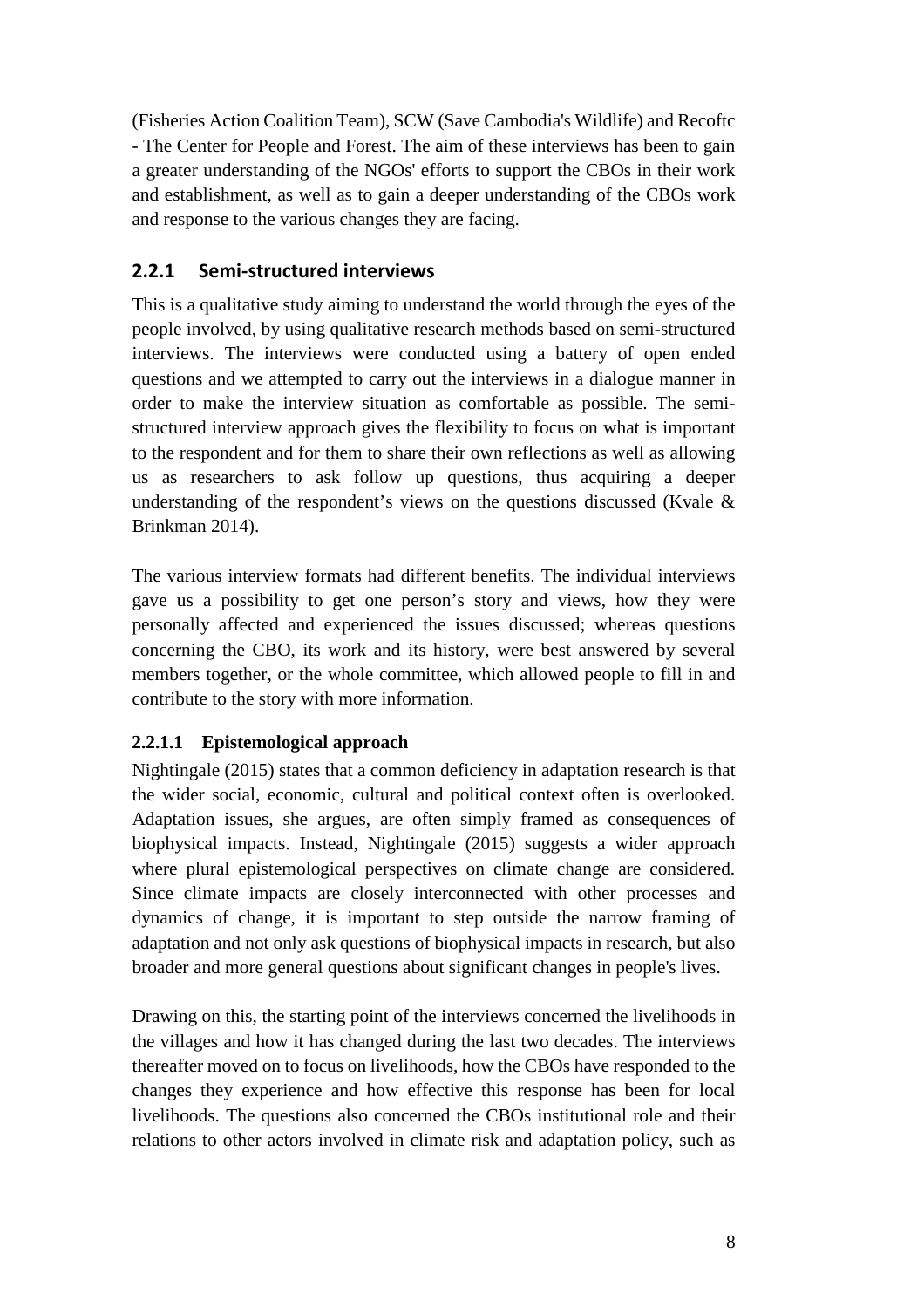local authorities and regional agencies and governmental ministries. (See list of questions in Appendix 1)

We strived towards being clear and concrete in our wording during the interviews to avoid misunderstandings. Therefore, we have been careful and restrictive with the use of complex concepts and terms that have various definitions and tend to be perceived differently, such as "climate change". During the interviews, we initially chose to talk about weather in more practical terms, such as temperature, precipitation, seasons and wind in order to make sure that we mean the same thing. Subsequently, we asked about the interviewee's perceptions of the concept of climate change and what it means to them.

It is a challenge to investigate changes and dynamic processes, as it is dependent on people's memories. By focusing on livelihoods, we could ask about changes concerning the conditions of their occupation, comparing the current situation to ten and twenty years ago, respectively. To understand the context specific characteristics of climate vulnerability and the capacity to adapt, we inquired in responses to changes and asked about which factors had benefited or constrained adaptation and recovery. To learn about capacity, we asked how and by whom the adaptation and recovery work had been carried out and what factors had contributed beneficially to the capacity.

All interviews with the CBO Committees and CBO members were conducted with the help of an interpreter as we did not share a common language with most of the members of the CBO committees. This means that everything said during the interviews has gone through two stages of interpretation; first by the interpreter and thereafter by me. Citations should therefore not be seen as literal representations of the informants' words. The interviews were recorded with a voice recorder and were selectively transcribed and subsequently analyzed.

#### <span id="page-15-0"></span>**2.2.2 Policy and literature review**

Before the fieldwork, I conducted a methodical review on literature of relevance for CFis, natural resource management and climate change adaptation in Cambodia. The literature review includes previous research within the scientific fields of climate adaptation, climate vulnerability, adaptive capacity, resilience and sustainable livelihoods. Furthermore, the review includes previous research and reports concerning CFis in Cambodia. The literature review also includes previous studies and reports from IPCC, WWF, FAO, UNDRR and the WorldFish Center that address community-based natural resource management, how smallscale fishing in general and Cambodian in particular are affected by climate change and related natural disasters.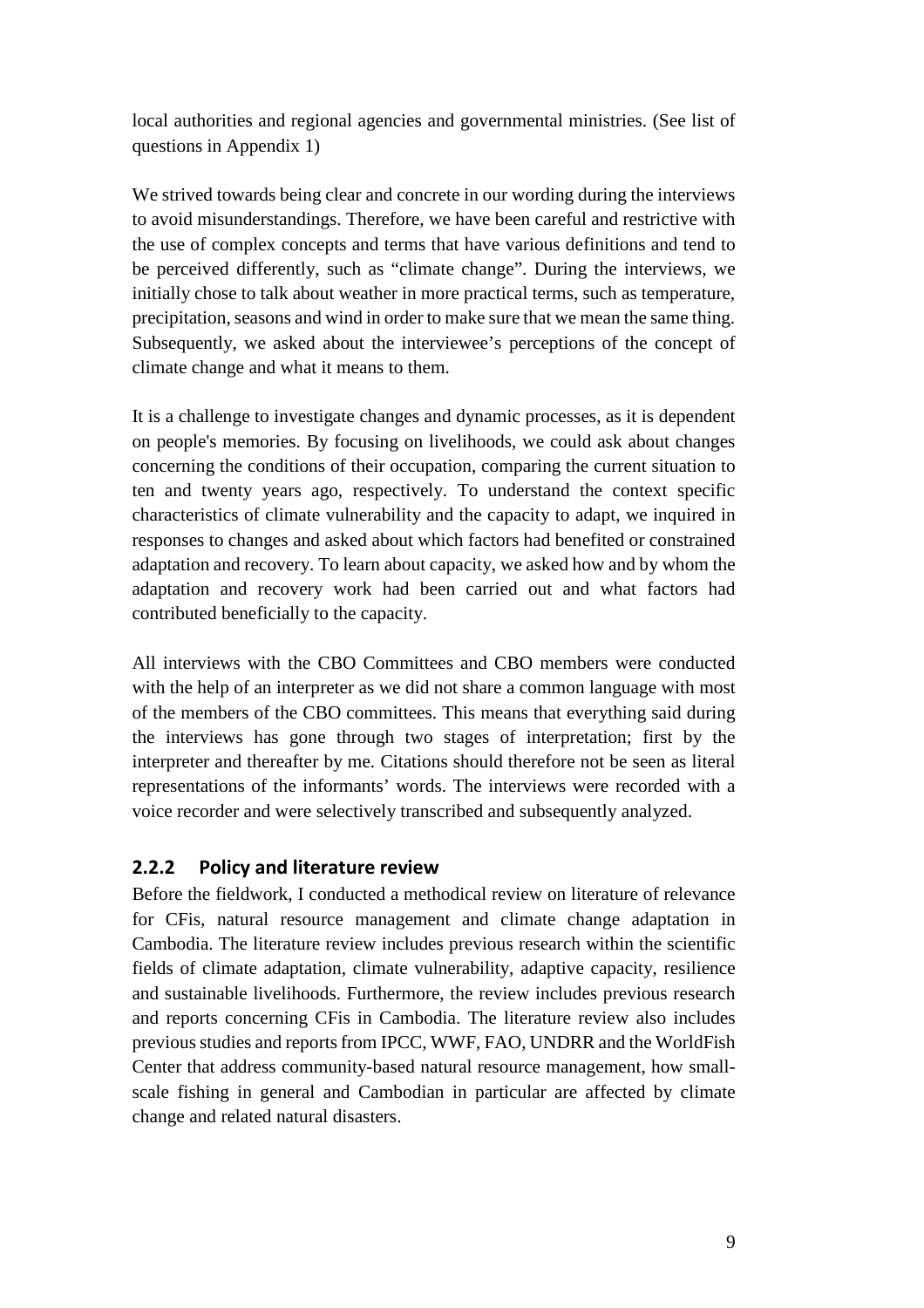Furthermore, I conducted an overview of relevant policies and frameworks for climate adaptation and fisheries in Cambodia. The policies have provided contextual understanding of the CFis institutional relations, position and legal conditions. The policies studied are Cambodia's nationally determined contribution (NDC) to UNFCCC and the Paris Agreement, Cambodia National Adaptation Programme of Action (NAPA), Cambodia's Climate Change Strategic plan: 2018-2023, Climate Change Priorities Action Plan for Agriculture, Forestry and Fisheries Sector 2014-2018, MAFF 2014, Cambodia's Strategic Planning Framework for Fisheries: 2010 – 2019, and the Sub Decree on Community fisheries.

### <span id="page-16-0"></span>**2.2.3 Contextual understanding and informal interviews**

Being new to Cambodia and in the process of developing our understanding, we were eager to discuss our material and results to understand it in its context. This resulted in a number of informal and spontaneous interviews with NGO professionals, guides and interpreters. We have had the benefit of working closely with several local and international NGOs in Cambodia, from whom we have been able to get feedback and discuss our results. In discussing the CFis, we have turned to SCW in Kratie and Ratanakiri, FACT's head office in Phnom Penh, FACT in Siem Reap, Recoftc in Kampong Thom, and the program officers at ForumCiv in Phnom Penh.

We have also had the great privilege to participate in several meetings concerning the CBOs activities, including one internal meeting with Recoftc and ForumCiv in Kampong Thom district, two meetings together with CBOs and Recoftc in Kampong Thom, and two meetings with FACT and Kampong Phluk CFi in Siem Reap. These meetings were held in Khmer and we could participate with the help of a translator.

## <span id="page-16-1"></span>2.3 Working with NGOs

The political landscape of natural resources in Cambodia involves a large number of stakeholders where NGOs play an important role. The CBOs in Cambodia are in general working with scarce financial resources and are often highly dependent on international and local NGOs for financial, technical and administrative support. Hence, both local and international NGOs have worked closely with local societies supporting them through projects aiming at a sustainable community based natural resource management during the past two decades. This makes the role of NGOs working in the field crucial to the development of the CBOs and their activities.

This study is carried out with support from the NGOs ForumCiv, Recoftc, Fisheries Action Coalition Team (FACT) and Save Cambodia's Wildlife (SCW). ForumCiv has provided places for us to work at their office while we were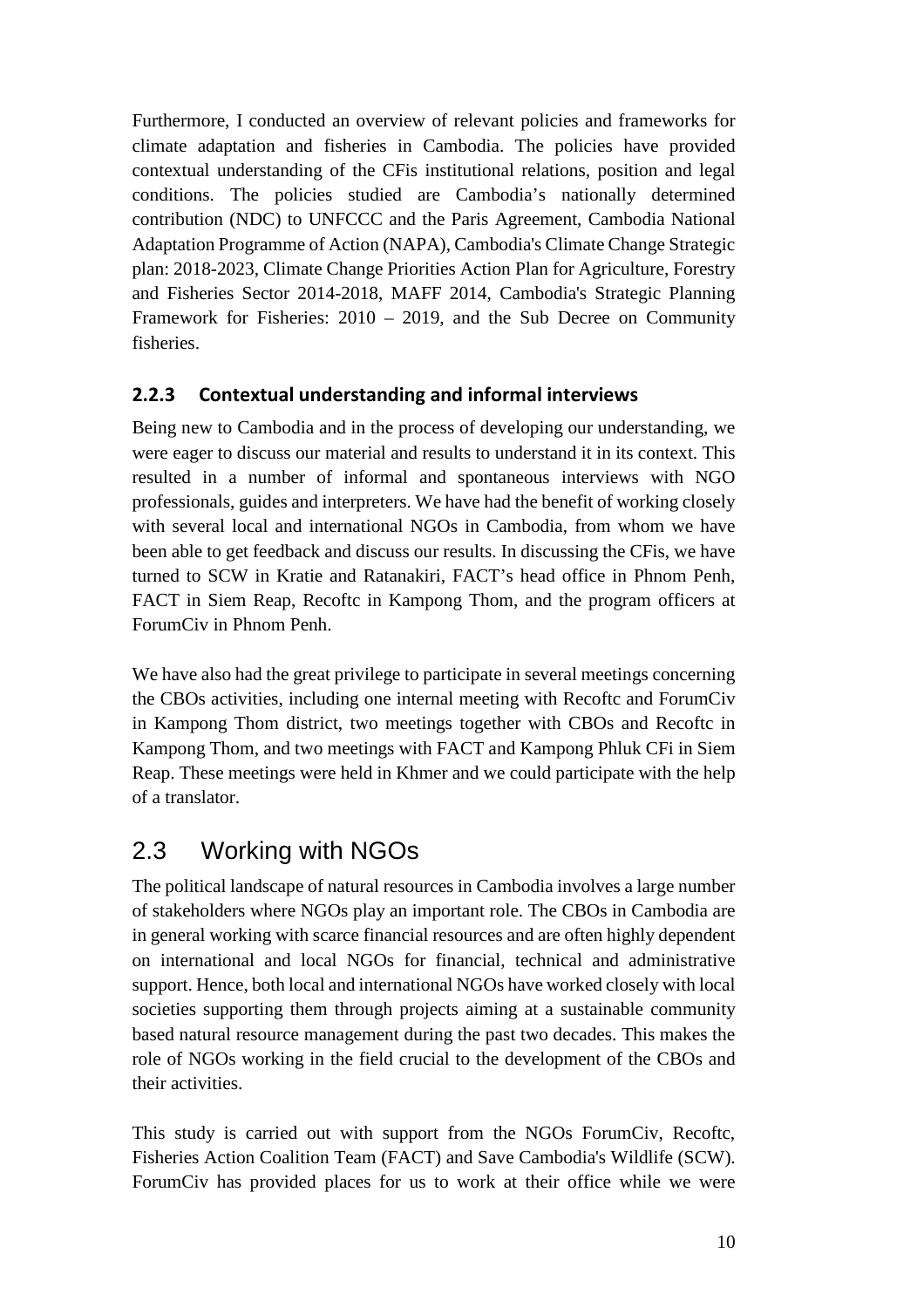processing and analysing our findings and preparing visits to CBOs. They offered us the opportunity to attend their meetings with the local NGO Recoftc and accompany them on field visits. They also mediated contact with local NGOs and recommended and mediated contact with suitable interpreters. The local NGOs Recoftc, SCW and FACT have mediated contacts with CBOs, allowed us to participate in their meetings and often joined us on our visits and interviews with the CBOs' members and committees. All NGOs generously offered their time to discuss our results and provided us with their invaluable inputs to interview questions and the design of the study.

These NGOs are working in close contact with several CBOs all over the country. Thereby, cooperating with them has given us credibility and legitimacy in our meetings with the CBOs and has been a contributing factor to our respondents feeling safe about discussing otherwise sensitive matters and political issues with us. Given the short time frame and limited resources that are available in writing a master's thesis, this support has been crucial for the possibility to conduct the study.

With this said, the relationship between the NGOs and communities will inevitably be characterized by a donor-beneficiary relationship. During the field study we consistently had to weigh the disadvantages of being associated with NGOs against the support provided to us by the NGOs which have made the study possible to conduct. To minimize the possibly negative consequences of being associated with beneficiary organisations, when presenting ourselves to the informants, we clearly introduced ourselves as students.

## <span id="page-17-0"></span>2.4 Ethical considerations

Before the interviews, we informed the interviewees about the purpose and the methods of the study and that it will result in two master theses. Information about the study is essential for people who participate in research processes to give an informed consent (Bryman, 2012). During the research process, we were transparent about the purpose of the study and our roles as students. All interviewees were asked for permission to record the interviews with a voice recorder before the interviews started.

<span id="page-17-1"></span>During the whole research process, it has been our aim to understand our informants' perspectives and to treat them and their information with our greatest respect. Since we discussed sometimes political and sensitive issues during the interview, I have chosen to consequently anonymize the interviewees in the thesis.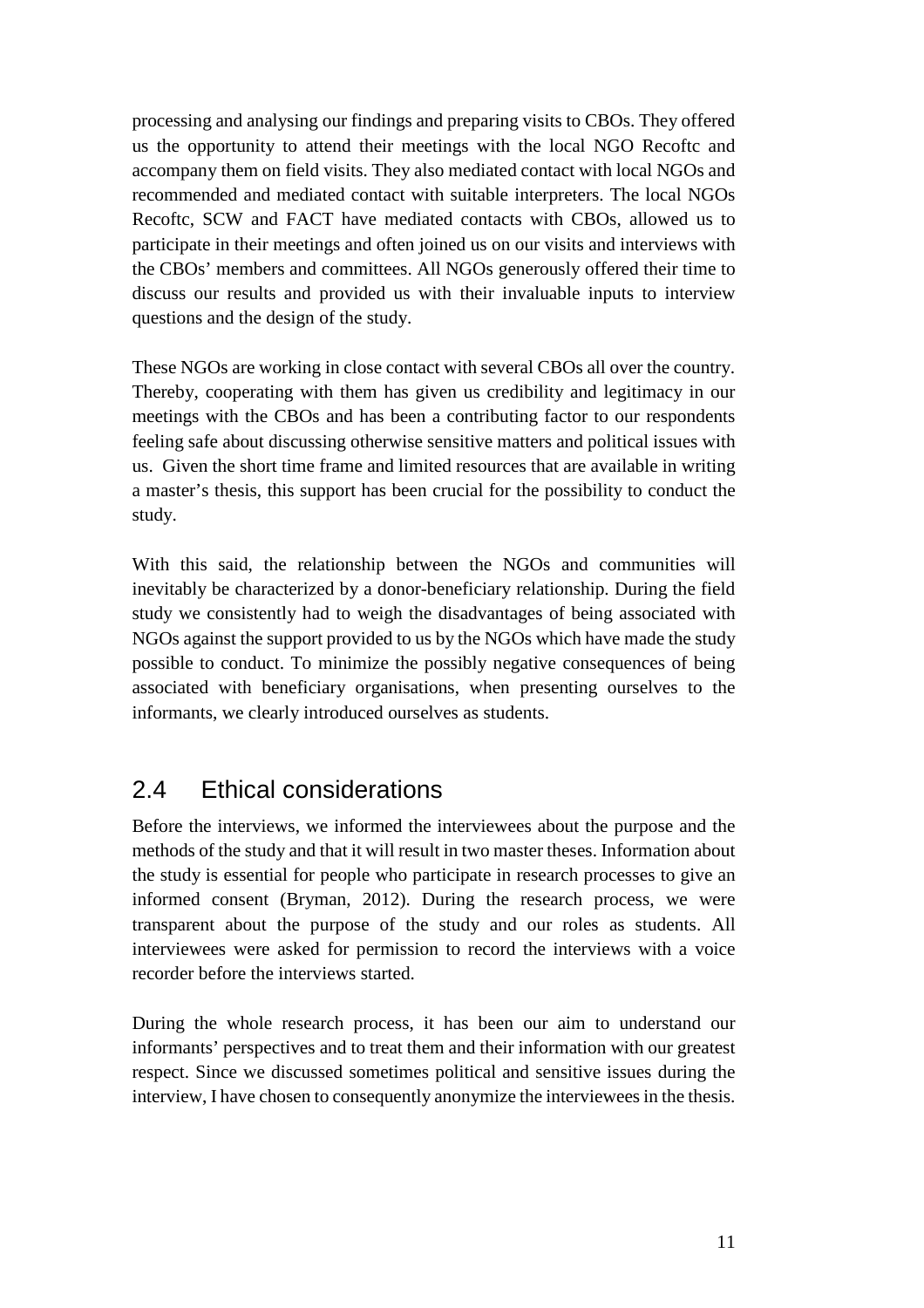## 2.5 Limitations of the study

This study has focused on CFi committees and a limited part of their members. No household surveys in the villages have been made. Therefore, this study does not include views from a representative selection of villagers. In order to evaluate vulnerability and power aspects within communities, the household level is crucial to consider. However, this study does not attempt to give a complete assessment of livelihood vulnerability in the selected communities. Instead, the empirical study is narrowed down to CFis committees' and members' views on fishery-based livelihoods vulnerability and the contribution of responsive actions.

Even though some of our respondents are women, our target group has been CBO committees in which the majority of members are men. That, in itself, clearly points towards the need for future focus in research on women's role and vulnerability to climate change within the fishery sector, not least since women as a group are often considered to be particularly vulnerable to disasters and climate-related impacts. (UNDP, 2017)

## <span id="page-18-0"></span>2.6 Validity and credibility

In this study I seek to understand people's views and perceptions of reality, their perspective on things that are important to them. At the same time, I acknowledge that my own pre-understandings will shape the lens through which I look at the world, and these pre-understandings will inevitably affect my decisions when designing the study and analysing its results (Jackson, 1996). I therefore strive to be transparent about the research methods used to conduct this study and to present a material rich and extensive enough for the readers to make their own judgements on the interpretations made in the thesis and the presented material.

To fulfill the purpose of this study and answer the research questions, I find that the semi-structured interviews have been adequate in providing the possibility to learn about our informants' views and perspectives by allowing them to freely express their opinions and thoughts during the interviews. This has allowed us the flexibility to focus on what the informants express is most important to them, and for us to ask follow up questions.

However, it is important to recognize that even though semi-structured interviews strive to resemble conversations, it is not a conversation between equal participants. The informants neither decide the theme of the interview nor control how their answers are interpreted. It is also important to bear in mind how the researcher can impact and shape the informant answers by how the questions are shaped (Kvale & Brinkman, 2014). Therefore, it has been important to be selfcritical and to continuously reflect on how we affect the informants. Working in a team has been a great advantage, since we have been able to discuss and reflect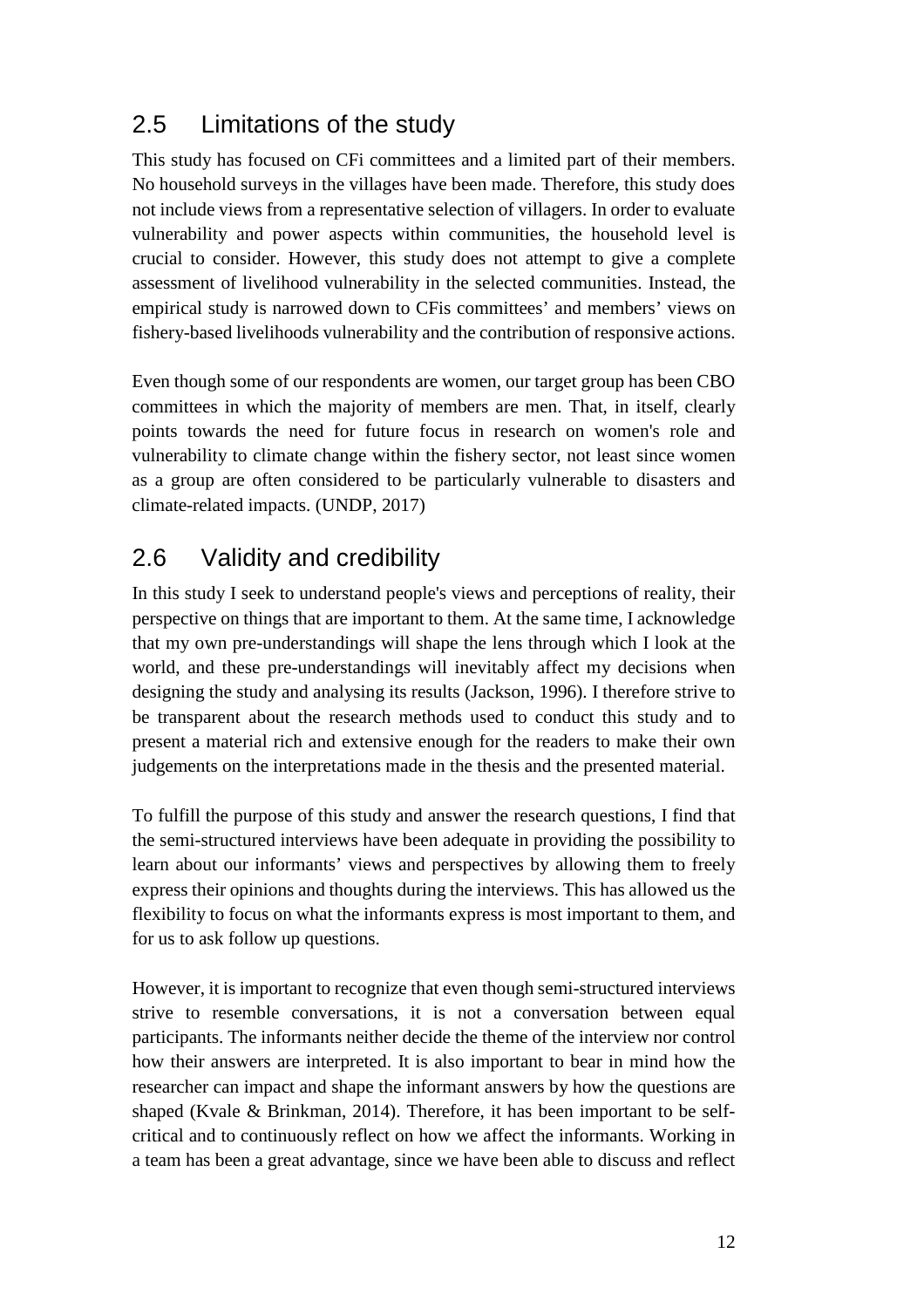on the interview situations together with interpreters who are familiar with the context and culture.

The study has been dependent on support and facilitation from the NGOs ForumCiv, Recoftc, SCW and FACT, which have played a crucial role in the selection of field sites, interviewees and interpreters. The local NGOs have facilitated our contact with translators, who have not been experienced as translators, but NGO staff and guides working in the local areas. The collected data for this thesis should thus not be seen as representative of Cambodian fishery villages in general, but of rather of fishery villages with NGO support.

The interviews and field visits have, with a few exceptions, been carried out in a team of three, including two masters students and one interpreter. This has had both practical and analytical advantages; all interpretations made during the research are based on the perception of three individuals instead of just one which can reduce the risk of misinterpretations in the interview situation. However, to conduct interviews with an interpreter will inevitably mean that the information passes through two steps of interpretation instead of one - first the interpreter's and then mine. The disadvantage of being dependent on an interpreter is that translation can reduce exactness and nuances in the data. The quotes in this essay are therefore not literal but a translation. In order to increase the accuracy and to facilitate the communication in the interview situations, we discussed the interview questions with the interpreter before the interviews. During the interviews, the interpreter often repeated the question in his own words before translating to ensure reciprocity.

Kvale & Brinkman (2014) emphasize the importance of the translator being familiar with the cultural context. However, the interpreter's involvement with the CBOs and the NGO system in Cambodia caused us to constantly consider and be concerned with their translations, and how their attendance affected what the CBO members and committees were comfortable saying during the interviews. We met with our interpreters before the interviews in order to discuss the study and interview questions, and to establish a relation with them, which made us more confident in the reliability of their translations.

This process of collecting the data in collaboration with NGOs has been an important prerequisite for us to collect our material, but it has affected the selection of both field sited and interpreters, and thus the results of the study. The material focuses on issues of adaptation and vulnerability at community level. We have not been able to, nor attempted, to go deeper into power relations within the communities and households, as this would have required longer time to get acquainted with the local context.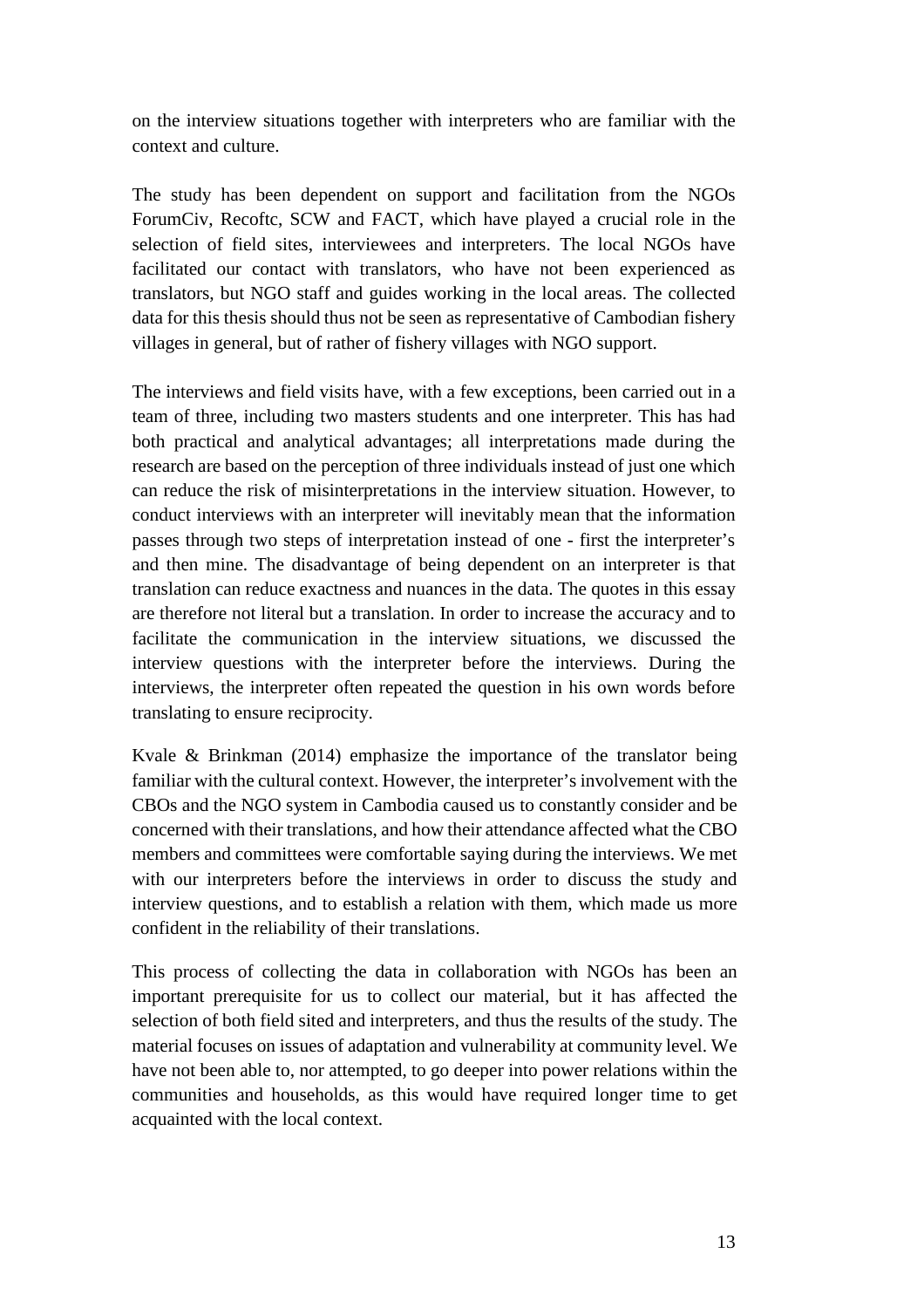The data we have been able to collect could be considered to be biased in favor of the project support that the CFis have received from the NGOs, whose support our field visits have been dependent on. Our study has thus not focused on assessment of the support for adaptation, but rather on the CFis' committees' and members' view on vulnerability, its causes, and their possibilities to adapt, based on local conditions.

The results of this study are case specific reflections of the informants' experiences and perceptions and are not general. However, there is a value in the knowledge about the specific. This study can contribute to the understanding of similar cases as well as to a broader discussion about the subjects. CFis are Cambodia's main local institutions for fishery management and case specific studies can provide important insights contributing to a general discussion about how climate change issues can be managed at local level. The geographically broad scope of this study with material from several regions makes it relevant for various conditions.

# <span id="page-20-0"></span>3 Background

The following chapter provides background information on the Cambodian fishery sector's historical and current situation. First, I briefly present the CFis' climatic and geographical conditions. The second part presents information about the economic and political development in the country. Lastly, in the third part, a brief presentation of natural resource management in Cambodia is presented, with a focus on the fishery sector and its institutional framework for climate change adaptation. My aim with this chapter is to describe the CFis geographic, sociopolitical and institutional context, in order to better understand their challenges and conditions.

## <span id="page-20-1"></span>3.1 Climate and geography

Cambodia has a monsoon climate with two distinct seasons; the dry season in November to April and the wet season from May to October. 30 percent of the land area in Cambodia is seasonally flooded and this annually flooded area is of great importance for the inland fisheries. The fishery sector in Cambodia can be divided into three main geographical systems: the coast, the big lake Tonle Sap, located in the country's western part, and the Mekong river that flows from north to south in the eastern part of the country. The Mekong River and the Tonle Sap lake can be described as Cambodia's geographical key features and with its complex aquatic ecosystems and hydrology, it is providing an inland fishery that is among the world's most productive (World Fish Center, 2012).

Fish constitutes a major part of Cambodia's food supply. Studies from the Inland Fisheries Research and Development Institute (2013) shows that fish, together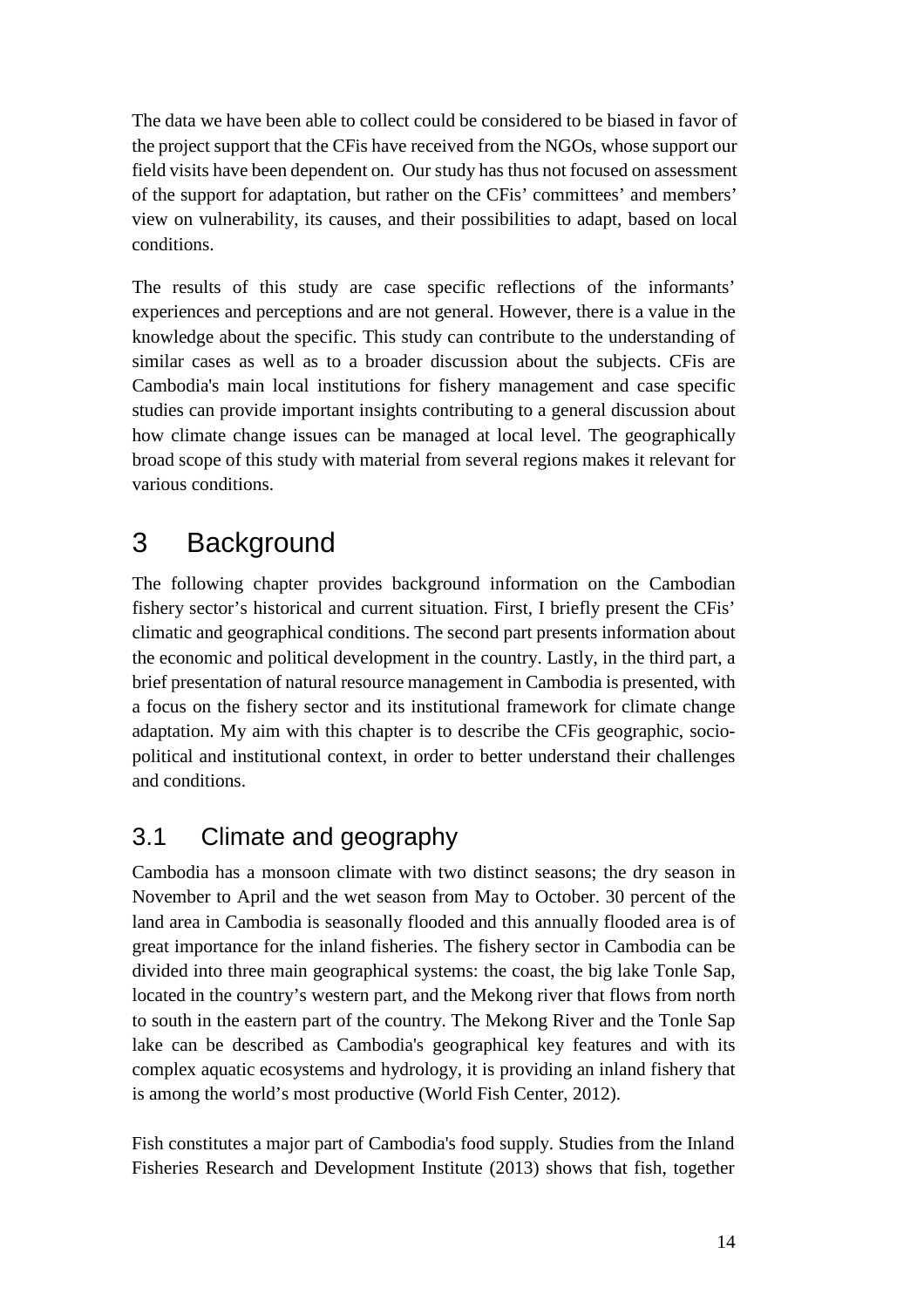with other aquatic resources, is the biggest food source in Cambodia after rice and that 76 percent of the population's total protein intake comes from aquatic resources. In addition to being an important food source, fishing is also an extremely important part of the livelihood. Small-scale fishing contributes to livelihoods for millions of people in the country, either in whole or in part. Many of the people who are depending on fishery for their livelihood have few livelihood alternatives. It is estimated that 46 percent of the Cambodian population partly or mainly rely on fishery for their livelihoods, a number that is significantly higher in rural areas (Johnstone et al., 2013).

The largest part of Cambodia's fishery is located by the Mekong river, the Tonle Sap river and the Tonle Sap lake. Cambodia's inland hydrological systems are unique, both due to its great biodiversity and its seasonal fluctuations. Cambodia's inland capture fisheries production is estimated to around 400 000 tons per year, and the rivers and the Tonle Sap lake inhabits more than 500 fish species (Johnstone et al., 2013). The flood pulse phenomena, that I will further describe below, generates great river flow fluctuations according to the seasons, and thus also nutrients availability. Thus, the fishery in Cambodia is highly dependent on the annual floods during the rainy season (Sneddon, 2007).

During the rainy season, lasting from June-July until October, the water flows in the Mekong river increases. This causes the Tonle Sap River that connects the Mekong river with the Great Lake Tonle Sap to change its course - from flowing downstream from Tonle Sap to Mekong, to flow from the Mekong towards the lake (Sneddon, 2007). The reversed water flows into the Tonle Sap lake expands the lake's surface, from 2500 km2 in the dry season, to approximately 15,000 km2 during the rainy season (Sarkkula et al. 2005).

Valbo- Jørgensen, Sokheng and Chhea (2001:121) describe the flooded area around the Tonle Sap lake as "a mosaic of flooded forest, shrubs, grassland, rice fields and permanent and seasonal water-bodies". These flooded areas are vital aquatic habitats for fish to seek shelter and spawn. In conjunction with the Tonle Sap river changing course and the expansion of the Tonle Sap lake, large amounts of plants, aquatic preys, and organic material are made accessible for fish that now can reach flooded surfaces covered with vegetation. This great amount of fish feed generates an enormous fish production. Thus, the fish productivity depends on the expansion of the Tonle Sap lake, caused by the monsoon rains and the reversion of the Tonle Sap river, which in turn depends on the water flows from the Mekong river (Sneddon, 2007; (Sarkkula et al. 2005). When the water recedes in the beginning of the dry season in November, fish migrates from the flood plain of Tonle Sap, and back to the Mekong river (Sneddon, 2007).

The fact that the productivity of lake and riverine fisheries is dependent on the Mekong river's annual flooding, its timing and its magnitude, makes the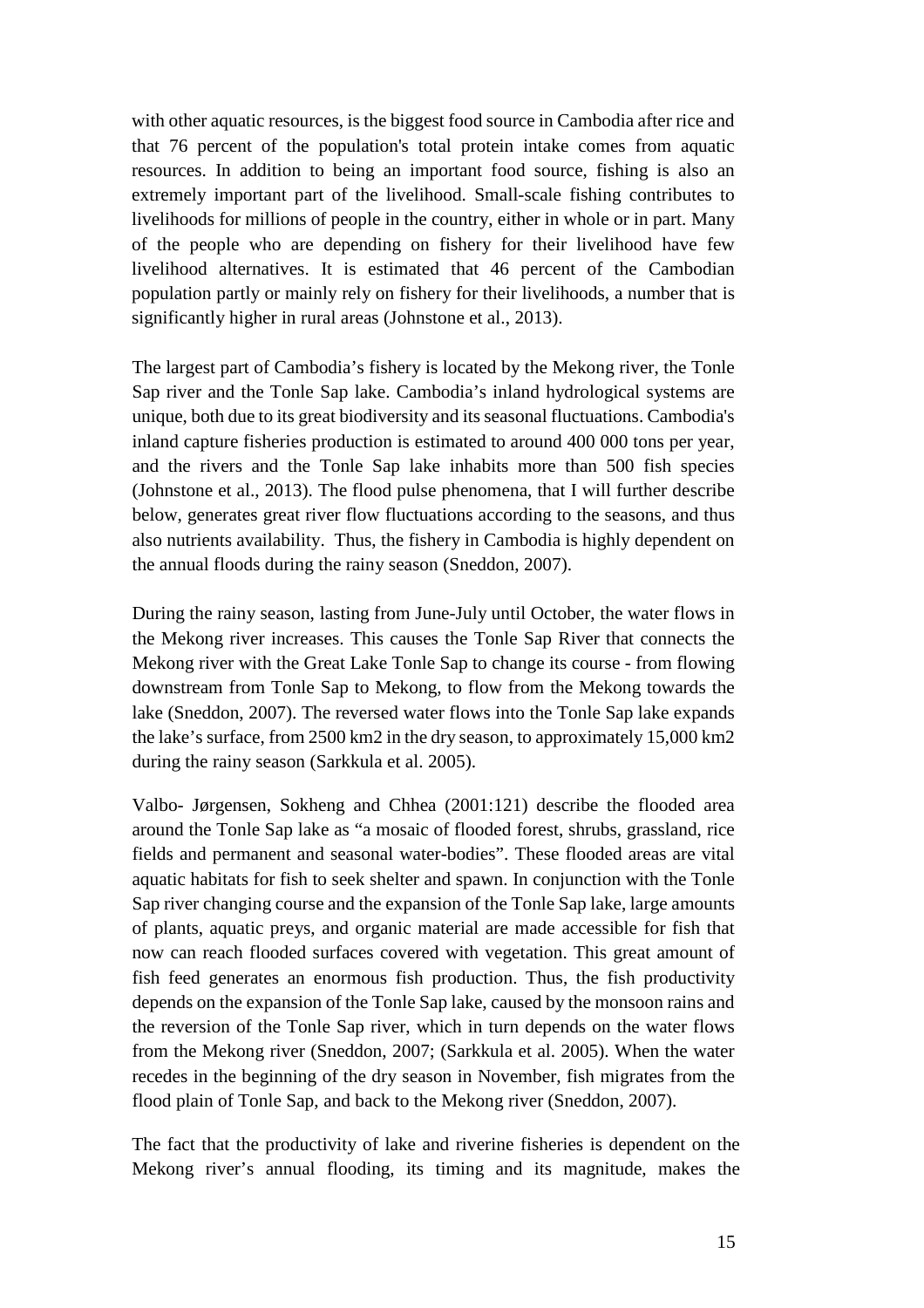disruptions of these water flows and the fish' migration a threat to the fisheries productivity (Sarkkule et al. 2005). Over the past decade, lower water levels have been measured in the Mekong River, which also affects the Tonle Sap lake. There are various causes to the lowering water levels, including higher temperatures and less rainfall, as well as upstream hydropower dam development in the Mekong River. Changes in the hydrological system are expected to have major consequences for inland fishing, but there are yet many uncertainties in the estimates of these impacts. However, previous research estimates that there will be changes in fish migration patterns as well as changes in the size of annually flooded land areas. According to calculations in previous reports, the water temperature, nutrient levels and water levels in the dry season will change. These changes lead to a greater uncertainty in capture fisheries.

The forest land coverage in Cambodia is rapidly decreasing due to extensive and unsustainable logging and the country's deforestation rate is one of the world's highest (Ek, 2017). Forests and wetlands are important buffer systems to climate change impacts for the agriculture and fishery sectors. The degradation of these ecosystems therefore contributes to make the aquatic systems more vulnerable to the consequences of climate change and exacerbates its impacts (World Fish Center, 2012).

Impacts on the fisheries resource, due to loss of available food and habitat for fish, and changing hydrological patterns, poses a threat to the millions of rural livelihoods depending fully of partly, and more or less directly, on fishery (Sarkkula et al. 2005). Thus, the effects of climatic and geopolitical changes on fisheries will, with all likelihood, increasingly be felt across all societal scales; as well in the national economy and in local households. (Johnstone et al., 2013)

## <span id="page-22-0"></span>3.2 Rapid economic growth and shrinking democratic space

During the past two decades, Cambodia has experienced rapid economic growth. By reducing poverty in half over ten years, the country has moved from being classified as a low income country to now being categorized as a lower middle income country (UNDP, 2019). Nevertheless, poverty still remains a great problem in Cambodia and particularly in the rural areas which are inhabited by 80 percent of the country's population. The increasing economic growth has a distinctly uneven geography and is mainly concentrated in the bigger cities. A vast part of those who have been lifted out of extreme poverty are still very close to the poverty limit (Ek, 2017).

The Cambodian People's Party (CPP) and prime minister Hun Sen has been in government since the fall of the Pol Pot regime and the end of its horrific genocide in the 1970s. In recent years, Cambodia has experienced severe setbacks for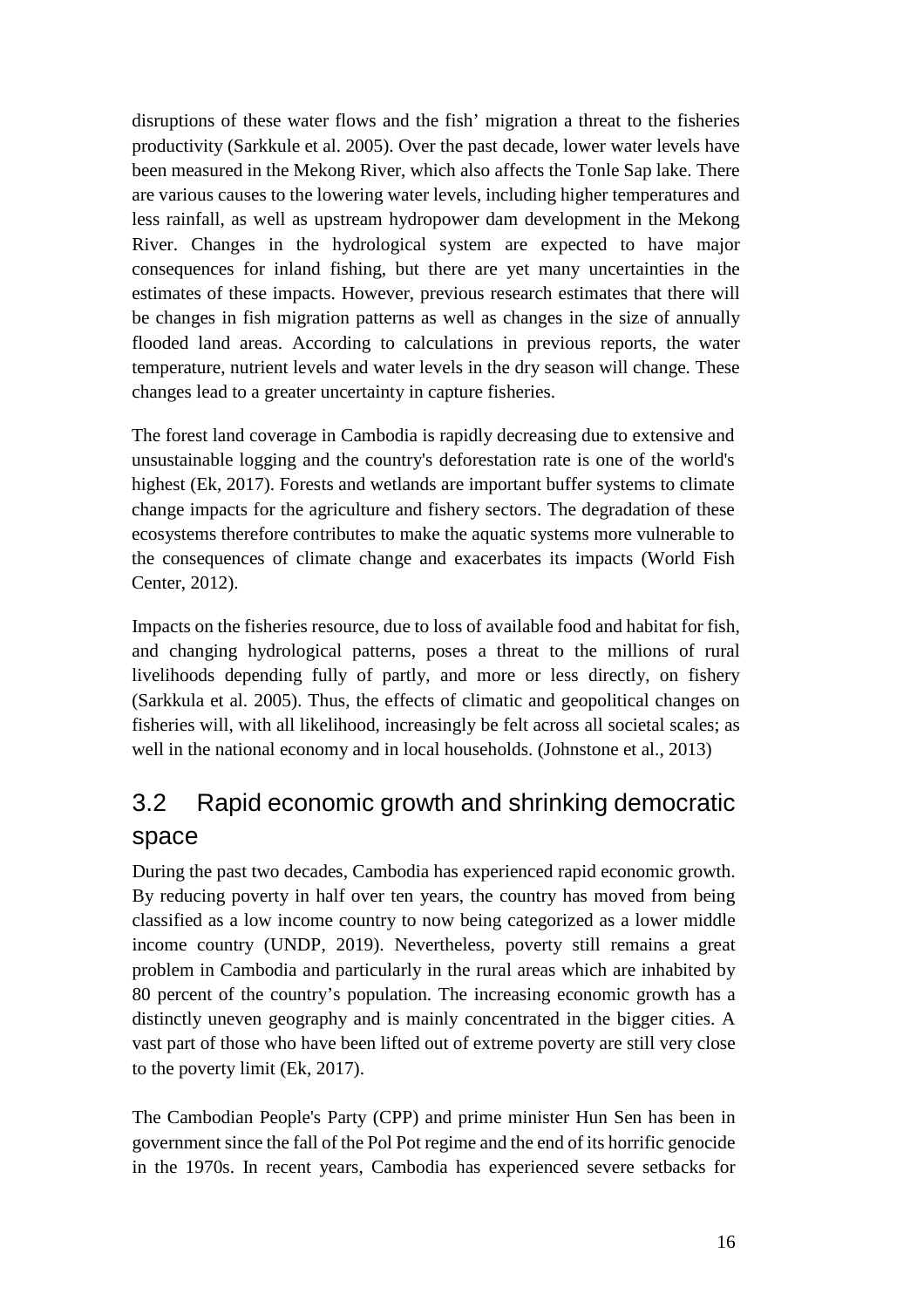democracy since the government has acted increasingly authoritarian and has moved towards a one-party state through dissolution of the opposition party. Furthermore, the government has enacted several repressive laws that severely curtail the rights to free expression. Human rights organisations and international media report that the government has intensified arrests of human rights activists, land rights activists and independent media. Thus, this development has severe consequences for civil society (Human Rights Watch, 2019).

### <span id="page-23-0"></span>3.3 Natural resource management

During the 1990s, large-scale production was favoured in Cambodia's agricultural sector in line with the rapid economic development (Pellini, 2012). Considering the general focus on macro level economic growth, this was paradoxically recognized to be an undesirable development by the Royal Government of Cambodia (RGC) at the end of the 90's. According to this recognition and an international decentralisation trend amongst development partners, a community based approach for natural resource management was introduced in Cambodia through several reforms starting from the early 2000s (Pellini, 2012). Community based natural resource management (CBNRM) is performed as a collaboration between actors and stakeholders in the local community and public authorities and agencies. The CBNRM approach emphasizes the necessity of local knowledge in order to change towards a more sustainable management of natural resources by focusing on the participation of Civil Society Organizations and community members in policy making processes. Involvement of people concerned does not only have crucial values for democracy and civil rights, but is also assumed to contribute to such processes through reduced poverty and improved livelihoods (Pellini, 2012).

The political reforms within the area of natural resource management in Cambodia around the turn of the century resulted in the establishment of so called Community-Based Organizations all over the country. Three different types of community based organizations were established; Community Fisheries (CFi), Community Forestries (CF) and Community Protected Areas (CPA). The three different types of CBOs focus on the management of fish, forest and forest conservation areas respectively. There are various explanations for this shifted approach from the government since 2000, towards what Kurien (2017) describes as the only "conscious government-driven policy dedicated to the "small scaleisation" of the fishery" in Asia. The decentralisation reforms has been a way for the government to resolve previous conflicts between communities and largescale fishers, while at the same time transferring financial and administrative responsibility for natural resource management to other actors. Another explanatory model is that Cambodia as both a transition economy and postconflict country, has had the opportunity to be creative when reorganising management structures (Kurien, 2017).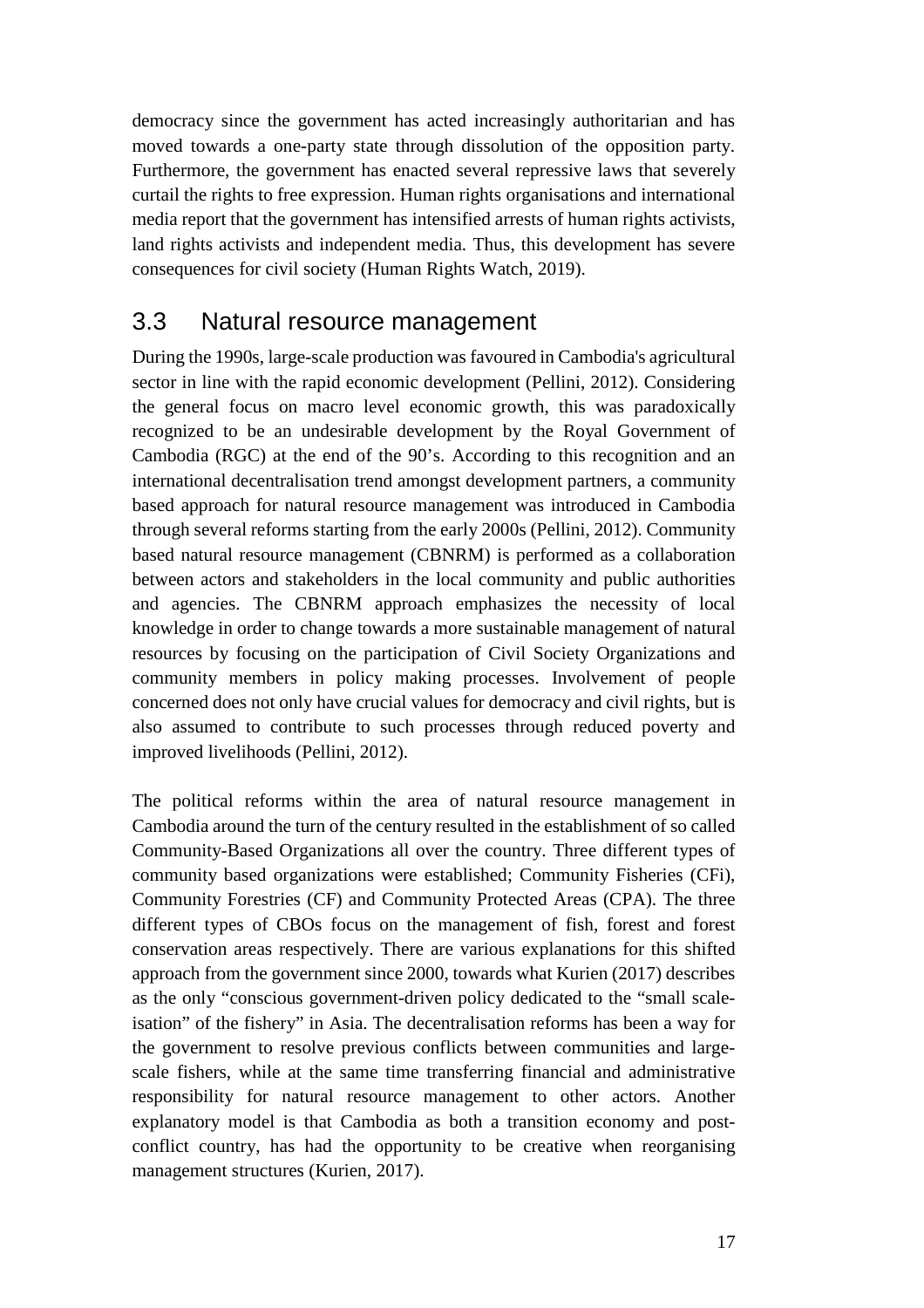#### <span id="page-24-0"></span>**3.3.1 Cambodias' fishery sector**

Cambodia has two main marine sub-sectors: the coastal fishery and the inland fishery. The country's marine fishery sector is very small compared to the inland fishery. The coastal fishery, operating in the short coast on the eastern side of the Guld of Thailand, is divided in two zones. Small-scale fishers, including community-fisheries, operate in zone one, which stretches from the coast to a depth of 20 meters, whilst commercial fisheries, that are mainly large-scale fishing, operates in the second zone between 20 meters deep and the limit of the exclusive economic zone (EEZ) on international waters. (FAO, 2011)

The inland fishery in Cambodia is considered to be one of the worlds' richest natural resources due to its great biological diversity. Inland capture fisheries in Cambodia are divided into three main categories: large-scale, middle-scale and small-scale fisheries. Large-scale fishery refers to commercial fishing and was prior to the fishery reforms based on fishing lots leased from the government to private people and companies through auctions every second year (FAO, 2011). The fishing lot areas were the only places where gear for large scale fishing were permitted and fishery in these areas was only allowed in the season October-May. The large-scale fishery gear include barrages and dais, which is a type of trawl that can be up to 100 meter long and is used to filter the current in rivers (Blomley et al., 2010). Middle-scale fisheries require a license and use large-scale fishing gears, but are not allowed in fishing lot areas. Small-scale fishery (subsistence fishery) is the only type of fishery that is allowed in the community fishery areas. The gears most commonly used for small scale fisheries are castnets, traps and dipnets. No license is required for this kind of fishery, which employs a large part of the rural population for part of the year (Kurien, 2017).

Due to a fishery reform in 2000, 56 percent of the fishing lots were released and transferred to areas for community fishery. The reform has been called both surprising and radical, and Kurien (2017) expresses that the CFis appeared "out of the blue" around year 2000. Some contributing reasons, he mentioned, is previous conflicts between fishing lot leases and small-scale fishers in the communities. Dina and Sato (2014) suggests that the shift in policy can be explained by political interests, to garnering election votes (Dina and Sato, 2014). Community fisheries are institutionalised in Cambodia's legal system in accordance with a sub-decree for Community fisheries that received legal status in 2005 (RGC, 2005). The sub-decree is a detailed specification of a topic in the main law, which in this case is the Fishery law (Kurien, 2017).

Since 2012, all fishing lots left have been released for community fisheries. However, despite this shift there are still severe problems with illegal fishing in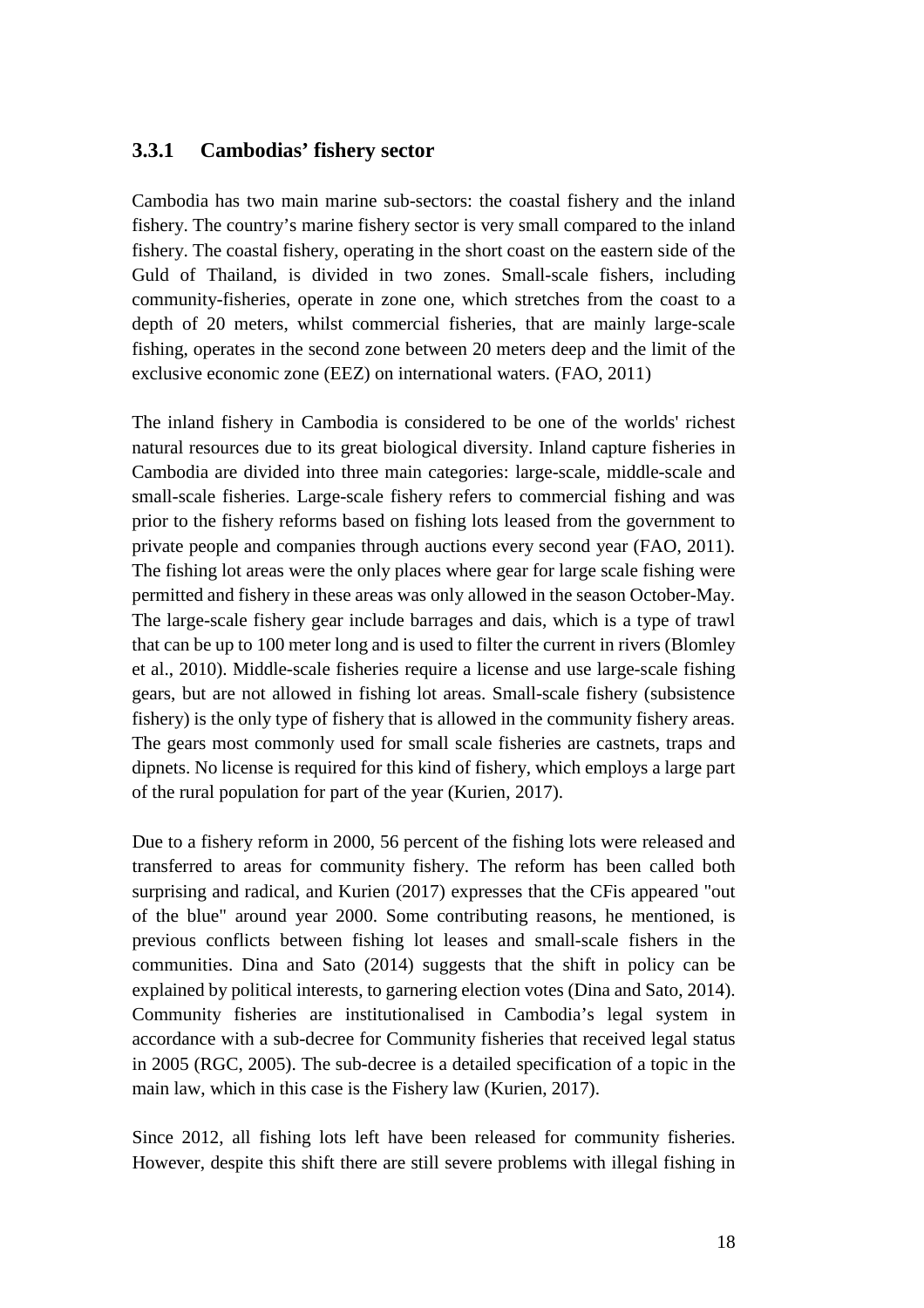the country, using large-scale fishing gear (Kurien, 2017; Blomley et al. 2010; Marschke et al. 2014).

### <span id="page-25-0"></span>**3.3.2 Policy framework for climate change adaptation in Cambodia's fishery sector**

In the section below, I aim to give a brief presentation of Cambodia's three main public policies for climate change adaptation and its relevance for the work of the CFis.

In accordance with the Paris Agreement, Cambodia has presented its Nationally Determined Contribution (NDC) to the UNFCCC (RGC, 2015). The NDC includes both climate adaptation and mitigation actions and describes Cambodia's strategic priorities in the implementation of the national climate change adaptation policy. Among the priorities are the National Adaptation Action Plan (NAPA) and Cambodia's Climate Change Strategic plan (CCSP).

Cambodia's National Adaptation Programme of Action (NAPA) identifies the main climate-related hazards in Cambodia as flooding, salt water intrusion, coastal zone inundation, drought and low flows, windstorms and storm surge. Cambodia's National Adaptation Plan aims to "strengthen ongoing climate change adaptation processes through cross-sectoral programming and implementation at the national and sub-national level and pool them under one roof". It highlights the fishing industry as particularly climate vulnerable at the same time as it emphasizes the fisheries' important role for both livelihoods and the national economy. (RGC, 2006)

Cambodia's climate change strategic plan (CCCSP) 2014-2023 was prepared following a suggestion in the National Strategic Development Plan (NSDP) 2009 – 2013. The NSDP declared that "to effectively deal with the implications of climate change, the capacity of RGC institutions needs to be strengthened to identify and develop a strategy to deal with the anticipated impact of climate change, and strengthen disaster management capabilities". For this purpose, the CCCSP was prepared with one of its four goals of "[r]educing vulnerability to climate change impacts of people, in particular the most vulnerable, and critical systems (natural and societal)".

The mission of the CCCSP is described as "[c]reating a national framework for engaging the public, the private sector, civil society organizations and development partners in a participatory process for responding to climate change to support sustainable development." Further, the plan states that "Cambodia is highly vulnerable to climate change and the RGC recognizes the need for mainstreaming climate change into the NSDP and national policies at all levels based on selected key guiding principles." According to the CCCSP, there is an aim to integrate climate change into national development processes and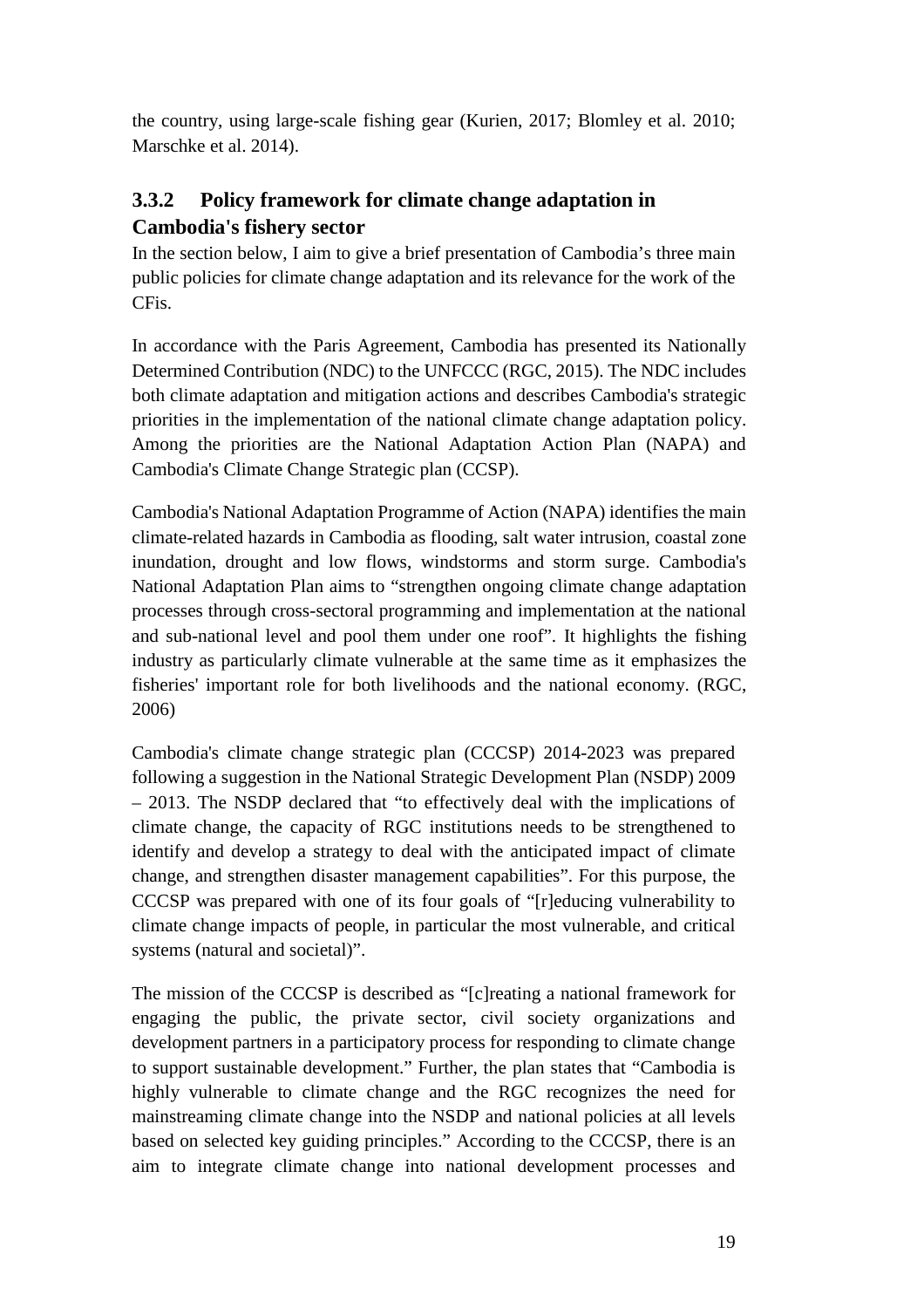operationalise it in sectoral planning through Sectoral Climate Change Strategic Plans (SCCSP) with related Action plans. Cambodia's Climate Change Action Plan for fisheries (2014-2018) identifies priority actions in order to deliver to the CCSP, in which one priority action is to "enhance climate resilience in the fishery sector and to promote aquaculture production systems and practices that are more adaptive to climate change".

Cambodia's strategic planning framework for fisheries: 2010-2019 highlights loss of breeding habitat and declining wild stocks, because of climate change, dam constructions, land conversion and deforestation as main threats to the fishery in Cambodia (RGC, 2010). As a possibility for the fishery highlighted in the plan, it suggests improved natural resource management through moving decision making closer to the people reliant on the sector.

# <span id="page-26-0"></span>4 Conceptual framework

During the field visits, we have collected data concerning the CFi's experience of impacts from climate and geopolitical changes, their response to these impacts and consequences for livelihoods in the communities. To understand what the CFi's work means to reduce livelihood vulnerability and strengthen adaptive capacity, the data has been analyzed against a theoretical framework based on the concepts of vulnerability, resilience and adaptive capacity.

There is a comprehensive scholarship related to climate vulnerability that contains a plurality of definitions and frameworks. These frameworks contain contributions from several scientific fields such as disaster risk reduction, climate change adaptation, sustainable livelihood research and entitlement theory. Agrawal and Perrin (2009) argue that a definition of vulnerability has to incorporate locally specific climate change impacts on livelihoods, such as reduced livelihood opportunities, stresses on institutions and increases in environmental risk. Since climate impacts and characteristics of vulnerability are context specific, adaptation measures must be as well, in order to be locally relevant.

This chapter aims to give an introduction to the scientific field, and the concepts used to understand the specific local situations presented in the study results; vulnerability, resilience and adaptive capacity. Furthermore, this chapter reviews literature on community-based adaptation which can provide deeper understanding of CBOs' challenges, as well as the potential of their role and function for their communities. It also presents some important perspectives from literature within the field of political ecology, which has inspired this study and its understanding of vulnerability.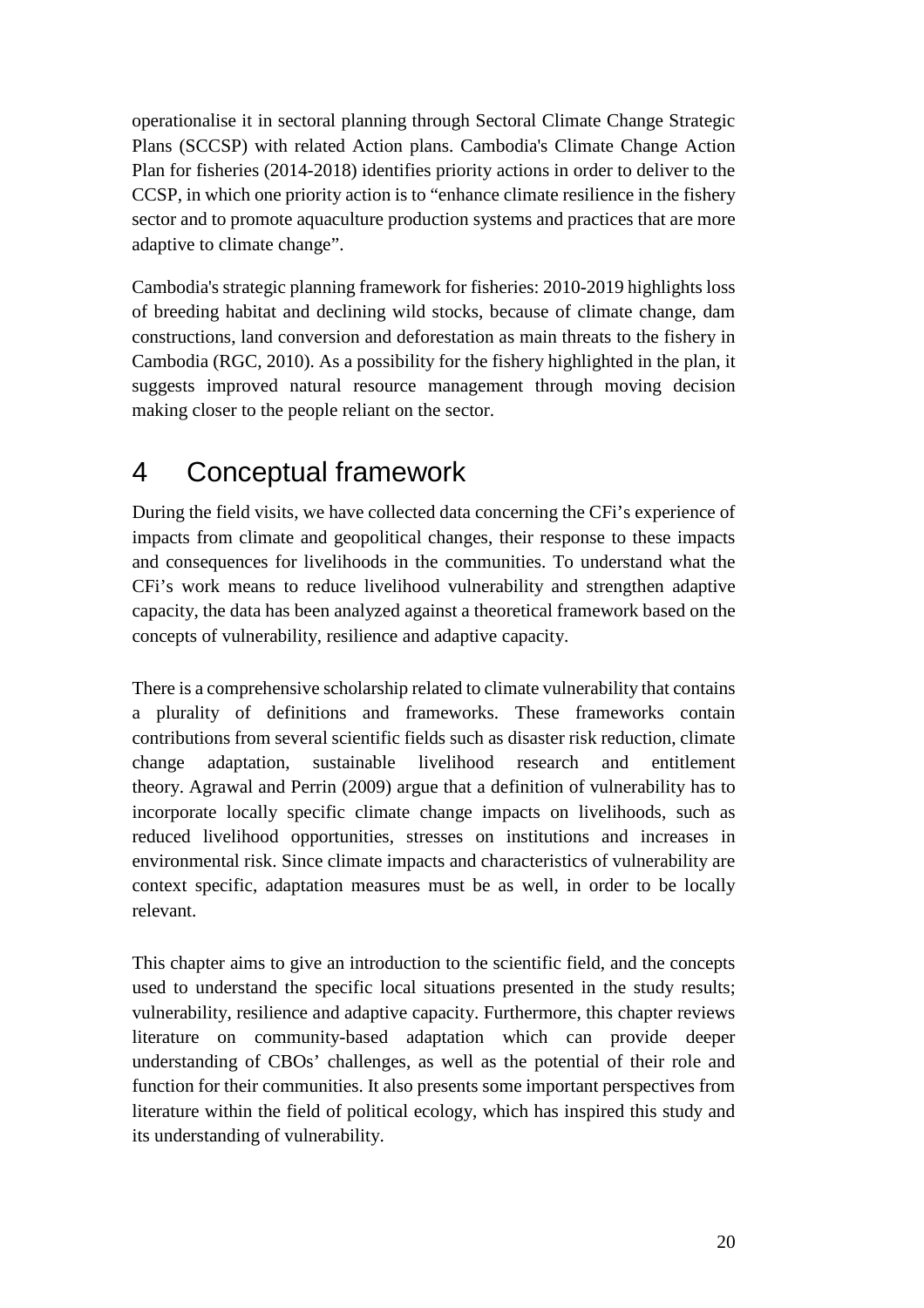## 4.1 Perspectives from political ecology

The theoretical approach used in this thesis has been inspired by some of the key aspects within the field of political ecology. However, the conditions of data collection did not allow for a full political ecology framework, as we did not have the possibilities to research deeper into power relations affecting and differentiating vulnerability and adaptation. When studying human response and adaptation to changes and stresses in their environment, we maintain awareness of how governing of natural resources is always political, and that politics affects ecology and the environment (Robbins, 2012). Power relations, equality and access to natural resources are central in political ecology research, and the research holds an intrinsic normative value with a goal to empower disadvantaged social groups (Zimmerer, 2000). This perspective provides a guiding light for our research.

The CFis' conditions and environments are highly affected by politics outside the communities; as well as there are inequalities within the communities that affects community members in differentiated ways depending on social groups. This study has not had the possibilities to go deeper into these aspects, but has focused on CBO committees on a community level. This thesis therefore does not focus on power relations within the communities and households, but on community adaptation and vulnerability. Political ecology can illuminate how environmental problems on a local level are embedded in larger political and economic systems outside the local communities, and thus how systems impact the conditions for the CFis' work for adaptation. (Robbins 2012) These perspectives within political ecology has inspired the discussion in this thesis, regarding the CFis' embeddedness in wider political processes. First, people are not always able to adapt to environmental changes, such as drought, floods and salinization, although they have deep knowledge about their local environment and experience of adaptation. Secondly, environmental and climate related changes are driven by large-scale political and economic processes. Thus, theory within political ecology provides an analytical focus on the communities' embeddedness in larger political and economic systems, in order not to blame local communities for environmental degradation (Paulson & Gezon, 2005).

## 4.2 Community based climate change adaptation

A community-based approach to climate change adaptation has been adopted in various forms, and with various results, worldwide during the past three decades. Research on community-based approaches to adaptation has evaluated community-based organisations' role and function for local societies. This theoretical field has worked as a starting point for the study of some of the institutional and organisational conditions and challenges of the CFis, in general as well as in a Cambodian context.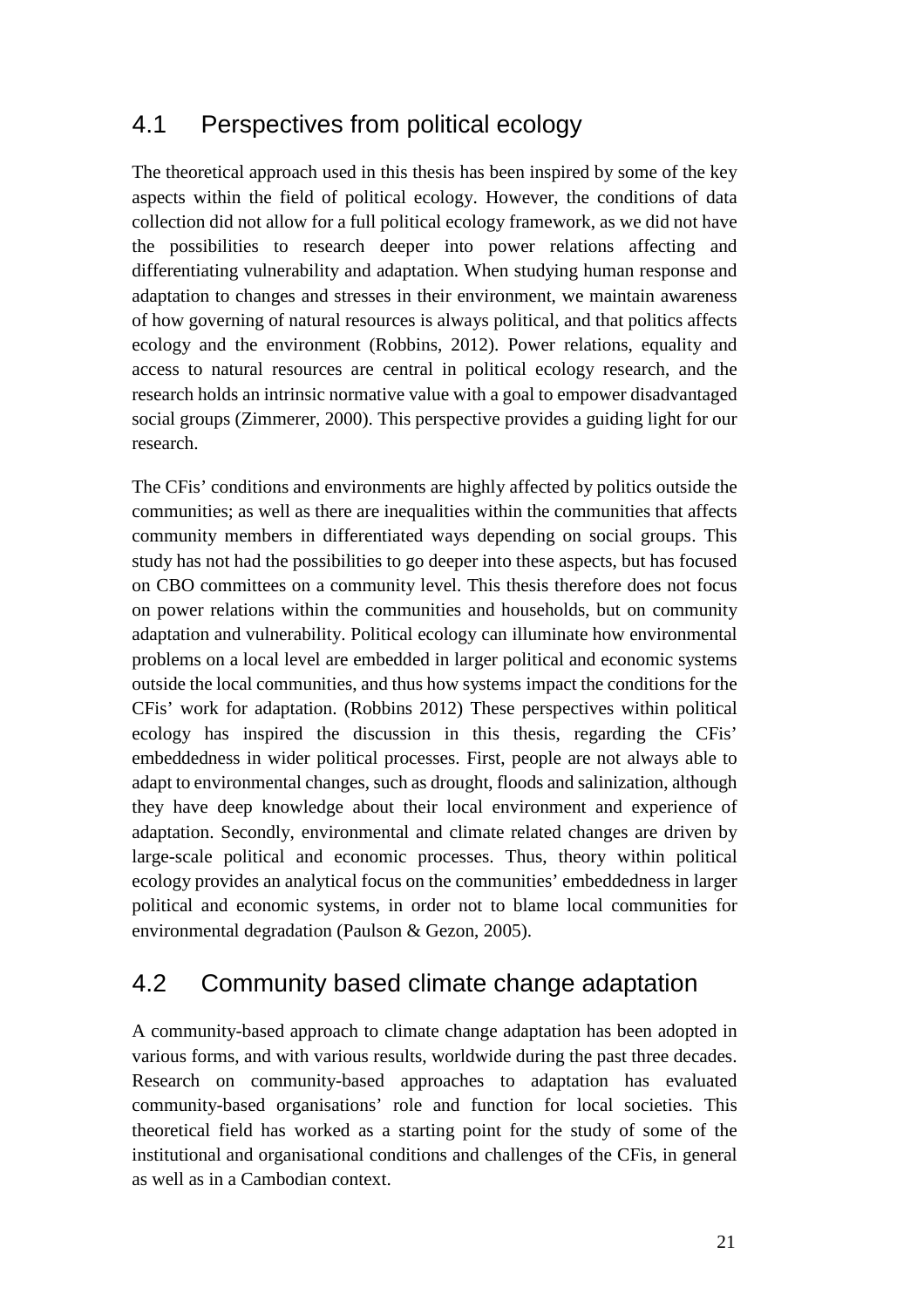Reid et al. (2009) describes community adaptation as a community-led process that is based on the communities' priorities, needs, knowledge and capacities, which should empower people to plan for and cope with the impacts of climate change. The community-based approach aims to allocate power and control over adaptation processes to the community. Community-based approaches are intended to be adaptive to change, in order to encompass experience and learning, and are by many considered to have a great potential to ensure that communities can form their own agendas (Allen, 2003).

However, Reid et al. (2009) state that while community-based adaptation focuses on communities, there are inevitably differences within communities in vulnerability and needs and thus in priorities and capacities. Based on that, community-based adaptation approaches have been criticized for not paying enough attention to differences in power within communities and households (Dodman and Mitlin, 2013). For example, people perceive stress from different hazards in different ways, depending on their age, gender, and economic situation, since they are not equally affected. Because of the large differences in power, vulnerability and priorities within both societies and households, some argue that the community-level is not the most adequate for planning adaptation measures (Dodman and Mitlin, 2013).

Yates (2014) express that, considering the great differences within communities, the community level should not be a pre-given scale for addressing vulnerability and climate adaptation. This view criticizes the assumption often underlying community-based approaches to adaptation, that communities are fixed units that are at the same time the problem and the solution. Yates (2014) stresses that communities should not be seen as given entities but are instead the result of exercise of power and negotiations between a plurality of perspectives. Therefore, Yates (2014) suggests that communities instead can be understood as networks, consisting of flows of resources and diverse relations.

Allen (2003) furthermore describes how community-based approaches to reduce vulnerability has tended to work to depoliticize issues and drivers of vulnerability. Allen argues that a project discourse has tended to associate vulnerability with hazard events, and that it generally has treated other causes and drivers of vulnerability as being "outside the scope of the project". Furthermore, she states that the depoliticization of vulnerability issues tends to allocate responsibility for adaptation at local communities, instead of illuminating the political and economic processes that causes environmental degradation (damming, deforestation, economic land concessions) and thus determines local vulnerability, although local societies lacks power and mandate to address wider issues beyond the local level. Allen (2003) argues that it is the embeddedness in hierarchical governance systems and the hegemonic view of vulnerability with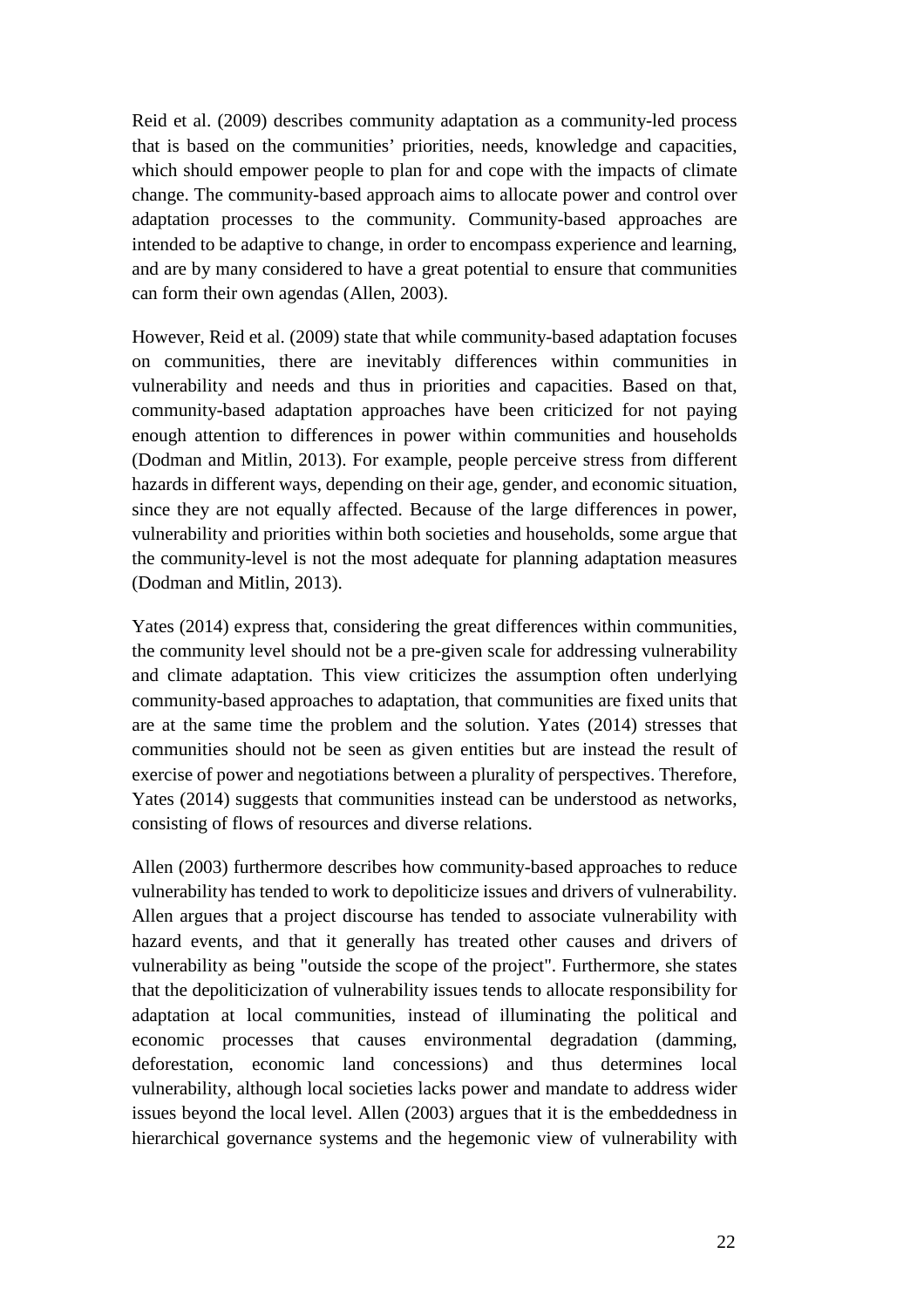main focus on natural hazards, and not the community-based approach itself, that has contributed to depoliticization.

## <span id="page-29-0"></span>4.3 Climate vulnerability

O'Brien et al. (2007) divide the wide spectra of vulnerability research into two main epistemological paradigms, with different focus within research on what creates vulnerability. Theory within the first paradigm is generally using definitions of vulnerability that the authors categorize as "outcome vulnerability", putting the main emphasis on hazards and environmental stressors in its analysis, and then secondly takes social aspects into account. The second paradigm is referred to as "contextual vulnerability" and has, according to the authors, in contrast to the former its primary focus on social stressors such as poverty, aspects of inequality and uneven distribution of resources. From this view, environmental hazards are primarily seen as aggravating these social inequalities.

As there are various focal points to the causes of vulnerability, there are consequently variations within vulnerability research regarding what kind of measures that need to be taken in order to address and reduce it. Some have a more technical risk management oriented focus, whereas some are more political, drawing on theories within the field of political ecology and thus focusing on social and economic reform and distribution of resources. This thesis is mainly drawing on the latter approach, using theories within the field of political ecology as a main analytical view. However, both these approaches are used and are sometimes combined in order to understand the specific local situations studied as well as to contribute to the general discussion. Nightingale (2015) suggests a pluralistic epistemological approach to research on climate change, and thus also to climate vulnerability and adaptation, to encompass all its dimensions:

*"Accepting that the world's climate is changing rapidly requires us to interrogate all dimensions of it: the climate as atmospheric chemistry, the climate as abstract analytical objects, the climate as a political tool, etc. All of these dimensions are 'real' and equally powerful 'drivers' of climate change and each of them requires profoundly different research techniques. By approaching climate change in epistemologically plural research designs, we are more likely to produce ecologically and politically robust solutions."*

<span id="page-29-1"></span>Vulnerability to climate change is in this thesis further understood as a process that is created, sustained and reproduced across all scales in society through its economic and institutional dynamics (Adger, 2006; Agrawal, 2008). Vulnerability can further be understood through three main components, described in the sections below.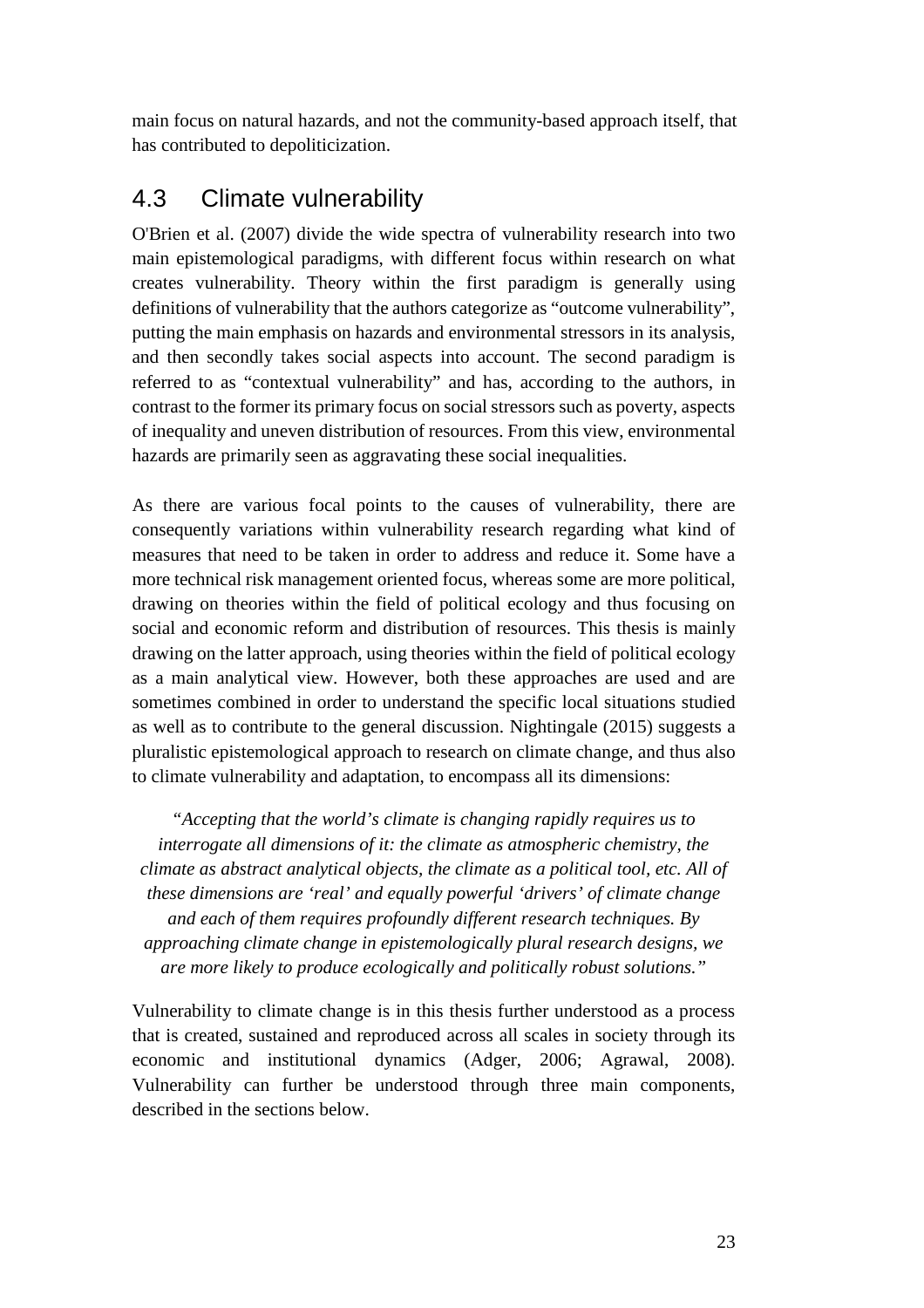#### **4.3.1 Sensitivity and exposure**

IPCC has in its fifth assessment report (2014) described climate vulnerability as a function of the three components; *exposure*, *sensitivity*, and *adaptive capacity,*  of which the latter will be discussed in a separate section below. Some of the literature within vulnerability research considers exposure and sensitivity together, presented as "exposure-sensitivity". In the assessment report, however, exposure is defined by IPCC as "the extent to which a given system is exposed to climate change-related hazards" (2014). IPCCs definition of exposure contains a biophysical dimension that focuses on the severity and the frequency of climate change related impacts, as well as a social dimension that covers the distribution of populations and assets. These assets can be for example croplands, livestock, and infrastructure. Regarding how this thesis addresses exposure, the main focus is on its social dimensions in seeking to understand the way people construct their livelihoods and how fishery-based livelihoods are affected by climate change impacts.

Sensitivity is described by IPCC as "the degree to which a system is affected, either adversely or beneficially, by climate variability or climate change". The determinants of sensitivity presented in the report includes the extent of dependency on natural resources, access to alternative livelihoods, health status and age of the population.

Recently, most studies on climate change have focused on an understanding of sensitivity with a focus other than exposure to biophysical impacts (O'Brien et al. 2007). Instead, the focus is usually on sensitivity as created and reproduced by political and economic dynamics in a society. These dynamics often create an unequal distribution of resources and influence. Hence, there may be a difference between how people are affected at local level and even within households, pointing towards questions of power, since structural factors and characteristics of various social groups such as gender, age, ethnicity, and indigeneity are often shown to be closely linked to the degree of sensitivity (Adger, 2006).

## <span id="page-30-0"></span>4.4 Resilience and adaptive capacity

Resilience is a wide concept further described below, which is in this thesis used and understood as a flipside to vulnerability. Thus, the same factors that determine vulnerability also affect resilience conversely; increased resilience within a social-ecological system means decreased sensitivity to climate risk, thus lower vulnerability.

Being one of three main parameters of vulnerability according to IPCC's definition (2014), adaptive capacity affects exposure and sensitivity reversely. In similarity to resilience, and a high adaptive capacity hence means reduced vulnerability. However, adaptive capacity is more specifically referring to a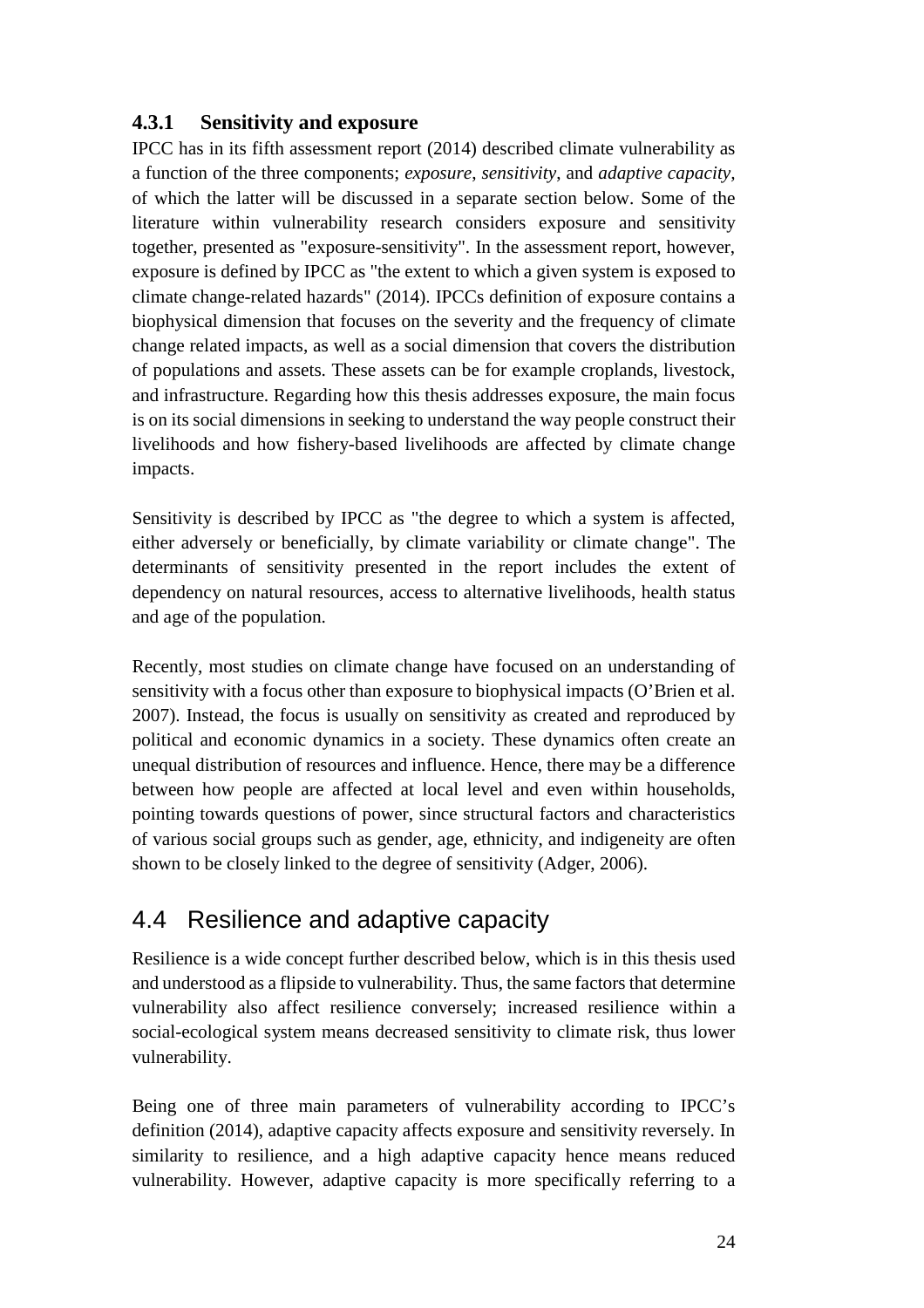group's ability to implement adaptation measures. In this thesis, adaptive capacity is used in order to understand what the CFi's institutional relations and arrangements means for the ability to adapt and respond to the challenges they are facing, as well as to understand the outcomes for the capacity of CFis actions.

#### <span id="page-31-0"></span>**4.4.1 Resilience and socio-ecological systems (SES)**

Resilience can be defined as "the ability of socio-ecological systems (SES) to absorb disturbance without flipping into another state or phase" (Nightingale and Cote, 2011; Gunderson, 2000). The concept of resilience has originally developed from scientific fields connected to ecology, but has during the past two decades been developed to encompass a larger focus on the social part of social-ecological systems and social resilience, which can be understood as "the ability of groups or communities to cope with external stresses and disturbances as a result of social, political, and environmental change" (Adger, 2000). Nightingale and Cote (2011) mean that social resilience, according to Adgers definition, can be understood as the "social factors that allow change to happen while retaining similar feedback and functions of the SES."

The recognition of local ecological knowledge in adaptation is an important aspect in resilience theory; knowledge about the characteristics of local ecological change is considered a driver of changes in institutions for natural resource management, which through shaping the ways the resources are managed in turn changes the landscape as a dynamic system (Gadgil et al., 2003). Nightingale and Cote (2011) highlight the way that resilience thinking can shift the focus from "quantitative availability of resources and towards the scope of available response options to social and environmental change".

However, attempts to merge and interlink social and ecological dynamics have sometimes been considered problematic for their tendency to assume that those dynamics are similar, based on intrinsic assumptions originated in natural sciences. The concept of resilience has been used to assess environmental governance and how different types of management regimes manage to handle social or ecological stress. Thus, theory and frameworks based on resilience and adaptation are often used as policy tools for SES management. Nightingale and Cote (2011) argue that when it is used as a prescriptive tool, and not only a descriptive framework, the concept lacks adequate analytical tools to analyse social action, culture and power. The authors (2011) state that for SES theory to be adequate for such purpose, it has to address questions of power and normative questions, such as 'resilience of what and for whom'?

Walker et al. (2006) write:

*<sup>&</sup>quot;some system regimes may be considered desirable by one segment of society and undesirable by another. In addition, some regimes that are considered*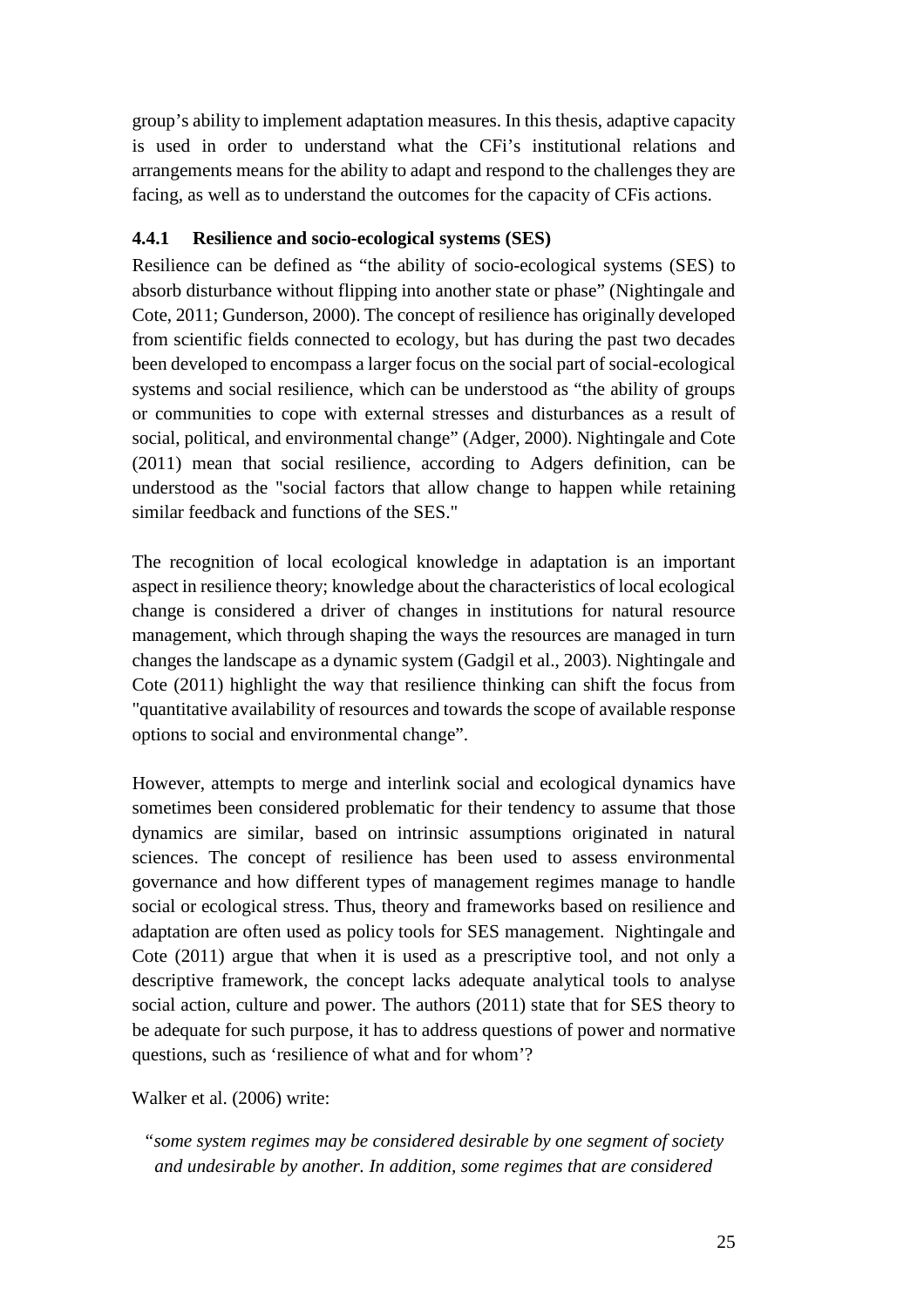#### *undesirable can also be very resilient, e.g., harsh dictatorships and desertified regions of the Sahel."*

Resilience, in conclusion, has been considered to overemphasize the bio-physical aspects at the same time as "under-theorizing" political and economic factors when conceptualizing vulnerability (Nightingale and Cote, 2011). Resilience is in this thesis understood as the ability of the communities to cope with the stresses and challenges they are facing and is used as a flipside to vulnerability. Thus, I aim to pay attention to political and economic factors by understanding resilience based on the same determinants as for vulnerability.

#### <span id="page-32-0"></span>**4.4.2 Adaptive capacity**

Adaptation to climate change is defined by IPCC (2014) as "adjustments in natural or human systems in response to actual or expected climatic stimuli or their effects, which moderates harm or exploits beneficial opportunities", and adaptive capacity is defined as "the whole of capabilities, resources and institutions to implement effective adaptation measures". Agrawal (2006) defines adaptive capacity as "the ability to return to or exceed functional capacity that existed prior to exposure to a hazard". Factors that determine adaptive capacity includes institutional arrangements and entitlement security, knowledge and information, assets and flexible governance (Levine et al. 2011). Adger (2003) further emphasizes the importance of social capital to increase adaptive capacity, since social capital determines how vulnerable groups can mobilize their assets.

In this thesis, adaptive capacity is used in order to understand what decentralisation, institutional arrangements and entitlement security mean for CFis' ability to adapt and respond to the challenges they are facing. Furthermore, it is also used to gain a deeper understanding in what type of capabilities and resources that can be improved by the measures conducted by the CFis in terms of specific and generic capacity, further described below.

Lemos (2016) divides adaptive capacity into two different types; specific capacity and generic capacity. Generic capacity is built through political and socio economic reform, while specific adaptive capacity can be addressed through climate risk management. The authors argue that these factors together determine the overall climate vulnerability. Income and livelihood are linked to generic capacity, while specific capacity is primarily associated with risk management. Lemos (2016) emphasizes that these two capacities are developed in different ways and that capacity building must be a process that includes both of these.

Lemos (2016) concluded that increased generic capacity that leads to higher prosperity can make households more flexible in dealing with climate volatility and other stress factors. Livelihoods are closely linked to capacity and therefore livelihood analysis is a useful way of assessing capacity. Sen's (1981) entitlement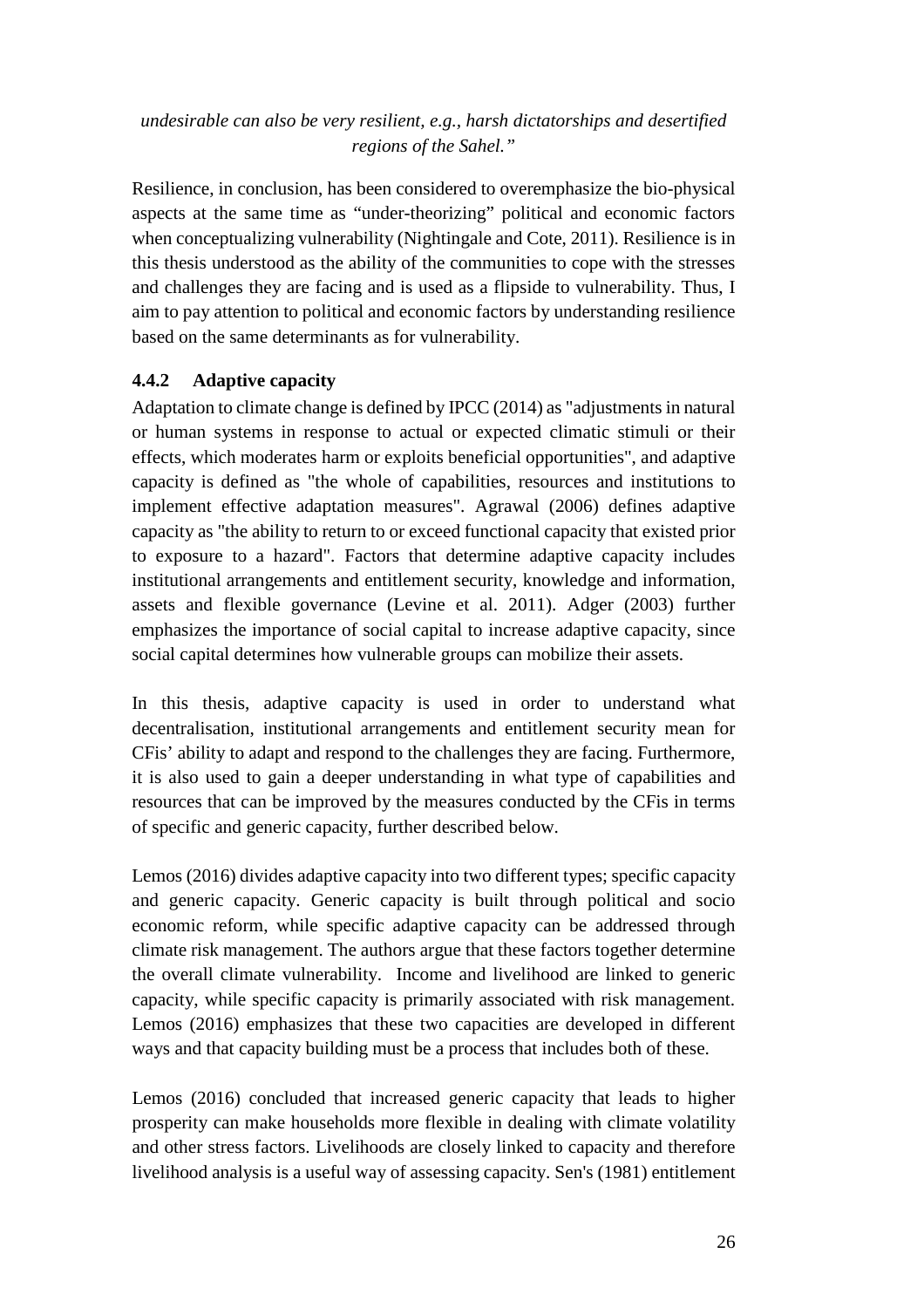theory highlights that research on sustainable livelihoods can address the link between households' various resources, that is, assets, households' entitlements, and how these factors affect the households' well-being. Entitlements are determined by the institutional context that concerns rights and access to resources. Access to entitlements can help households to mobilize the assets they actually have to improve their welfare. It can be through trade or social interactions.

People living in rural areas who depend on natural resources for their livelihoods are considered particularly vulnerable to climate change and variability, as climate conditions have a direct impact on the productivity of these resources. Thus, these people and the resources they depend on are particularly exposed to climate change impacts, while limited assets in combination with lack of entitlements are limiting their ability and capacity to adapt and respond (Eakin et al. 2014; Agrawal and Lemos, 2016).

However, Lemos (2016) states that poverty reduction is not enough to reduce climate vulnerability. Instead, previous studies show that because the environmental conditions remain and are difficult to cope with even if the income level is raised because they are always thrown back. Therefore, it is necessary to reduce the climate vulnerability of poor households whose livelihoods are based on natural resources. Hence, policies must also include risk management policy and create synergies between measures for both generic and specific capacity.

In summary, this means that the aim of my study is to analyse how the work of CFis can contribute to reducing livelihood vulnerability and strengthen local communities' capacity to adapt to climate change, by using a theoretical framework based on the concepts of vulnerability, resilience and adaptive capacity. The thesis is mainly drawing on theory within vulnerability research that is emphasising social and political aspects of climate change adaptation. The use of the concept of resilience is limited to be understood as a flipside of vulnerability. Adaptive capacity is mainly used to understand the CFis' institutional relations and arrangement, and its meaning for the communities' ability to adapt and respond to the challenges they are facing.

# <span id="page-33-0"></span>5 Empirical findings

The following section presents the data collected in this study. The section is divided in three parts; initially, the legislation surrounding CFis and the establishing process is presented, followed by an introduction of the field sites. The second part presents the interviewees' experiences of climate change impacts in relation to local fishery-based livelihoods. Subsequently, the third part presents the actions taken by CFis to meet the climate-related challenges and threats they are facing.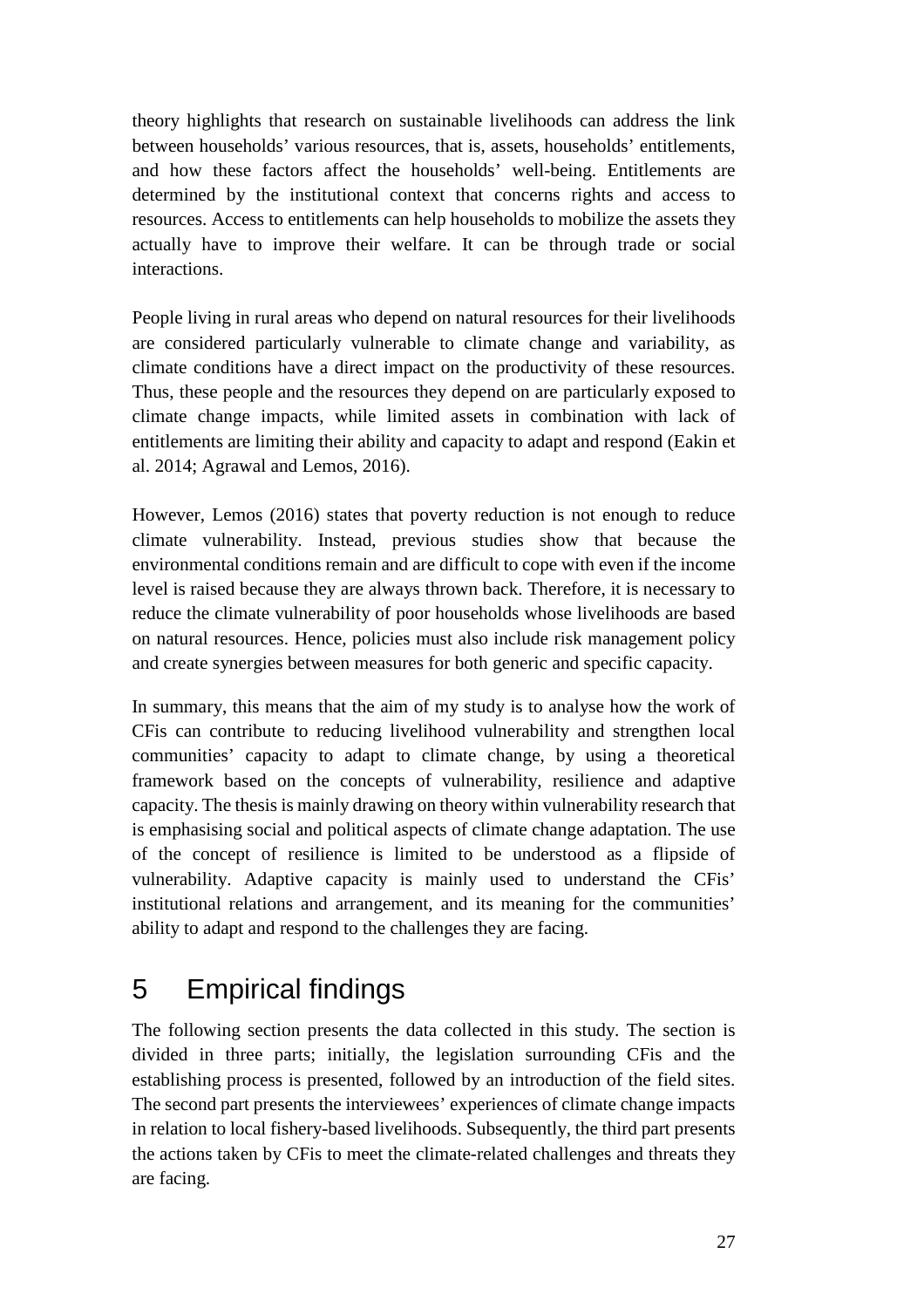## <span id="page-34-0"></span>5.1 Community fisheries and their mandate

Cambodia's Fishery Law (Chapter 11, Article 59) states that "all Cambodian citizens have the rights to form Community Fisheries in their own areas on a voluntary basis to take part in the sustainable management, conservation, development and use of fishery resources". Following this article, the main objectives of the CFis are stated in the sub-decree on Community Fisheries Management (2005), which provides a framework for fisheries management as well as for the CFis' establishment process and organisational structure.

The sub-decree starts with declaring the main objectives and the intentions with the Community Fisheries, of which the fifth is "[t]o improve standard of living and reduce poverty". Further, CFis' responsibilities and duties are listed in article 10, which concerns the institutional relation to public authorities, natural resource management and conservation measures, and democratical aspects of the responsibility towards the members in the communities.

The establishment of a CFi is a process that includes nine steps (Article 11), which includes conducting a management plan, and mark the CFi's boundaries. The process of completing these nine steps often takes several years, and requires contribution from both NGOs and national authorities. MAFF (Ministry of Agriculture, Forestry and Fishery) is the responsible ministry under which the FiA (Fisheries Administration) is responsible for the registration of CFis. (The nine steps are presented in a table in Appendix 2)

The management plan and demarcation of the CFi boundary are often carried out with support from local NGOs. The result of the completion of the process is a leasing contract. The contract states the conditions for management of the area and gives the CFi rights to lease the community area from the state for a period of 15 years (RGC, 2005). Kurien (2017) describes Community Fisheries as a "comanagement arrangement" between local communities and the government, through which the government aims to get support from development partners as well as to engage citizens to actively participate in management of natural resources. The work described by the objectives in the sub-decree on community fisheries is voluntary, and CFis are usually initiated by citizens who live in a village in connection to the fishing area (RGC, 2005).

The fifth of the five main objectives show that the community fisheries are intended to have a social function in their societies. Thus, CFis have a broad assignment that aims to manage fishery resources and related ecosystems, secure livelihoods and reduce poverty in their local communities. All community fisheries have a committee that is elected by the members at a village meeting. The community chief is elected by majority vote. The person who receives second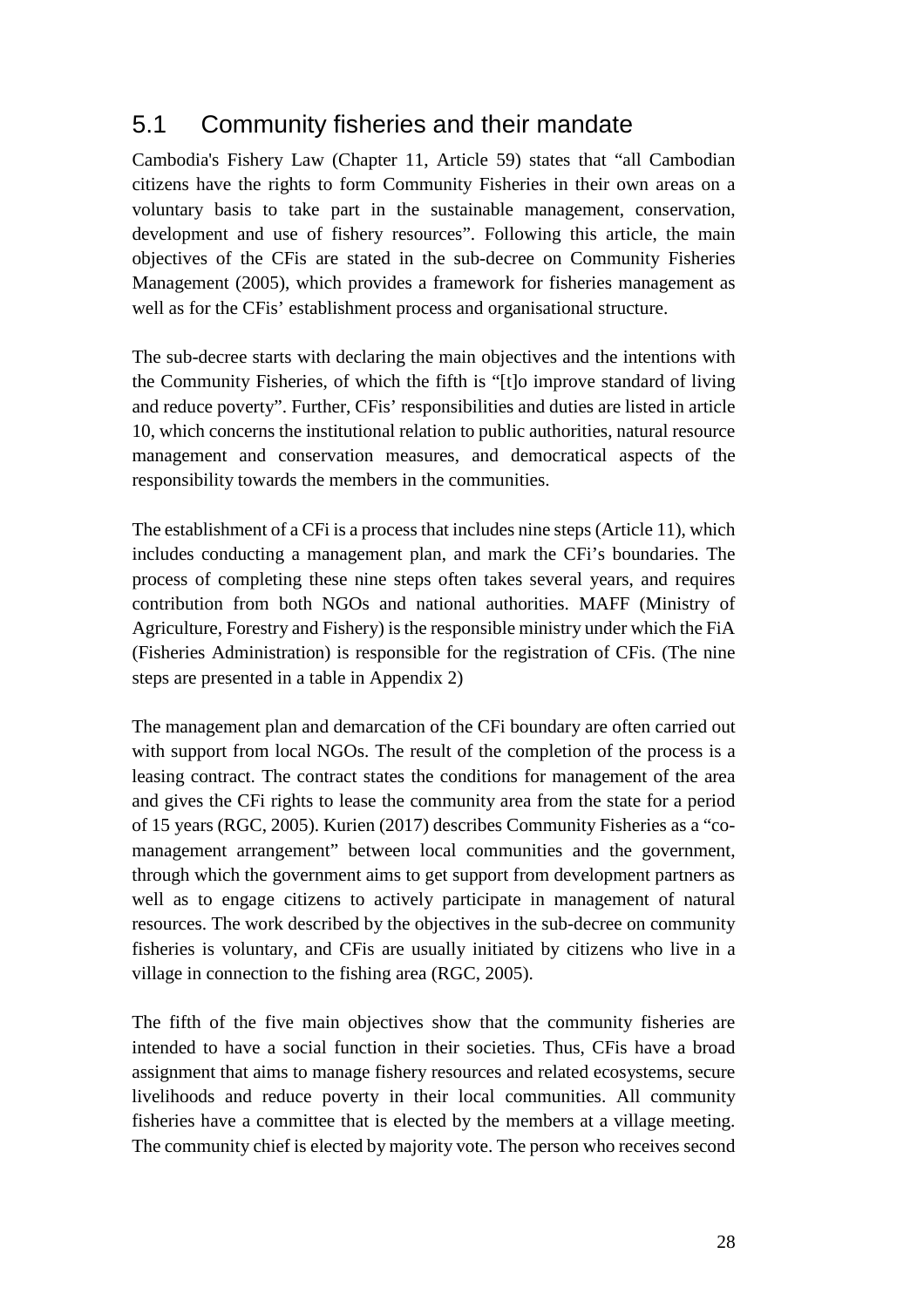most votes becomes vice-chief of the CFi committee. In some cases, the CFi's committee are the same members as the commune council (Articles 14 and 15). See tables with the main objectives of the sub-decree, the CFis' responsibilities and rights, and the steps required to receive full recognition as a CFi in Appendix 2.

The following section presents background information about the five CFis, in which the committees have been interviewed in this study.

## <span id="page-35-0"></span>5.2 Presentation of the CFis

### <span id="page-35-1"></span>**5.2.1 Kampong Phluk, Siem Reap**

The CFi Kampong Phluk is located on Tonle Sap, and was established in 2002, the same year as the national fishery reform that allows CFis was presented. Most of the buildings in Kampong Phluk are built on stilts on the lake. Kampong Phluk is both a commune and a CFi, which means that the members of the CFi committee are also members of the commune council. There are three villages in the commune, with a total population of 961 families, which equals 3 780 persons. 90 percent of these are members of the community fishery. Fishery is the most common source of livelihood in the villages and 97 percent of the households have fishery as their primary source of income. The second most common source of livelihood is to drive tourist boats and in the dry season when water recedes, many people are also farming.

The NGO FACT was involved in supporting the establishment of the CFi 2002 and has continuously worked with the CFi since then. Since 2005, FAO has supported the CFi's work to develop alternative livelihoods in Kampong Phluk with a focus on ecotourism.

#### <span id="page-35-2"></span>**5.2.2 Preak Ta Am, Kratie**

Preak Ta Am CFi is located along the Mekong river next to a national road in Kratie, an upland province in northeastern Cambodia. Preak Ta Am CFi was established in 2012. The establishment was carried out as a collaboration between the commune council, citizens in the village and technical officers from the regional Fisheries Administration with support from Oxfam.

The original intention with the CFi was to protect the flooded forest from logging and to protect and conserve the declining fish stock in the area. Since 2012, the CFi has elected a community committee consisting of nine persons of which two are female. The main occupation in the village is rice farming and fishing and other important livelihoods are vegetable farming and animal husbandry including cow-, chicken- and duck-farming.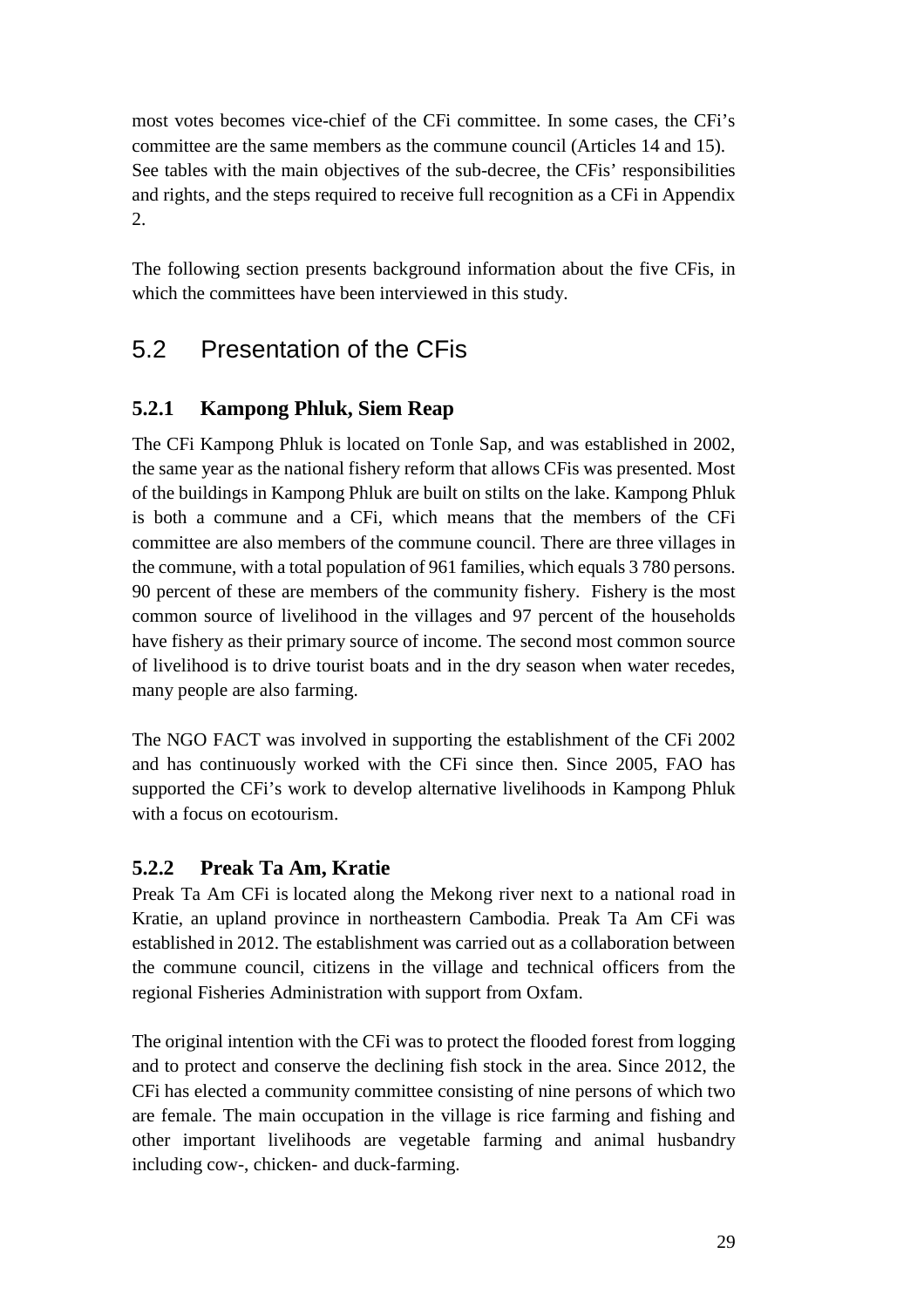### <span id="page-36-0"></span>**5.2.3 Preak Ta Thoeng, Kratie**

Preak Ta Thoeng is also located along the Mekong river and is neighbouring to Preak Ta Am CFi. The CFi was established in 2004 after a proposal from the Fisheries Administration and local authorities. The original purpose with the CFi establishment was protection and conservation of fishery resources and to reduce overfishing.

The main occupations in the village are rice farming during the dry seasons, vegetable farming and animal husbandry. Earlier, pig farming was common in the village, but due to the spread of diseases such as African swine fever, the pig farming has decreased. Approximately 30 percent of the families in the village are mainly dependent on fisheries for their livelihoods. Fish is the most important food besides rice and those who do not fish themselves buy fish from the fishermen. Due to its location along the Mekong river, the village is exposed to annual flooding and therefore many of the buildings are built on stilts.

### <span id="page-36-1"></span>**5.2.4 Trapaeng Sangkae, Kampot**

The community fishery Trapaeng Sangkae in Kampot was established in 2005, and is now registered as both a CFi and a community ecotourism. In 2009, the first election to the committee was held and today there are nine members in the CFi committee. Trapaeng Sangkae has been supported by ADB, FACT and Plan International and is often highlighted as a successful example for its work with plantation of mangrove forest and ecotourism.

Trapaeng Sangkae is located by the coast outside Kampot town. Big parts of the area surrounding the community are exploited for large scale plantations. The original purpose of the community fishery was to protect the mangrove forests from logging and to improve the fishery resource in order to support fishery-based livelihoods. Before the CFi was established, many of the fishermen in the village had to go abroad to work to have an income, since they could not make a living from the fishery due to declining fish stock.

### <span id="page-36-2"></span>**5.2.5 Chey Udom, Ratanakiri**

Chey Udom Fishery community in Ratanakiri is located along the Srepok River, a tributary river to the Mekong. Due to its location by the river, the villages are exposed to a high flood risk, particularly because of the impacts from damming of the river upstream in Vietnam. The community has members from six different villages and was established in 2012, developing from a ten year long cooperation between the villages.

The main livelihoods in the villages are farming, fishing, collection of non-timber forest products such as mushrooms and animal husbandry including buffalo-, pig-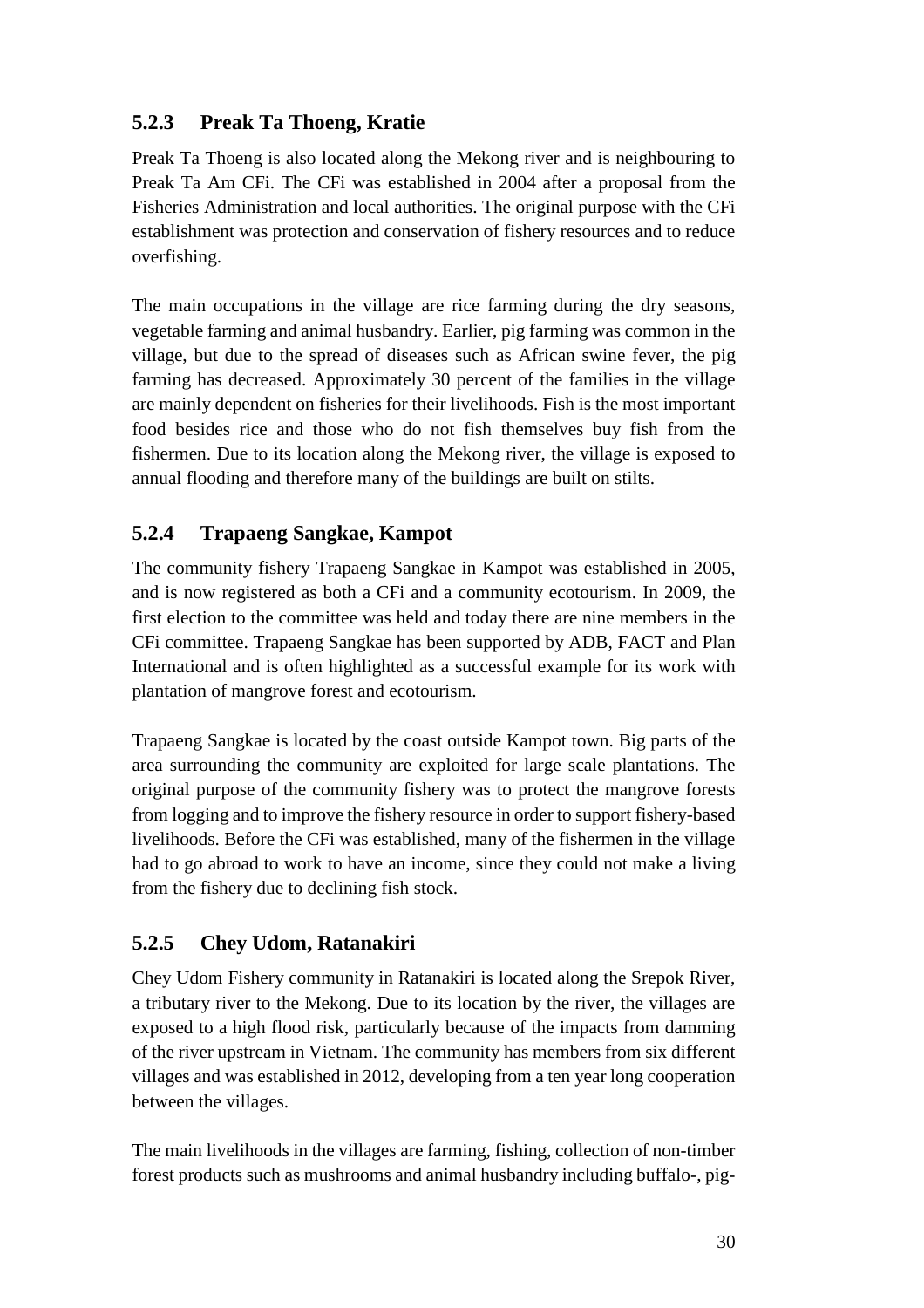and chicken-farming. Some people in the villages are working at a banana plantation company nearby. The community fishery was created to combat illegal fishery and to conserve knowledge about fisheries for future generations.

## <span id="page-37-0"></span>5.3 On the frontline of climate change

The following section presents the interviewees' experiences of major changes and challenges that impact their communities and livelihoods, including both climate-related impacts and other, by the community, associated changes, which are mainly geopolitical such as damming and deforestation, but also socioeconomic and political.

The section is structured based on the Cambodian fishery sector's three main geographical systems; the coast (Trapaeng Sangkae CFi), the lake Tonle Sap (Kampong Phluk CFi) and the Mekong river and its tributary river Srepok (Preak Ta am, Preak Ta Thoeng and Chey Udom CFis). This categorization is relevant for the different characteristics of climate-related challenges the communities are facing, and thus also characteristics of vulnerability and the actions taken to respond.

### <span id="page-37-1"></span>**5.3.1 Coastal fishery: Trapaeng Sangkae CFi, Kampot**

### <span id="page-37-2"></span>**5.3.1.1 Exposure-sensitivity**

Before the Trapaeng Sangkae CFi was established, fishing and agriculture were the main livelihood opportunities accessible in the villages now connected to the CFi. Hence, the villagers previously relied on farmable land and fishery resources for their livelihoods. The fishery's resources, in turn, depend on the surrounding mangrove forest and the health status of the coastal aquatic ecosystems.

The community area in Trapaeng Sangkae is highly exposed to various climate impacts; tropical storms, rising water temperatures and sea level rise that leads to salt water intrusion and salinization of farmland and groundwater. Around the community area, mangrove forests, that would otherwise function as a buffer for these environmental changes, have been cleared and transferred to farmland for large scale plantations. Increasingly warm water temperatures and loss of fish habitat from the mangrove forests have forced the fish to migrate to deeper water farther from the shore. This makes fishing difficult with traditional fishing gear and small boats that are limited to fishing in shallow waters. A fisherman and member of Trapaeng Sankae CFi says:

*"We have small boats that can only have one or two people go fishing. Compared to the big fishing boats, they can fish in the deep sea, but we cannot. We only fish in shallow water. It is a big problem when the water gets too hot, because the fish move to deeper waters."*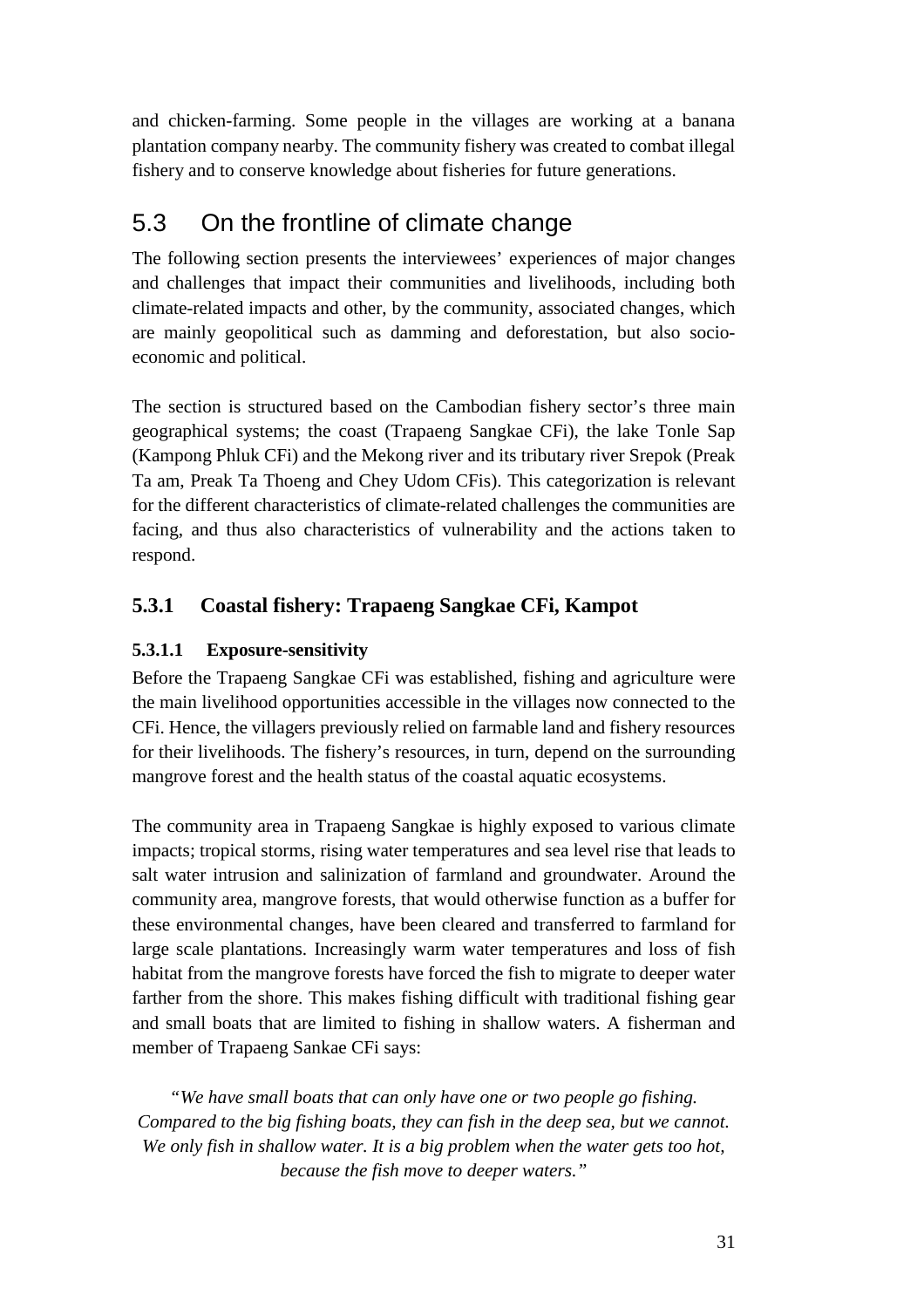Before the CFi was established, work migration was common since the possibility to make a living on fishery decreased due to declining fish catches. Since there were few alternative livelihoods in the villages, the diminishing possibility to make a living on fishery had devastating consequences for many households, states the community chief of Trapaeng Sangkae CFi:

*"Many fishermen had to go abroad to work, even though it was illegal and they had no passport. Their children could not go to school because of their living conditions and economics, they did not have enough money or food."*

#### <span id="page-38-0"></span>**5.3.1.2 Activities and livelihood strategies**

Trapaeng Sangkae CFi was established as a response to the work migration in the villages and the declining fish stock. Since the CFi started, Trapaeng Sangkae has developed an extensive ecotourism where visitors can stay overnight in bungalows and participate in planting mangrove trees. The CFi has been the subject of several climate, fishery and livelihood related projects, and has received support from both local and international NGOs for their work.

The tourist activities to replant mangrove have not only provided income for the villagers who drive tourist boats. Also, according to one fisherman and CFi member, the fish and biodiversity have increased in the area due to beneficial effects from the replanting of Mangrove. Thus, to reduce livelihood climate vulnerability and work migration, the livelihood strategy in Trapaeng Sangkae has primarily been to diversify accessible income opportunities through ecotourism and to work for fish conservation as well as to restore biodiversity through planting and restoration of mangrove trees.

Mangrove forests buffer against storms, protect farmlands against soil erosion and landslides and provide habitat and shadow for fish and other aquatic animals. As we travel along the coast in Trapaeng Sankae, where the community fishery has planted 340,000 mangrove trees in ten years, we notice the huge differences it makes for the land along the coastline. Where the community area ends, and mangrove forests have been cleared, flood banks have collapsed in the water due to landslides and erosion, which can have damaging impacts on the coastal ecosystems.

#### <span id="page-38-1"></span>**5.3.1.3 Outcomes for livelihood vulnerability**

The extensive mangrove planting and restoration in Trapaeng Sangkae has according to CFi members contributed to increasing fish stocks in the community area. Furthermore, the forest protects the community area against storms and high waves, as well as preventing landslides. A fisherman living in the community testifies that less people are migrating to work elsewhere since the CFi has been established and that fish stock in the local area is now increasing due to restoration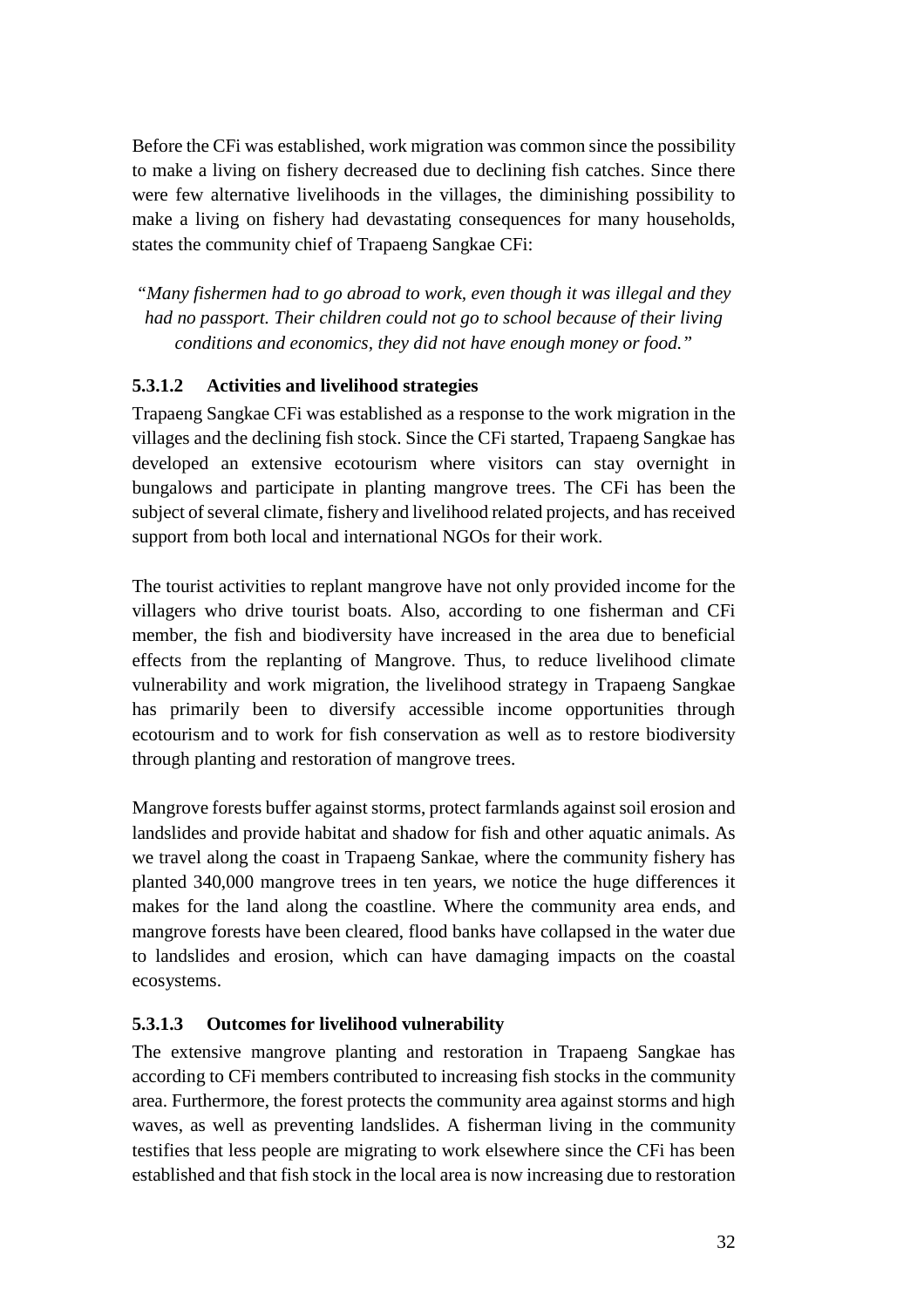of fish habitat. This has resulted in higher fish catches and income improvement among fishermen in the village. The community chief says:

*At the weekend there were many fishermen here that left to other places to take another job, because they could not get money from fishing, they could not earn. But since the community was established, the fishermen actually did not get money from the mangrove, but from the effect of the mangrove. Mangrove gives more fish.*

Furthermore, the CFi chief explains that the establishment of the CFi has improved the cooperation with local authorities. Initially, he says, the establishment of the CFi was hindered by the authorities because of conflicting land interests. Now, in contrast, local authorities are encouraging the work and supporting the CFi in the fight against illegal fishing. Encouragement from other local organizations can contribute to reducing vulnerability since the support can facilitate adaptation. With an organisational structure in place through the CFis, the communities' ability to mobilize and manage financial support from NGOs has improved. However, it is important to see adaptation in both a long term and short term perspective. The community chief expresses that it is hard to address major long term changes, such as sea level rise and its increasingly damaging effect on the community locally. He perceives the CFi's actions for climate change adaptation and mitigation, such as mangrove planting, as insignificant compared to the environmental degradation caused by large-scale industries:

*"We see no solution. The sea water level is increasing from year to year, so the idea we have now is to make the boundary of the land higher. But that is it. Climate change is mainly caused by the big countries. We try to plant more trees, but in the city, they build new factories. I have spent ten years planting mangrove trees. And we can plant on 28 hectares of land. But compared to a factory... Sometimes, when I think about that, it makes me feel hopeless."*

The Trapeang Sangkae CFi's work has, according to the findings, enhanced biodiversity, improved income and reduced poverty. As a result of this, work migration has drastically decreased according to the interviewees. However, the community chief expresses that on a local level, these activities do not, and cannot, address the large scale environmental change, such as sea level rise, increasingly affecting the society.

#### <span id="page-39-0"></span>**5.3.2 The lake Tonle Sap: Kampong Phluk CFi, Siem Reap**

#### <span id="page-39-1"></span>**5.3.2.1 Exposure-sensitivity**

The main livelihoods in Kampong Phluk are fishery, rice farming during the dry season and ecotourism. The ecotourism activities mainly consist of driving tourist boats through the protected mangrove forests that are habitat for birds and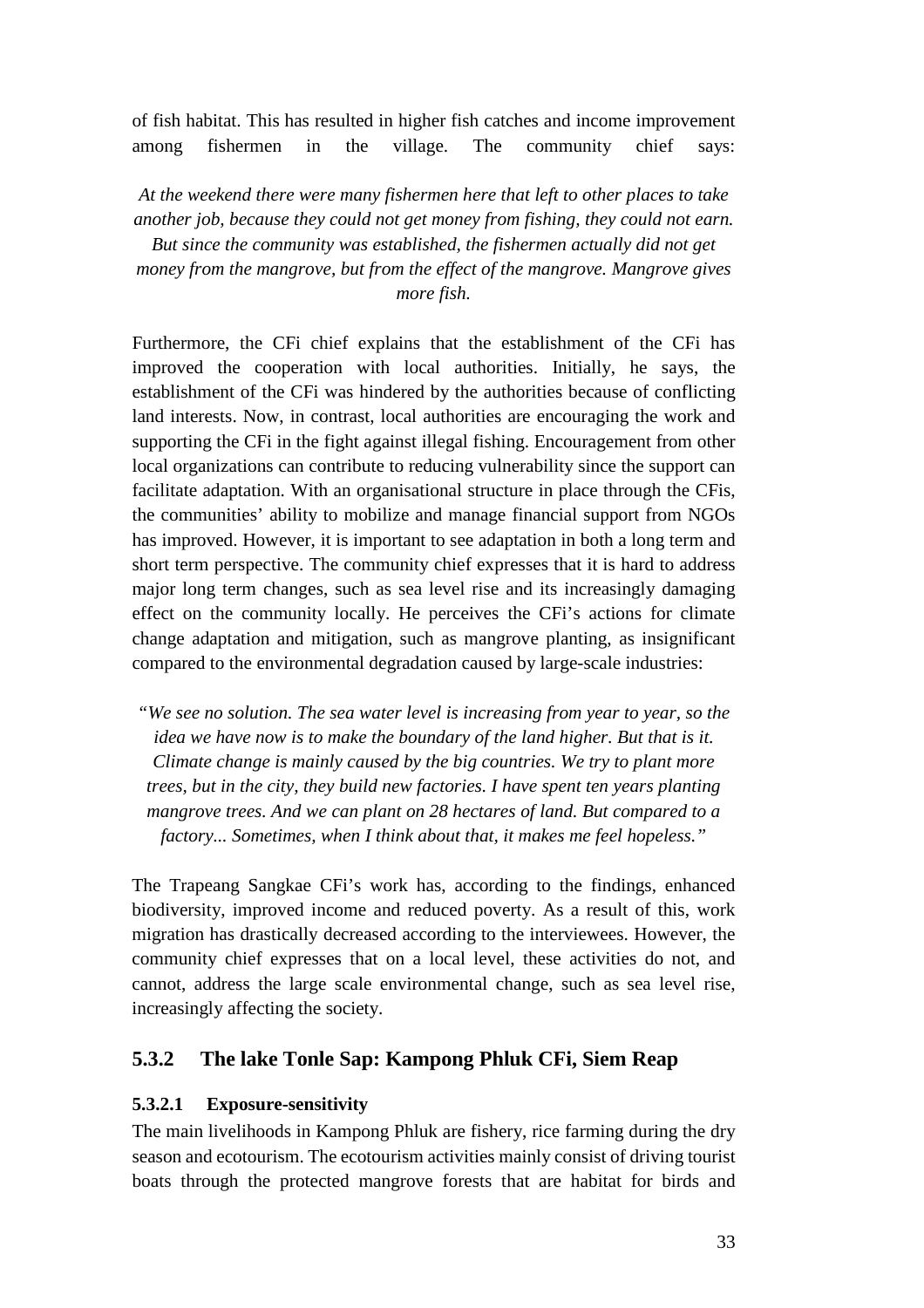monkeys. Thus, the villagers in Kampong Phluk depend on the mangrove forest, both as a tourist attraction and fishery resources for their livelihoods. The mangrove is essential for the fishery resource since it is an important habitat for the fish, as well as a buffer, which protects the village from storms and high waves.

The CFi members we talk to tell us that the main threats they experience to their livelihoods in the area are tropical storms, longer and more severe droughts and lowering water levels. The storms present great difficulties for fishing farther out on the lake, as the small traditional fishing boats cannot tackle the high waves. However, the droughts are described by the CFi committee and members as the biggest threat to fish stock and thus to fishery-based livelihoods in the area. As in Trapaeng Sangkae, fish migrate from the shallow waters when the temperature gets too high, or die, as areas that are usually permanently covered with water dry out in the dry seasons. A commune council member says:

*"We can see declining fish catches, since the lake became very shallow in the dry season the last few years. It is probably because of the hydropower dams built upstreams in the Mekong that decreases the water flows. A second reason is because of the forests around the lake that have been cut down to be used as farmland. So there is no home for the fish to breed. The fishermen were not able to catch enough fish to support their family"*

Deforestation around the lake has been extensive which has, together with the expansion of hydropower dams upstream in the Mekong river, also contributed to the declining fish stock. The community is exposed to environmental stress from rising temperatures and longer periods of drought. Since this, together with geopolitical changes such as damming and deforestation, has been damaging the fishery resource, they have increasingly relied on tourism for alternative livelihoods.

#### <span id="page-40-0"></span>**5.3.2.2 Activities and livelihood strategies**

Kampong Phluk CFi has conducted various measures and livelihood strategies to improve local livelihoods, which were originally based mainly on fishery, but also dry rice farming in the dry season. A main activity for the CFi is to patrol the community area in order to protect it against illegal fishing. Since the CFi in Kampong Phluk is organisationally connected to the commune, lack of support from local authorities is not an issue. However, members in the CFi express that they are scared and feel threatened during the patrols since they are outnumbered by the illegal fishermen who are also armed and equipped with larger boats. The CFi committee expresses that the CFi and the commune lack the resources and support for law enforcement. Thus, illegal fishing and overfishing remain a great problem for the villagers since the fish stock they depend on is declining.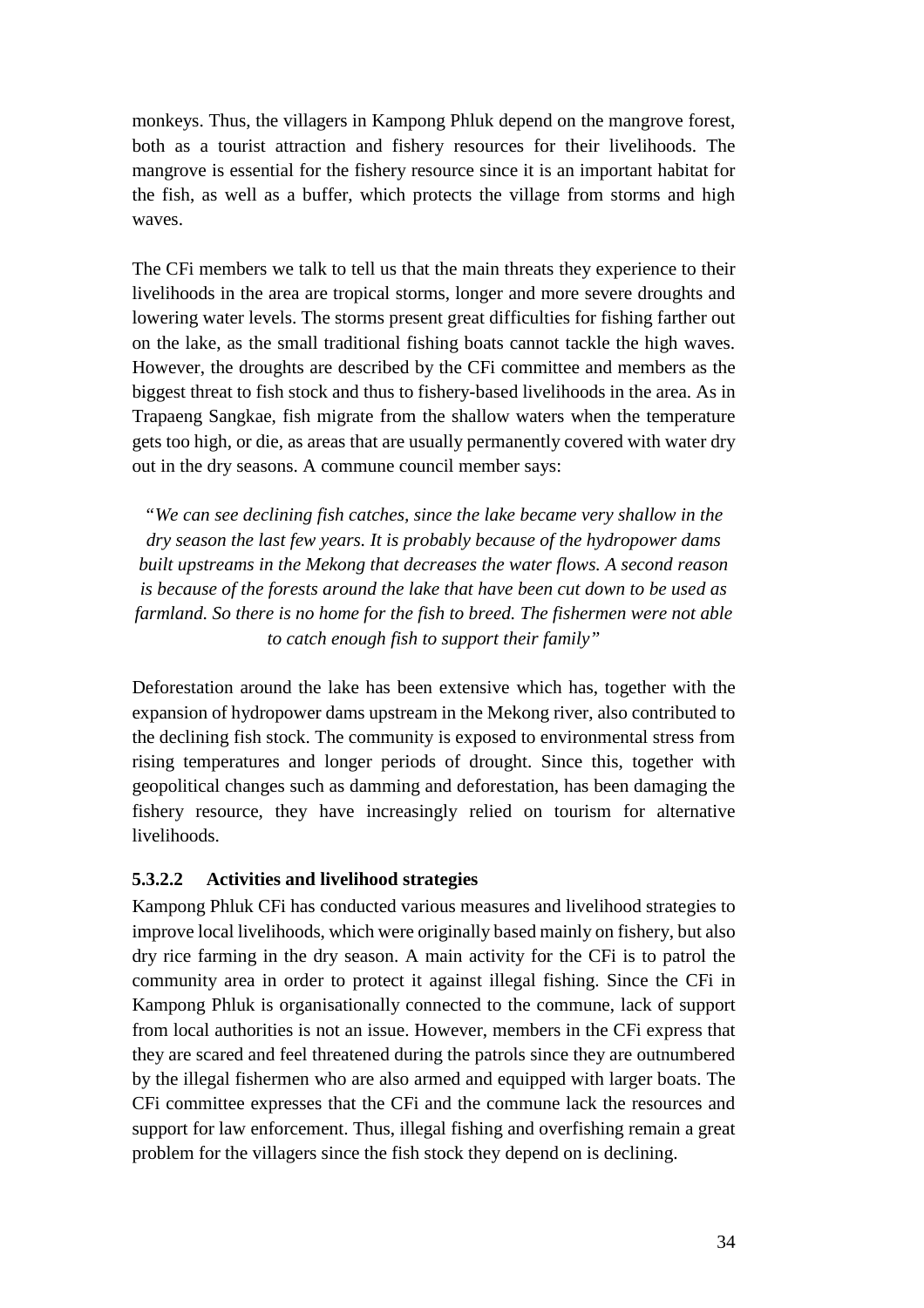The CFi has worked to establish an extensive ecotourism, which is mainly based on tourist boat tours driven through the flooded forest conservation area. Furthermore, the CFi has a three hectares big fish conservation area. The CFi also has a savings group, with mainly female members, which provides micro loans to CFi members at a low interest rate, aiming to benefit new businesses and small scale investments in the community.

To deal with the current situation of drought and water scarcity that are the most imminent stress to the villagers, the CFi is considering expansion of agriculture by preparing more land for agriculture to improve food security in the villages. This would entail that flooded forests, which the community has worked to protect, would be cleared and converted to farmland. The community chief of Kampong Phluk CFi says:

*"The community has grown two hectares of mangrove, and protected an area of 48 hectares of mangrove forests for ecotourism. Now, the plan is to make farmland on some of that land."*

#### <span id="page-41-0"></span>**5.3.2.3 Outcome for livelihood vulnerability**

The CFi has turned to ecotourism for livelihoods alternatives when fish stock is declining in the area. However, livelihoods supported by ecotourism seem to also be dependent on climate conditions and the political situation. Although the CFi's members and its committee express that ecotourism has had great benefits for the local society, including improved income, at the same time as natural resources are conserved; ecotourism seems to face the same threats from drought and environmental changes as fishery. In Kampong Phluk, the tourist boats lay empty at the port as tourism drops. When water levels are low, it is difficult to reach the tourist sites and the ecosystems that are the biggest source of attraction for tourism are harmed by both climatic impacts, deforestation and damming; harming the conditions for both fishery and tourism at the same time.

The consequences of clearing flooded forests in order to prepare more land for agriculture could have damaging long term effects on the fisheries. It is an act of response to an emergent situation where food security is threatened, but could be considered an counteract to long term adaptation since clearing of flooded forests would have damaging effects on biodiversity, fish stock and the function of the mangrove forest to act as a buffer against storms.

### <span id="page-41-1"></span>**5.3.3 Mekong river: Preak Ta Am and Preak Ta Thoeng CFi, Kratie, and Srepok river: Chey Udom, Lumphat**

#### <span id="page-41-2"></span>**5.3.3.1 Exposure-sensitivity**

The main livelihoods in Preak Ta Am and Preak Ta Thoeng CFis are agriculture, animal husbandry and fishing. The number of households in the villages who are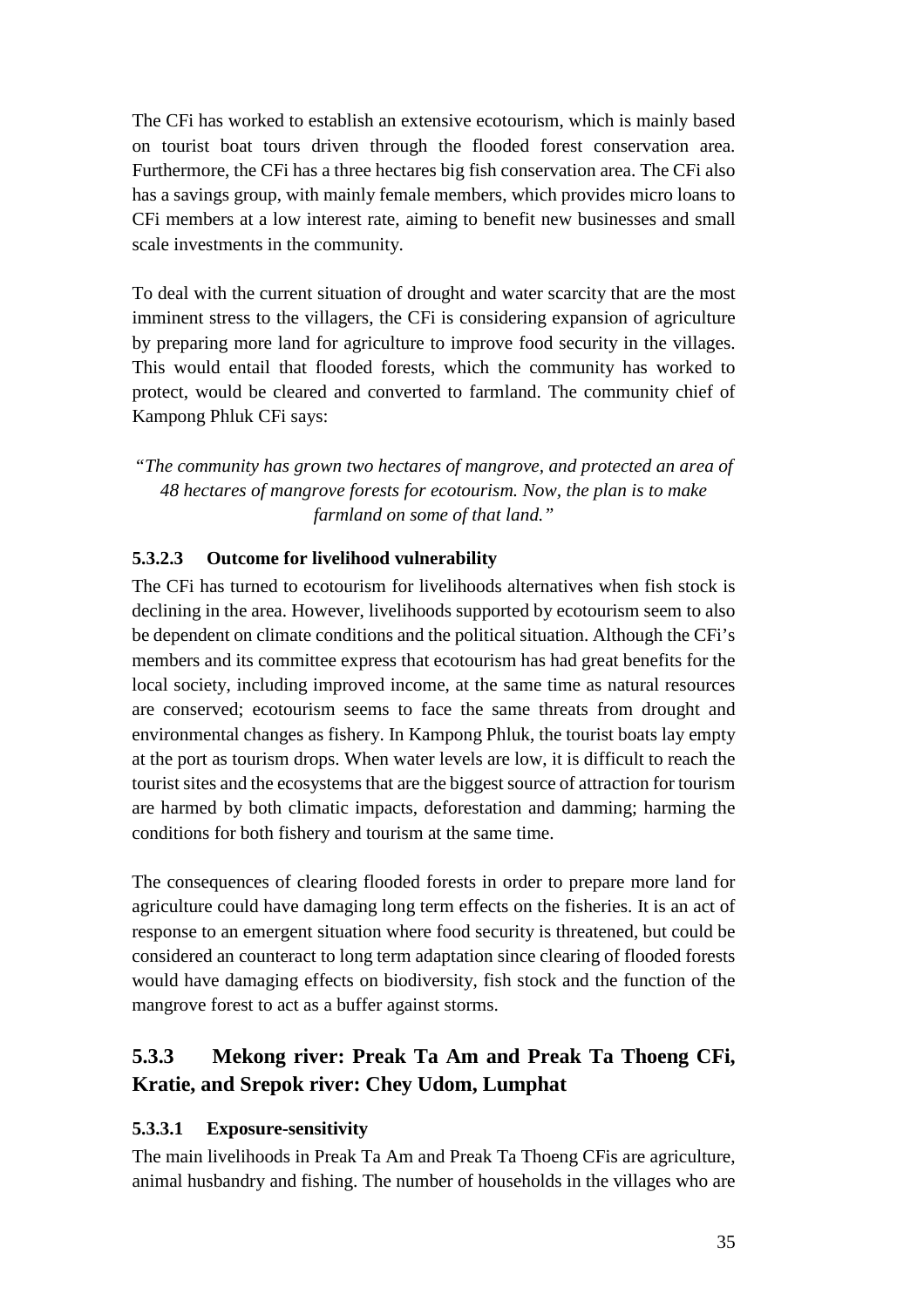mainly relying on fishing for their livelihoods has decreased in recent years. Both villages are located close to the Mekong river and are annually exposed to flooding.

In the six villages connected to Chey Udom CFi, the main livelihoods are agriculture, animal husbandry, collection of non-timber forest products and fishing. Some people are also working on nearby banana plantations. Fish catches have decreased drastically over the past decade due to more severe drought, lowering water levels and overfishing. An officer at the Fisheries Administration's office in Ratanakiri tells us:

*"In the past, the fish pools never dried out in the dry season. But now that happens. So, we came up with the idea to dig deeper pools, but it still dries out. This could be because of the dam upstream, on the Vietnamese side, 80 kilometers from the Cambodian border. Sometimes they need to store the water, so that is the reason why the river dries out."*

Another notable change in climatic conditions that is described by the interviewees in these villages, is that season variability has changed. More and more frequently, it rains during the dry season and the dry season starts later than it did before. The unpredictable weather obstructs the conditions for farming. One committee member of Preak Ta Thoeng CFi explains:

*"Ten years ago, the seasons were regular. The rainy season, - the dry season. But now, there is an extreme change. Sometimes it rains, but sometimes there is no rain at all. It is difficult for our community, we don't know when the rain is coming. It is difficult to know when to plant."*

Many households in the villages are poor and have scarce resources to restore and replant what has been destroyed. Members of the Preak Ta Am CFi committee express that despite the fact that they are experienced with the floods and the development of technology that has given them better access to forecasts and weather reports, the weather's new extremes and irregularities have made it more difficult to prepare for floods. The community chief of the Preak Ta Am CFi tells us that floods rise both faster and higher than in the past, which makes evacuation harder to arrange. In 2019, the village was flooded for one month. After the flood, as a board member of the Preak Ta Am community fishery describes how everything was damaged: *"All vegetables and plants, all the banana, the corn, rice, everything was destroyed by flooding."*

Another factor contributing to the increasingly high, fast and unpredictable floods is damming upstream in the Mekong and the Srepok river. In Ratanakiri, a member of the Chey Udom CFi says that when the dam opens, the villagers have to evacuate within three days to move to a camp with temporary houses. When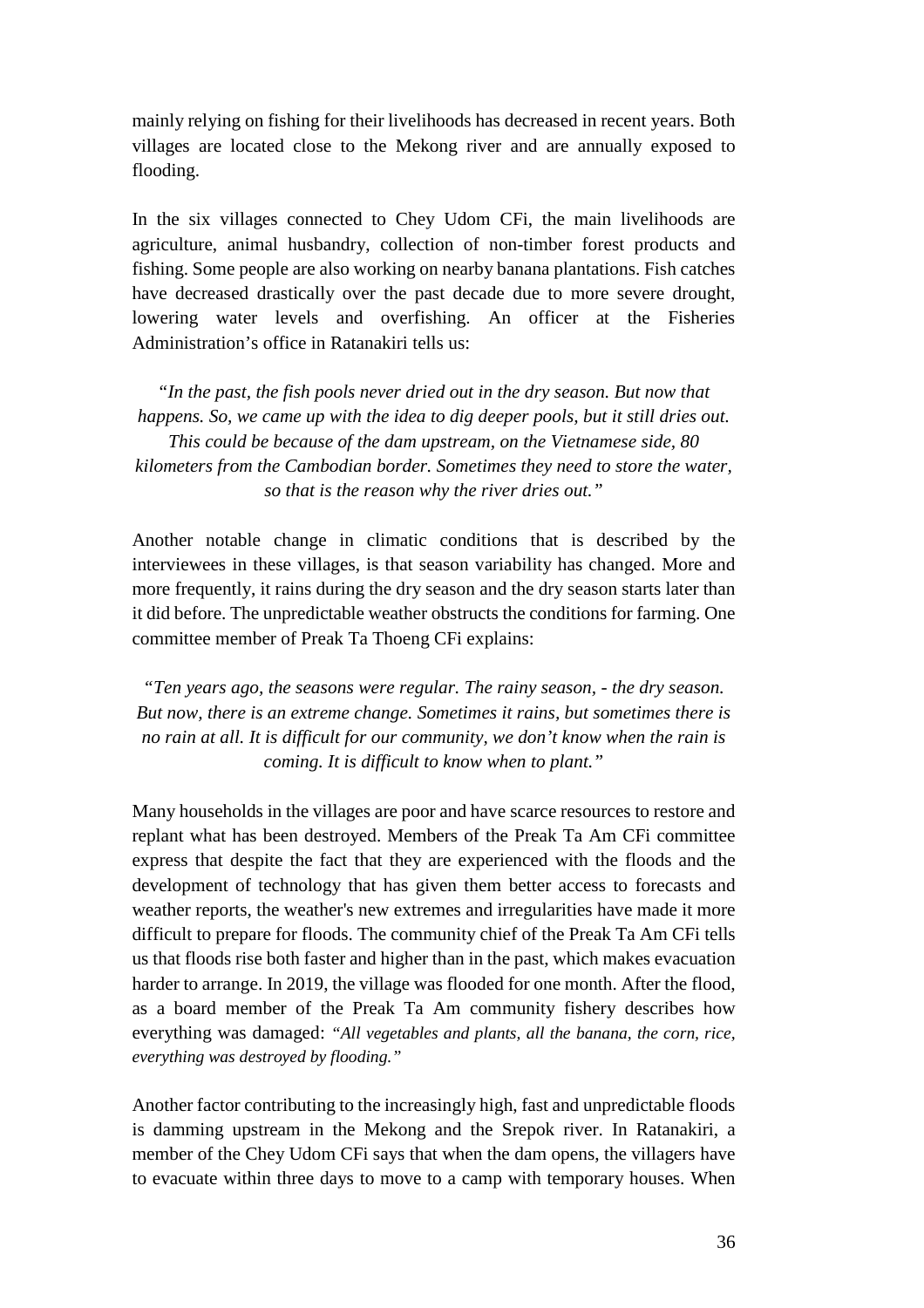the flood comes, the water rises to above floor level even in the houses built on stilts. A community member explains:

*"I have never seen such extreme flooding before, as the flooding in July this year. This village has experienced many floods, but this year's flood was not normal. The water level was very high and very fast".*

#### <span id="page-43-0"></span>**5.3.3.2 Activities and livelihood strategies**

Despite the local knowledge and experience of dealing with extreme weather and seasonal floods, the increasingly unpredictable and extreme weather is hard to prepare for and thus also to respond to, for the local communities.

All three CFis answer that the response to flooding and other disasters is carried out on a household level with little support from the public sector and local authorities. However, evacuation of particularly vulnerable people such as elderly people and kids, is carried out with support from both local and international NGOs. Animals are moved up to the main road, which is located on higher ground than the village next to the river, and are kept there while the village is flooded. Vulnerable groups such as children and elderly people are evacuated to the highlands. Lower houses and buildings are often destroyed by the flooding, but some of the houses are built on stilts and can withstand the flood, even if the water sometimes reaches above the floor surface on these as well.

The CFis Preak Ta Am and Preak Ta Thoeng work to promote agriculture expansion as their main livelihood strategy. Since fish catches are decreasing, the CFis have cooperated with local and provincial authorities to encourage a shift to farming, as livelihood diversification.

The Chey Udom CFi is working to patrol the community area in order to stop illegal fishing and thus reduce overfishing. Furthermore, deep pools are built to protect fish against drought in the dry seasons. The work is carried out in cooperation with provincial authorities as well as NGOs.

#### <span id="page-43-1"></span>**5.3.3.3 Outcome for livelihood vulnerability**

The community chief of Preak Ta Am CFi states that illegal fishing has reduced since the CFi was established and the CFi has begun working to support alternative livelihoods in the village. The CFi has managed to promote and support livelihoods such as agriculture and animal husbandry, in order to improve the villagers income. This has provided alternative income sources to depend on, other than fishery resources. Also in Preak Ta Thoeng, the illegal fishing seems to have decreased, whereas it is still described as a major problem in Chey Udom due to overfishing.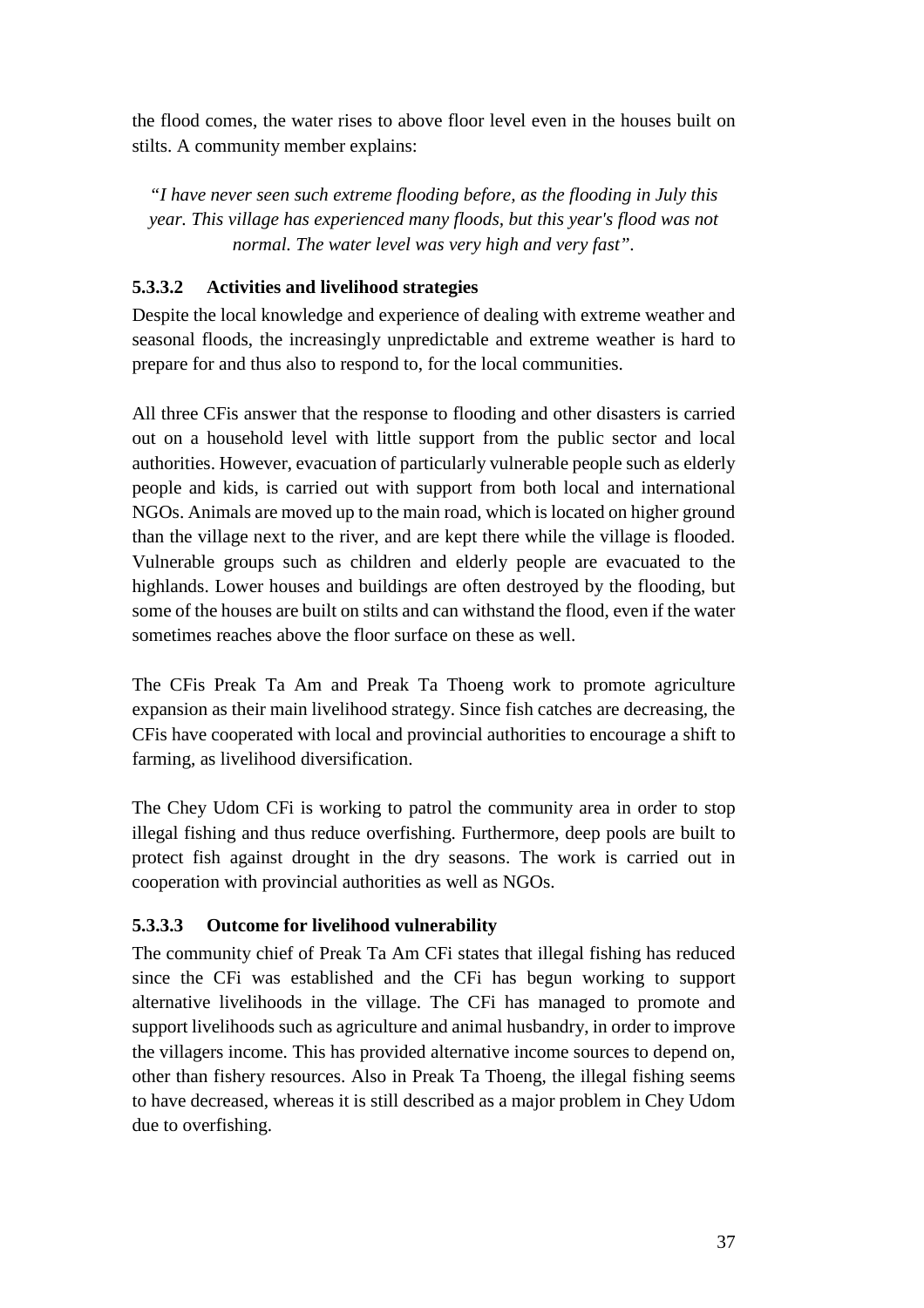All CFis are experiencing damaging impacts from longer periods of drought in the dry season and more severe and unpredictable floods. The droughts damages the fish stock, and the activities carried out in order to restore habitat and protect fish from drought are not described to yet have had any impact on fish catches or fishery-based livelihoods. In Chey Udom, some villagers are working for a nearby banana plantation since fishing is not an available option due to decreasing catches.

# <span id="page-44-0"></span>6 Analysis and discussion

The following chapter aims to discuss how the CFis' actions can reduce fisherybased livelihoods climate vulnerability. Furthermore, it discusses the CFis' sociopolitical role and institutional relations, as well as the contextual meaning of climate change adaptation. The first part discusses the CFis' activities and its contributions to reduce livelihood vulnerability and increase resilience. The second part discusses the CFis' entitlements and institutional relations in terms of adaptive capacity. Lastly, the third section contains a discussion concerning decentralisation and levels of responsibility for climate change adaptation and natural resource management in Cambodia.

## <span id="page-44-1"></span>6.1 Exposure and livelihood vulnerability

The following section discusses what the CFis' activities have meant for livelihood vulnerability and resilience in their local societies. In order to understand adaptation to climate change, it is essential to understand what climate vulnerability means and how vulnerability is shaped by social and economic processes. As previously mentioned, vulnerability can, according to IPCC's definition (2014), be considered based on three main parameters; *sensitivity*, *exposure* and *adaptive capacity*. Sensitivity is understood as the degree to which climate change or climate variability affects a system and is, according to IPCC, determined by factors like dependency on natural resources, access to alternative livelihoods, health status and age of the population. Exposure concerns both biophysical dimensions, such as frequency and severity of climate hazards, and social dimensions such as distribution of population and assets. Exposure and sensitivity are often considered together. Resilience is in this thesis understood as the flipside of vulnerability. Adaptive capacity determines the possibilities to reduce vulnerability and increase resilience. This will be discussed in section 6.2 below.

### <span id="page-44-2"></span>**6.1.1 Vulnerability characteristics**

The CFis in this study are exposed to different hazards and types of environmental stress and therefore the characteristics of their vulnerability are different. However, some stressors seem to be similar in all CFis visited. Interviewees from all of the communities express that they are exposed to increasingly extreme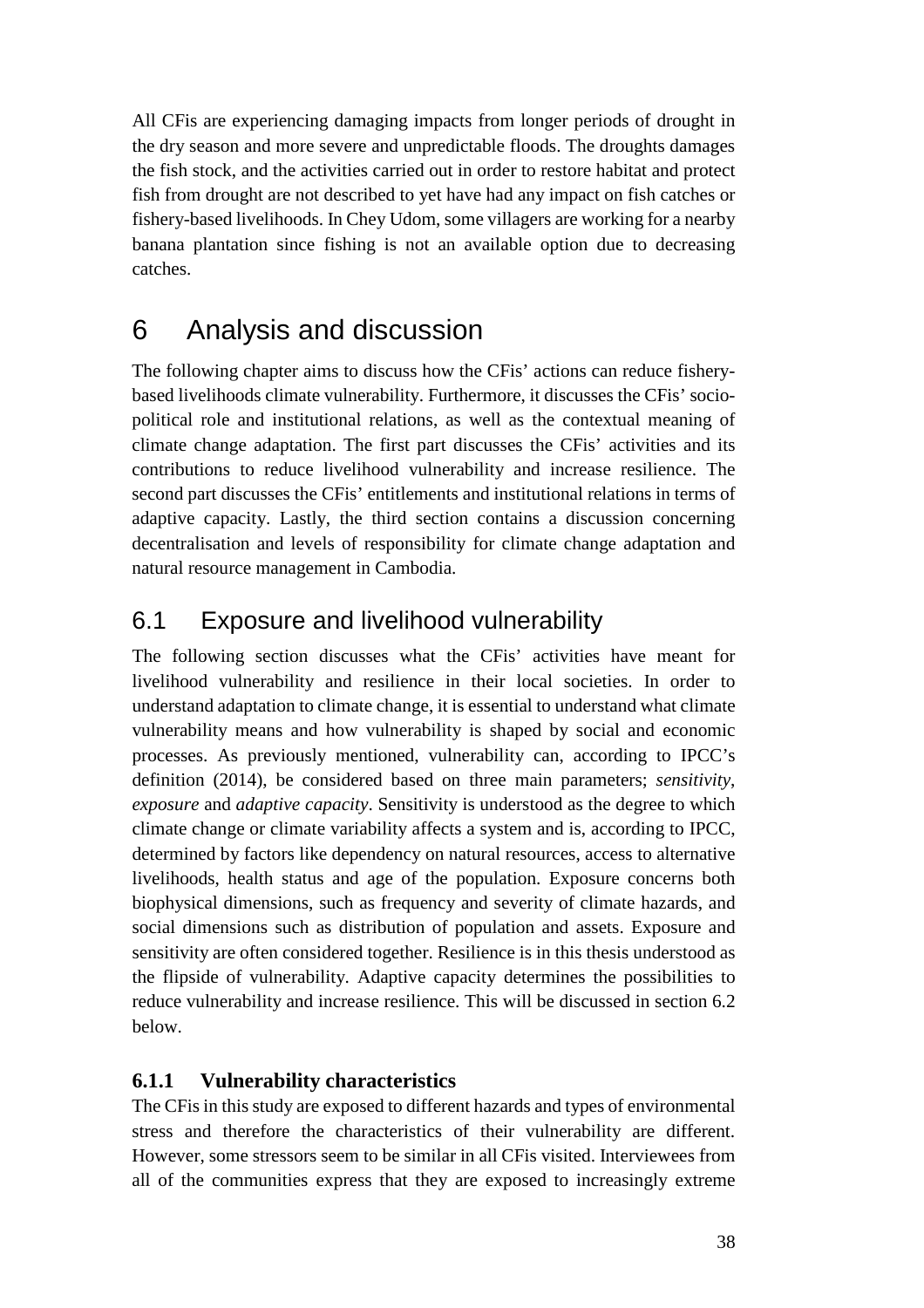drought during the dry seasons and lowering water levels, which has damaging impacts on both fishery and agriculture that are the main livelihoods in all CFis in this study.

Another environmental stress described by all CFis is loss of mangrove forest. Since mangrove provides shadow and habitat for fish and other aquatic animals, the loss has caused damage to the fishery resource and the aquatic ecosystems that the communities depend on for fishery. The loss of mangrove is described as aggravating the impacts from climate change with lowering water levels and higher temperatures in the shallow waters. This harms the fish stock and causes it to migrate to deeper water, which is a problem for the traditional fishermen whose equipment is limited for fishing in shallow areas. Upstream damming of the rivers further contributes to lowering water levels.

The high dependency on fishery and agriculture in the communities makes their livelihoods sensitive to stress that damages these resources and its productivity. Hence, these livelihoods are vulnerable and highly exposed to both climate impacts entailing longer periods of drought and geopolitical changes involving deforestation and damming.

The villages along the Srepok and Mekong rivers; Preak Ta Am, Preak Ta Thoeng and Chey Udom, are exposed to increasing flood risk due to more extreme weather and increased precipitation during the monsoon season. Over the years, the villagers have developed ways to live with the tides and annual flooding, thus adapting their way of living and farming to cope with the floods. However, the damming upstream in both Srepok and Mekong in combination with changes to climate extremes are causing more severe floods that are both higher and faster, and therefore more difficult to prepare for, and thus causes more damage to agriculture and belongings. The CFi members describe that the response to flooding is mainly carried out at household level. The increasing flood risk damages agriculture, which has expanded as a consequence of the decline in fish stock.

Trapaeng Sangkae, located in the coastal area, is exposed to the impacts of sea level rise, entailing salt intrusion and higher water levels, which impact the farmlands and possibilities for irrigation. The CFi community chief of Trapaeng Sangkae CFi expressed concerns that these changes cannot be addressed at a local level, since large scale infrastructure investments will be required to keep water away in a long term perspective.

### <span id="page-45-0"></span>**6.1.2 CFis activities' impact for reducing livelihood vulnerability**

All CFis in this study have been working to restore and plant mangrove forest. According to members from Trapaeng Sangkae CFi, Preak Ta Am and Preak Ta Thoeng, the restoration and conservation of mangrove have, in combination with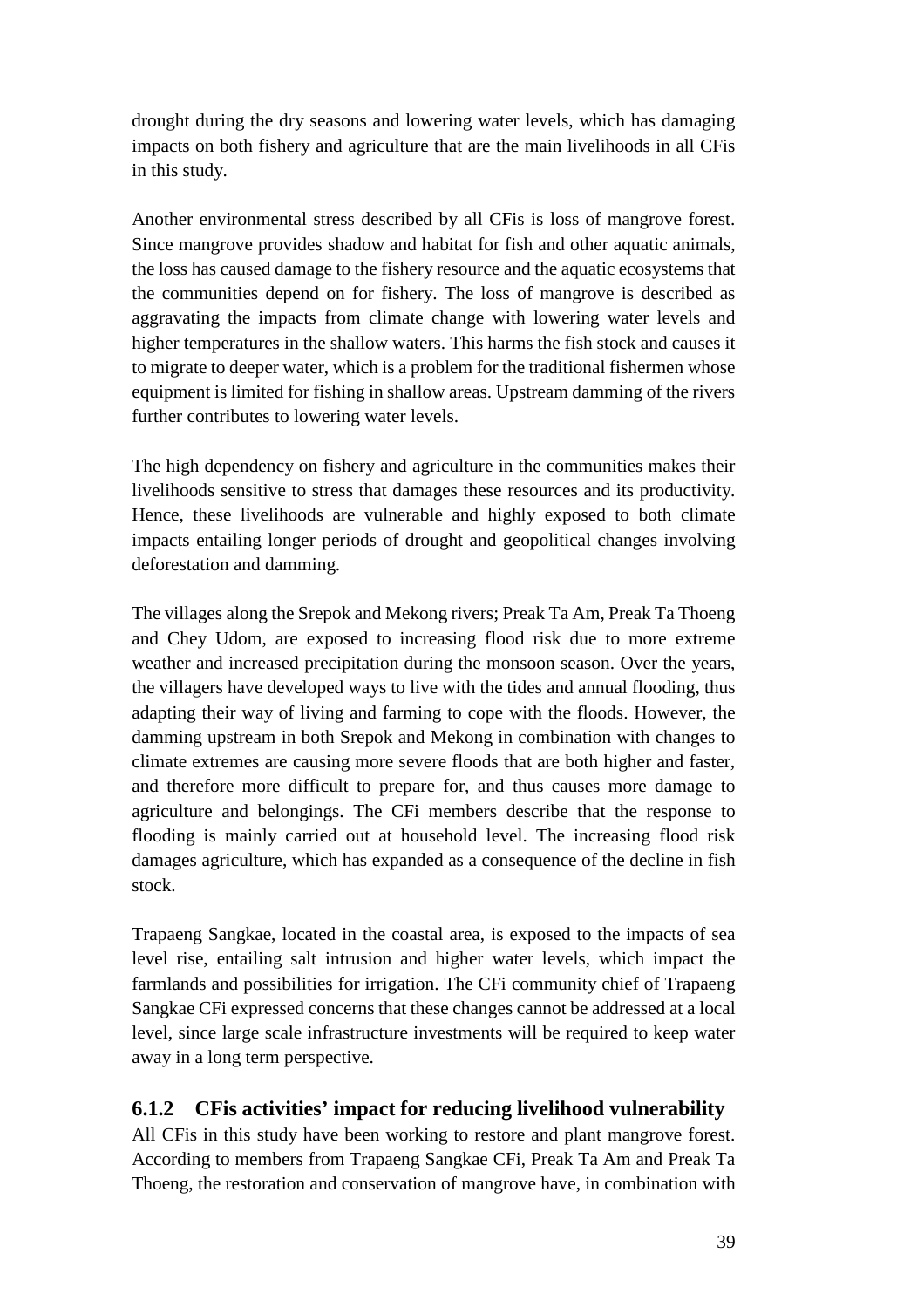fish conservation areas, generated healthier and more productive ecosystems and thus increasing fish stock. Hence, they highlight mangrove restoration as efficient for improving fish catches and as a result this has generated both income improvement and increased food security. As a result of that, work migration in Trapaeng Sangkae has diminished since the community was established. Even though the CFi is still exposed to environmental and climate stress, reduced sensitivity seems to have made the fishery-based livelihoods less vulnerable.

Regarding drought, several CFis have dug deep pools to protect fish during the dry season. However, the outcome seems to depend on the degree of exposure in the different areas. In Ratanakiri province, the officer at the Fisheries Administration tells us that deep pools for fish are dug even deeper in order not to dry out, as the dry seasons are getting longer. The situation in Kampong Phluk is similar. Thus, the longer droughts and lowering water levels seem hard to respond to in a sufficient way in order to improve the conditions for fishery.

All CFis have worked to decrease the vulnerability through livelihood diversification. However, the outcome has been varied. In Preak Ta Am and Preak Ta Thoeng, the shift from fishing to agriculture as the main livelihood source seems to have reduced overfishing and illegal fishing, as well as it has improved villagers' income according to the interviewees. This also seems to be the case in Trapaeng Sangkae, where an extensive ecotourism seems to have contributed to income improvement for villagers as well as alternative livelihoods that are less exposed to climate impacts, and thus less vulnerable.

In Kampong Phluk and Chey Udom, however, the CFis' members do not seem to experience the same improvement of livelihoods from their activities as the other communities. The villages connected to Kampong Phluk CFi report being highly exposed to environmental stress due to impacts from deforestation in the areas around the lake Tonle Sap, as well as lowering water levels due to both the damming of the Mekong river and increasing drought. During the past years, fish stock and fish catches have radically declined. The community has made major investments in ecotourism, which has provided alternative livelihoods at the same time as mangrove forest has been protected as an ecotourism site. However, livelihoods based on ecotourism in Kampong Phluk seem to be exposed to the same stress as fishery; the drought that damages fishery resources, does at the same time impact the ability to drive the tourist boats through the shallow areas in the flooded forest conservation areas.

Furthermore, the number of visiting tourists is uneven over the years. During 2019, a CFi committee member tells us that the number of visitors has more than halved. Thus, livelihood diversification does not seem to have increased the community's ability to cope with the impacts and challenges it is facing. Kampong Phluk CFi is now considering agricultural expansion to increase food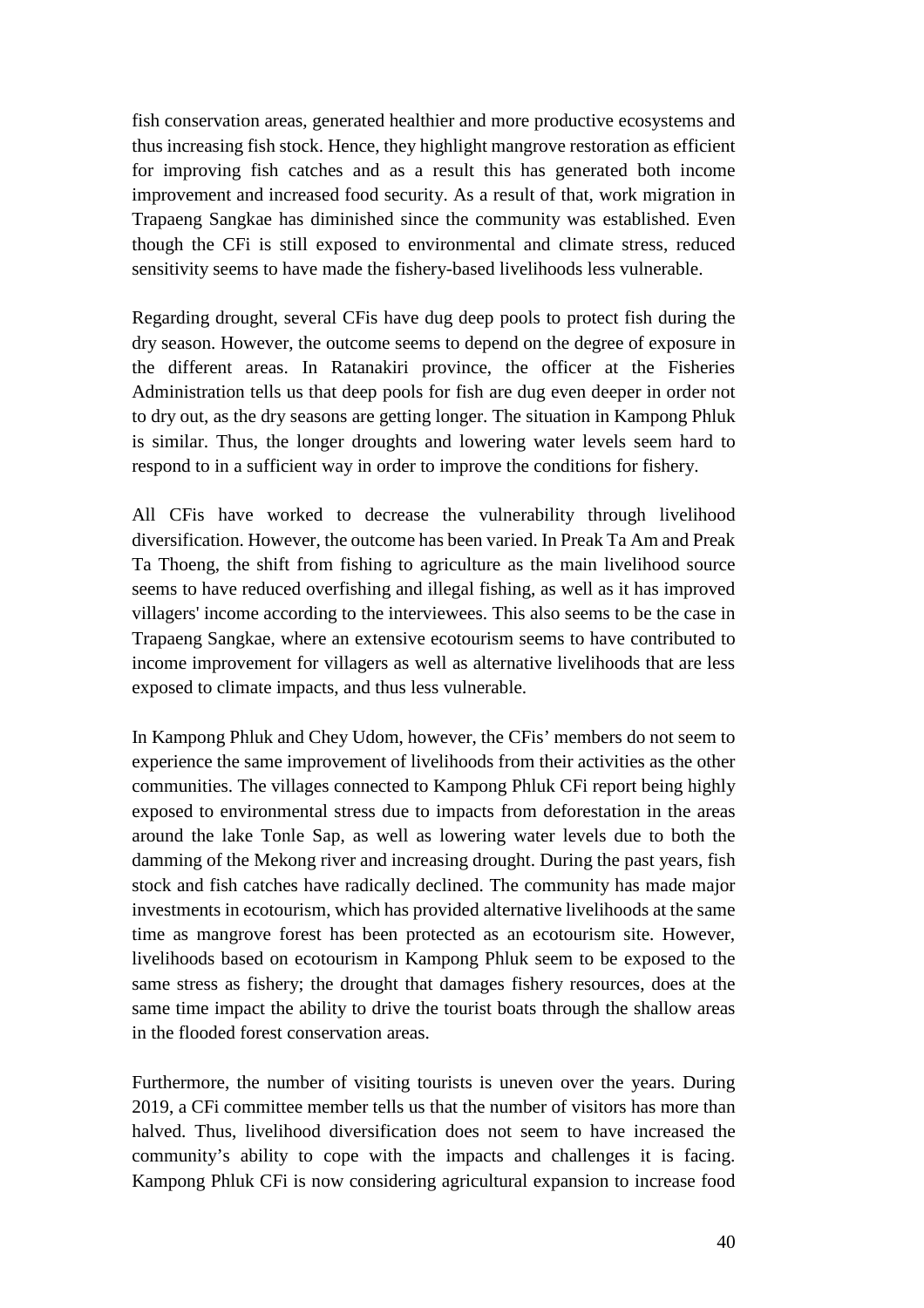security and support livelihoods, which would require land that is now covered with mangrove, which would thus have to be cleared. In a long term perspective, this could further aggravate the situation for fishery. In Chey Udom, the fishery resource is exposed to both overuse, and the impacts from drought and damming, and the CFis activities' does not seem to have managed to improve the situation.

The CFi in Kampong Phluk has established a so-called savings group that works to provide micro loans to members at a low interest rate. This can allow members to make small scale investments and start up new businesses in for example ecotourism. Trapaeng Sangkae's system with a "community tax" from community member's income from ecotourism activities, functions in a similar way. The income is used to finance various small scale investments in the community. According to interviewees in both Kampong Phluk and Preak Ta Am, the improved income from both mangrove planting and the livelihoods diversification has contributed to a reduced vulnerability.

#### <span id="page-47-0"></span>**6.1.2.1 Actions against illegal fishing - 'resilience for whom?'**

To patrol the community areas in order to protect the fishery resource against illegal fishing is an activity that all CFis highlight as both important and resource consuming in terms of both time, work and petrol. As the CFis were assigned exclusive tenure rights to their community waters, several CFis tell that they have received increased support from local authorities and police for their work against illegal fishing. However, illegal fishing in Cambodia is a complex question and there seems to be various causes to illegal fishing. While Kampong Phluk CFi describe the illegal fishing as well organized medium-scale fishing, committee members of the CFis Preak Ta Am, Preak Ta Thoeng and Chey Udom describe the people who are fishing illegally as in general very poor, using illegal gear such as mosquito nets since they cannot afford legal fishing equipment. An officer at the Fishery Administration in Ratanakiri, tells us:

*"We are supposed to send them [illegal fishers] to jail, but it is really hard to make that decision. If it is the first time he does that [illegal fishing], he can sign a formal contract with us to not do it again. If we look at the law, we do wrong but if we look at his family and how it would affect them… The question is why why they are poor families, and why they thought there is no other actions they can do to earn their living. The last time I got a call about illegal fishing from a community fishery, I found out that the fisher's family was very poor. I could not* 

*put him in jail, I just confiscated his equipment. And we made a contract between the fisher and the community, to make sure he will not do that again."*

According to the Fishery Administration Officer as well as members of Chey Udom and Preak Ta Am Cfi, it seems like the poorest in the villages do not always benefit proportionally from CFis activities. Blomley et al. (2010) has in a review of Cambodian CFis interviewed several poor non-CFi members living in villages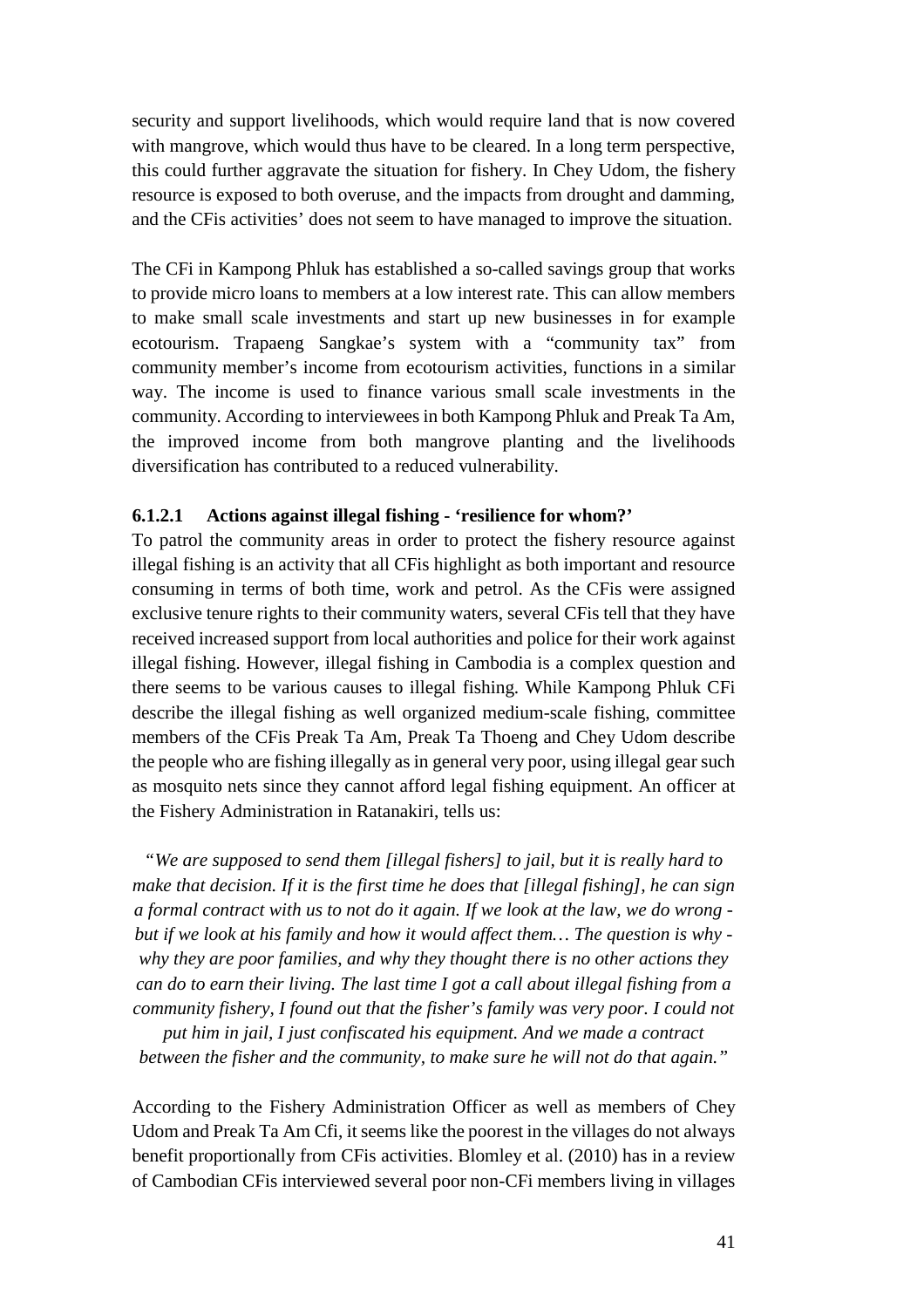connected to CFis, and highlight the requirement of fishing equipment that cannot be afforded by the poor as a hindrance for poor households to benefit from CFis activities. Another hindering factor for poor households to benefit from CFis work, the author stresses, is lack of available time to participate in the often time consuming activities and meetings voluntarily, due to the stress of making ends meet in their livelihoods.

Thus, activities can increase resilience among some groups within societies, at the same time as it risks leaving others behind and even increase their vulnerability. This dilemma is highlighted by Nightingale and Cote (2011) who stress the importance of asking normative questions when prescribing actions aiming to increase resilience and adaptive capacity, such as ´resilience for whom?´ Such questions can highlight how adaptation measures, due to power-structures and unequal share of assets, affect people within communities and even within households in different ways.

A similar discussion is also relevant in relation to conflicting land interests. In Kampong Phluk, expansion of agriculture, carried out as a livelihood strategy aiming to improve food security and decrease climate vulnerability, can due to lack of alternative accessible land result in deforestation and clearing of mangrove forests. This can in turn have negative impacts on aquatic ecosystems and fisherybased livelihoods. Thus, some of the livelihood strategies and actions can improve resilience for a group of people, or increase a resource's productivity, whilst negatively affecting another group or another resource.

## <span id="page-48-0"></span>6.2 Decentralisation and institutional relations

The following section aims to discuss how the establishment of CFis following the decentralisation reforms has affected the communities' relations to national and subnational authorities. Further, it aims to discuss what this has meant for the conditions for adaptation, in terms of adaptive capacity. Climate adaptation is closely connected to the question of livelihoods, and thus also to the political and institutional structures that affect and determine livelihood conditions. Since the CFis' members are depending on natural resources for their livelihoods, the political and institutional structures that affect tenure rights and access to these resources are crucial for the possibilities to deal with climate impacts.

### <span id="page-48-1"></span>**6.2.1 Entitlements and vulnerability**

Through the sub decree on CFis and the CFis own bylaws, CFis now have a joint assignment to work for sustainable fisheries with local and provincial authorities, and some CFis mention the experience that local authorities have turned from being a hindering factor for local small scale fisheries, to an encouraging one. The Community chief in Trapaeng Sangkae tells us: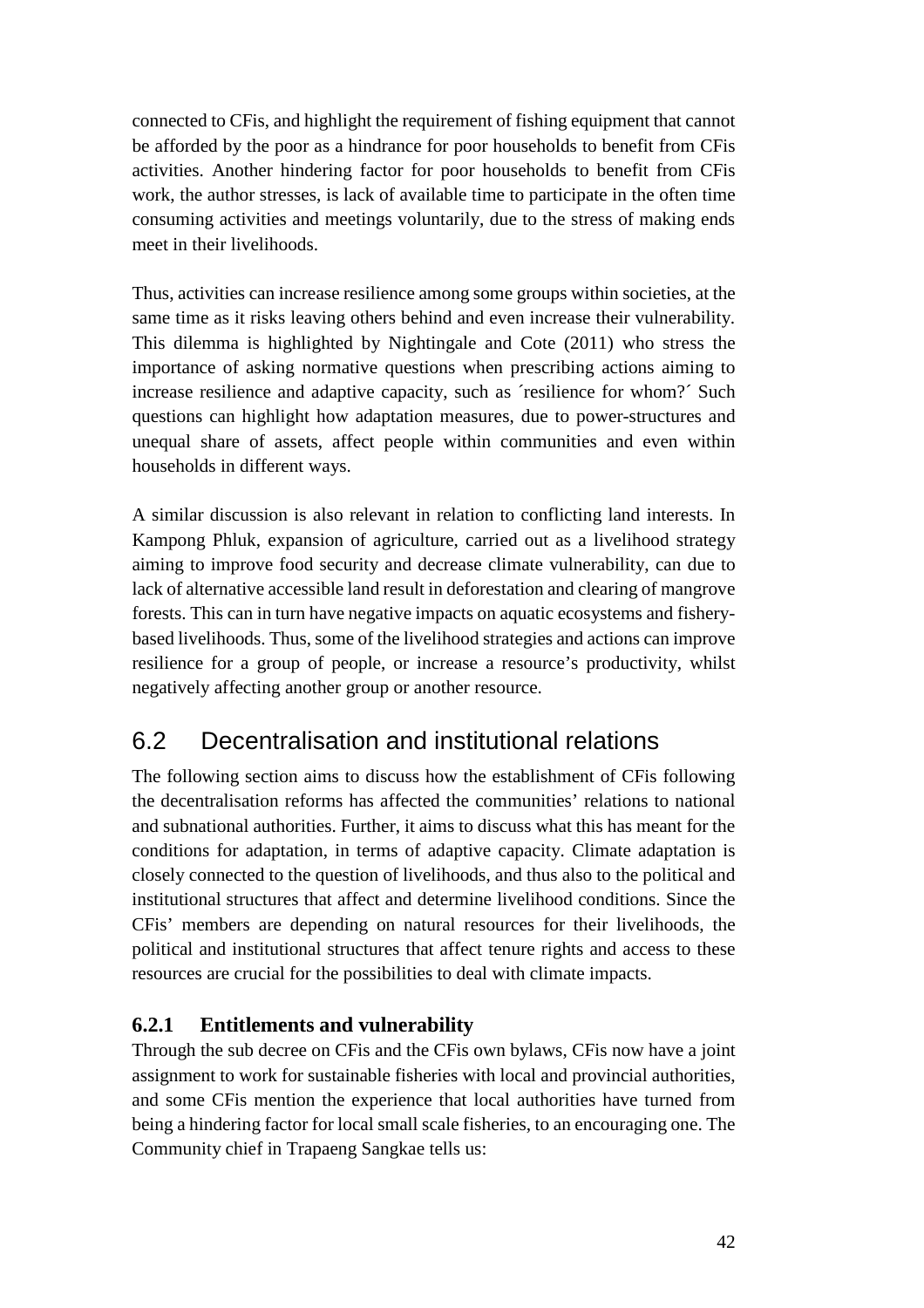*"In the beginning, we [the CFi] had problems with local authorities that tried to stop the establishment of our community. They used to support only projects that could make money. But since we knew the [fishery] law, and got support from the NGOs, we kept on working. Now, we have good communication with the local authorities, The CFi participates in the monthly commune meeting. And when we have any problem, we always meet the commune officer to solve it."*

Thus, in Trapaeng Sangkae, the community's awareness of their legal rights to form a CFi encouraged them to work for the establishment of the CFi. Since it was established, the CFi's land and water entitlements seem to have improved the relations between CFis and local and provincial authorities. The increased support from local authorities as a result of entitlements to land and water, seem to encourage CFis work to implement various adaptation measures and activities, and strengthen adaptive capacity. This is consistent with the findings of Adger & Kelly (1999), which state that a group's climate vulnerability is closely connected to its access and entitlements to natural resources.

Lemos et al. (2016) argue that adaptive capacity, in order to be sufficient for reducing climate vulnerability, has to be both generic and specific. The land and water entitlements that CFis has been ascribed following the decentralisation reforms and their legal registration processes, seem to have strengthened the CFis ability to conduct adaptation measures of both specific and generic character. The CFis has conducted measures for specific capacities to manage climate risk, such as to restore and plant mangrove and digging deep pools for fish, as well as measures aiming to improve generic capacities, such as strategies for alternative income sources for livelihood improvement. However, according to the interviewees, the specific measures seem also to have contributed to strengthen generic capacity, through improving the ecological status and productivity of the natural resources, and thus income from it.

Hence, land and water entitlement seem to increase adaptive capacity through institutional arrangements that improve the communities' ability to conduct adaptation measures. However, the land rights cannot mitigate negative impacts from the environmental stress to which the fishery resources are exposed, and thus to which fishery-based livelihoods are highly vulnerable. Entitlements can be considered a crucial condition that enables adaptation measures. According to the findings in this study, however, it does not fully reduce vulnerability to the various environmental hazards and stress that these communities are facing.

#### <span id="page-49-0"></span>**6.2.3 CFis' relations to national authorities and NGOs**

Whereas the institutional relations to local authorities seem to have been improved since the establishment of CFis, some CFis' members and committee members still express a lack of trust towards national ministries and agencies. Legal processes are described as arbitrary and unjust, which hinder and delay the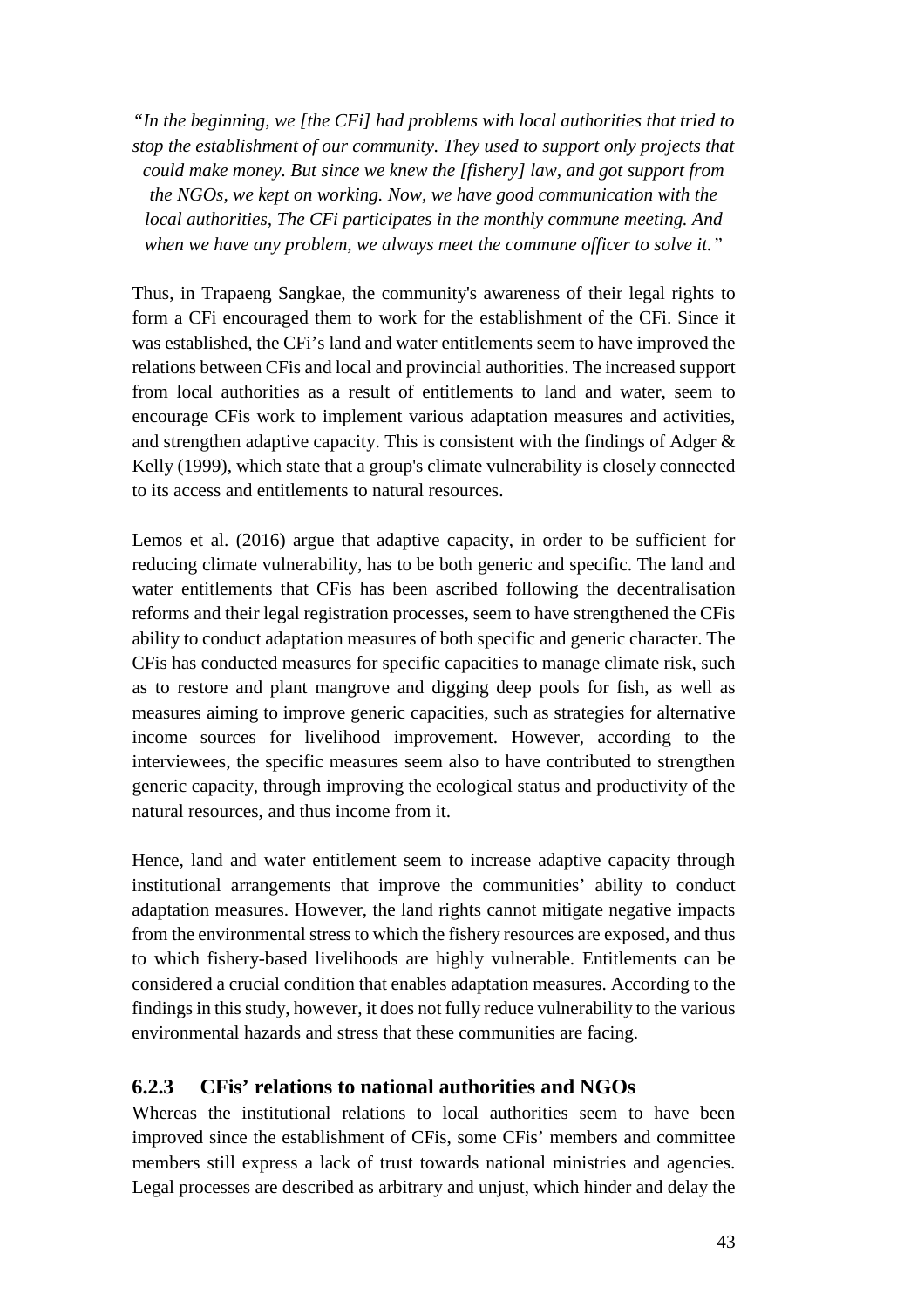conducting of measures that require legal permission, such as building of deep pools or reservoirs to deal with water scarcity. Some of the CFis express concerns regarding their land rights, and say that they fear that the community will be deprived of them, despite their legal tenure rights as a registered community, due to economic interests in the land from investors. Furthermore, some CFis express that they feel discouraged and counteracted by national authorities in their work for sustainable natural resource management. The community chief of Trapaeng Sangkae CFi says:

*"During the process of establishing this community we had a lot of problems with government officials. They did not want to have this community, because they knew that if this community exists, they cannot do anything with this land."*

The CFis' responsibilities for natural resource management could be seen as the responsibility of the state, with its greater financial and administrative resources. The CFis have been commissioned with the management responsibility, although there has been no significant allocation of resources to the local level following the mission. Instead, that gap is filled by NGOs and civil society that support measures for mitigation, adaptation, and poverty reduction. In consistency with these findings, Adger (2000) suggests that a lack of action for risk management by state institutions, "exacerbated by inertia in the decentralized planning system", is often compensated for by civil institutions taking a major responsibility for environmental and climate-related risk management.

CFis are intended to increase local influence and decision making, and the CFis' committees are elected by, and thus responsible towards, their members. The CFis' work and actions are hence intended to be governed based on the needs of its members in the local society. A crucial aspect of Community based natural resource management is the democratic value of local decision-making, and to move decision-making of resource management closer to those who use and depend on the resource. Based on that, it is important to consider how CFis' relations to both authorities and NGOs determine the CFis' work, when assessing the CFis' function for its members in terms of accountability and local decision making. Due to the political situation in Cambodia, with shrinking democratic space, CFis sometimes seem to be accountable not only towards their members but also upwards. Furthermore, the work of CFis is strongly influenced by and aligned with NGOs and their donors' projects, since the CFis are financially and administratively dependent on support.

NGOs involvement and connection with the CBOs has been the subject for criticism and discussion, both from research and involved actors. Norman (2014) describes a trend according to which the civil society in Cambodia is increasingly professionalised and transformed in alignment with a technocratic NGO-model, at the expense of it's grassroots connections. In the context of NGOs role in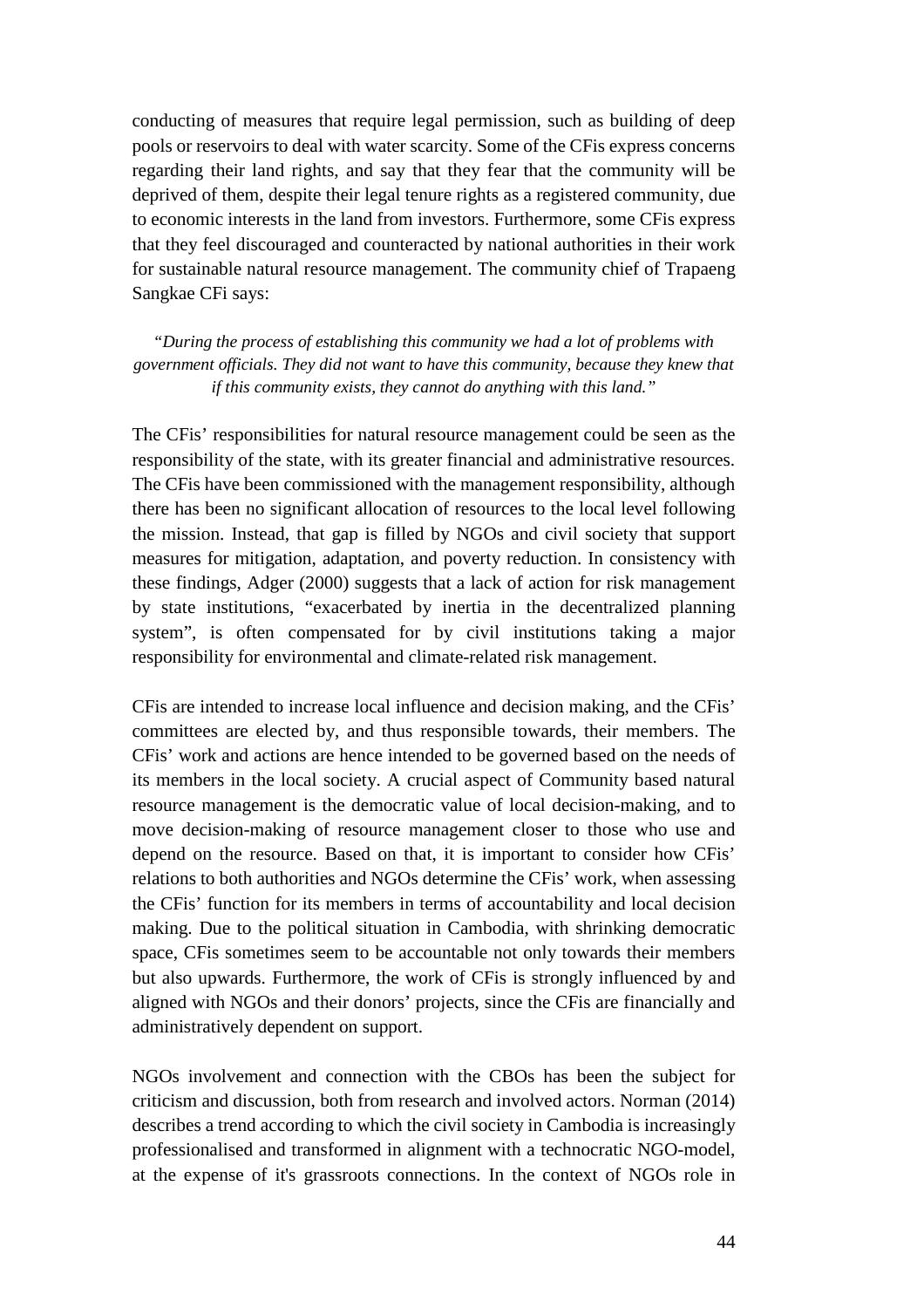Cambodia's governance system, questions about accountability are raised, pointing towards larger discussions regarding to what extent the CBOs sets their own agenda.

Norman (2014) argues that CBOs are often results of NGO interventions, albeit NGOs are not part of the local communities. This constitutes a challenge to the community-based approach to adaptation, according to which adaptation is supposed to be community-led. Henke (2011) argues that there is a paradox to donors' support interventions and activities that requires detailed and sophisticated activity plans that involves the communities, albeit not produced or initiated by the communities. Since there are also requirements for accountability from the donors, Henke (2011) furthermore expresses that this can result in that active community members are engaging in training and advocacy activities that are externally initiated, and that is conducted outside their own community.

Allen (2003) describes how community-based approaches to reduce climate vulnerability sometimes has tended to depoliticize issues and drivers of vulnerability. In a Cambodian context, such depoliticisation may be a necessity in a situation where the possibility to illuminate sensitive political issues, such as human rights in relation to geo politics that include damming, deforestation and corruption, are hindered due to the political situation of shrinking democratic space and an increasingly authoritarian government.

## <span id="page-51-0"></span>6.3 Decentralisation and responsibility for climate change adaptation

This section discusses general questions regarding the distribution of responsibility for adaptation in a decentralized system.

Decentralisation is in many ways an adequate way to allow for local initiatives in managing and reducing climate vulnerability. There may be a difference between how people are affected by the changes these communities are facing, not only between different communities but also within communities and within households. Since structural factors and characteristics of social groups such as gender, age, ethnicity, and indigeneity are often shown to be closely linked to the degree of vulnerability, to varied extent depending on the local context and culture, most research in the field agrees that adaptation to climate change must be local (Wisner, 2004; Adger 2006).

However, Marschke et al. (2014) state that although local institutions for many reasons are well suited to manage climate change adaptation measures, it is not possible for them to "tackle bigger issues" determined by national and international economic, social and geopolitical changes in connection with damming, sea level rise and changing climate extremes. Thus, even though local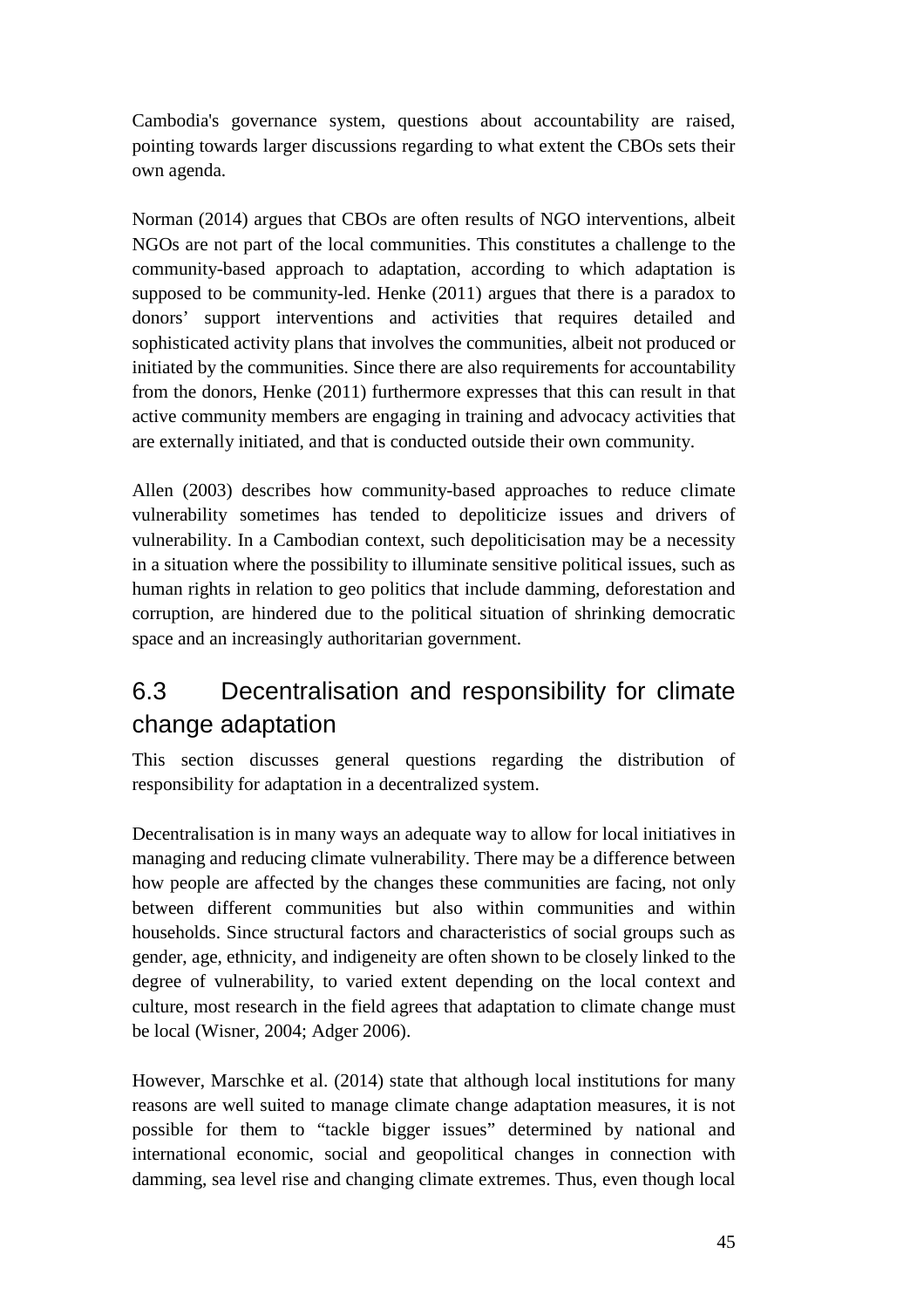institutions have great local knowledge and experience with coping-strategies that can inform locally relevant measures, they lack both financial and administrative resources in order to deal with challenges of great magnitude.

The institutional framework for climate adaptation in Cambodia has been criticized for being sectorized, lacking cross cutting perspectives, and for not capturing past or local experiences well enough. Even though most documents stress the importance of the subnational level's role for natural resource management and adaptation, the strategies have not resulted in allocation of sufficient resources to the local level for de facto implementation of measures. On the one hand, activities at local level carried out by CFis and NGOs seem to work to reduce climate vulnerability in several ways. The CFis' efforts to address local issues, such as restoration of mangrove, control of illegal fishing and livelihood diversification, are in many ways successful and seem to, in some cases, have worked to reduce livelihood vulnerability and build adaptive capacity in the communities. On the other hand, the sensitivity to stressors from changes of larger scale seem to remain, and to be hard to address at a local level.

The concept of climate change adaptation has been criticized for implying that climate change is a natural, external force, which tends to take focus away from the economic and political dynamics that are drivers behind the changes and the environmental degradation that people now need to adapt to. Ribot (2003) writes that the term adaptation *"lends itself to shedding the burden of response onto vulnerable parties; naturalizing what are socially generated conditions".*  Nightingale and Cote (2011) suggests a focus on normative and ethical questions in order to understand and illuminate the politics of climate adaptation, such as ´*who, is adapting to what*?´.

Allen (2003) argues that a project discourse further has contributed to a depoliticization of vulnerability issues, which has contributed to allocating the responsibility for adaptation at local communities, instead of illuminating the political and economic processes that causes environmental degradation (damming, deforestation, economic land concessions). This critique is not towards the communities or the community-based approach to adaptation itself. Rather, as expressed by Allen (2003), it is suggesting that the hierarchical governance systems and a hegemonic view of vulnerability, containing a main emphasize on exposure to natural hazards instead of economic and political drivers of vulnerability, has contributed to depoliticization.

The various challenges that the community fisheries are facing in their work to handle environmental changes are both social, political, economic, and environmental. However, these aspects are intertwined; many of the environmental changes that the CFis are facing have social, political and economic roots. Some of these challenges, such as illegal fishing, have been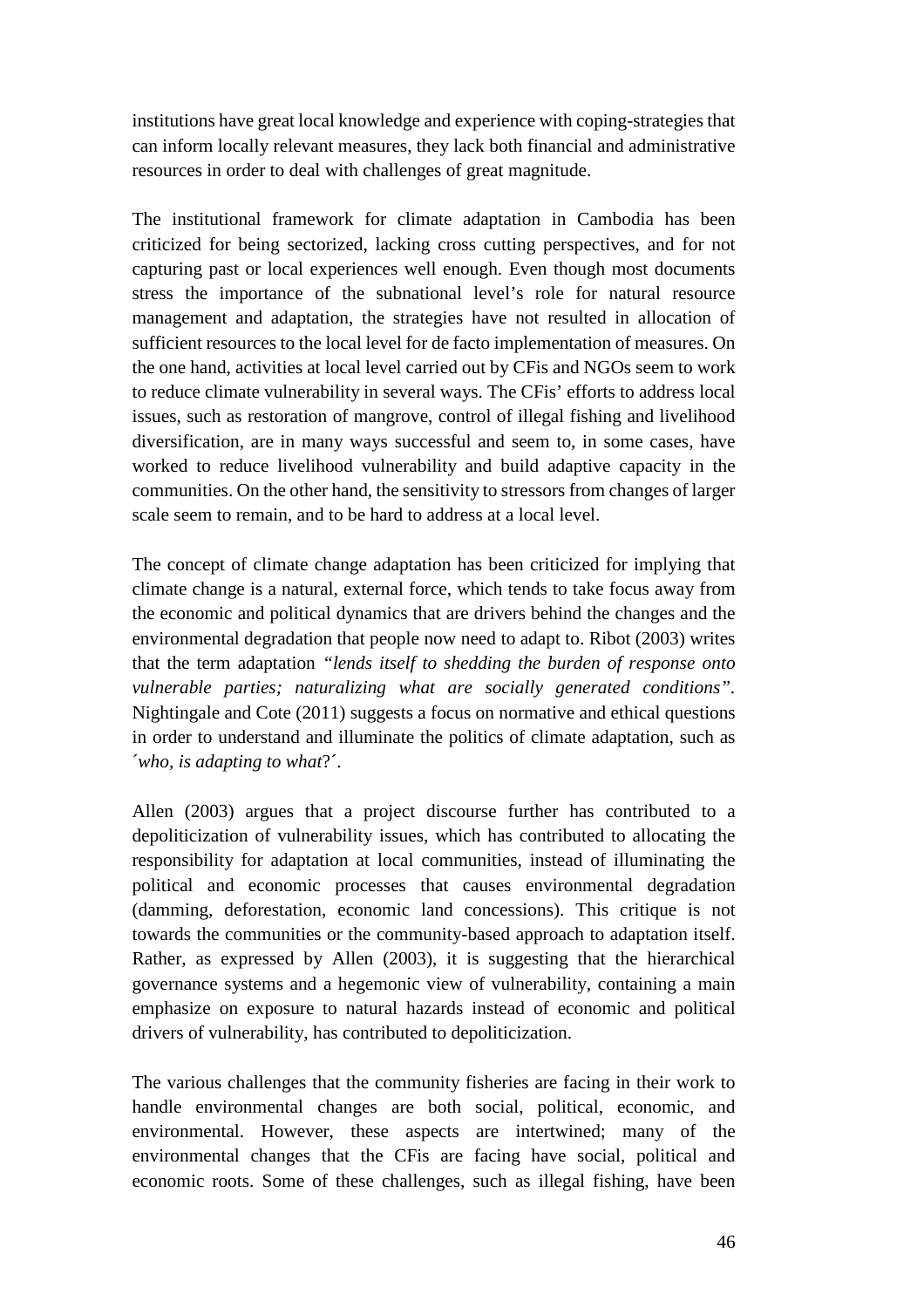addressed by the local societies for many years without them receiving much outside support. Some now argue that climate change can work as a lens through which a broader range of challenges that the fishers are facing can be discussed in a bigger context and receive increased support (Marschke et al. 2014).

# <span id="page-53-0"></span>7 Conclusions

Community Fisheries in Cambodia experience climate impacts that obstruct the conditions for fishery-based livelihoods in their societies. The main climate impacts and related challenges described by the CFis are consistent with previous climate research estimates. These challenges are the results of changes in climate variability and extremes; heavier storms and rain falls during the monsoon period, and longer periods of drought during the dry season. Furthermore, the CFis experience changes in seasonal variability and tide patterns, which makes annual flooding and precipitation more unpredictable. Since the floods are getting both more severe and increasingly unpredictable, they are becoming harder to prepare for, and communities located close to the country's free flowing rivers are thus increasingly exposed to flood risk.

CFis describe how changes in land use, such as deforestation and upstream hydropower dams, further aggravate the damaging effects of climate change on fish stock in the Tonle Sap lake and the country's free flowing rivers. Rising temperatures, longer periods of drought and lower water levels have damaging effects on fish living in shallow water. Stock declines and migration of fish into deeper waters, creates difficulties for small-scale fishers whose traditional equipment is limited to fish in shallow waters. Cambodia's coastal areas are increasingly affected by sea level rise and salt intrusion, whilst drought and declining water levels are described as the major problem around Tonle Sap, and the eastern part of the country is increasingly exposed to flood risk.

Hence, several biophysical, economical and socio-political factors are involved in making fishery-based livelihoods particularly sensitive to the impacts of climate change. High poverty rates, and insufficient resource allocation to the local level following the decentralization of responsibility for natural resource management undermine the local capacity to cope with and adapt to these changes. CFis implement various actions relevant to climate adaptation, aiming to reduce livelihood vulnerability in their communities. The activities are mainly addressing the dependency on fishery and agriculture, for which productivity is negatively affected by environmental change. Many of the activities carried out with support from local and international NGOs, are perceived by the CFis' members to have positive effects on local fishing and non-fishing livelihoods.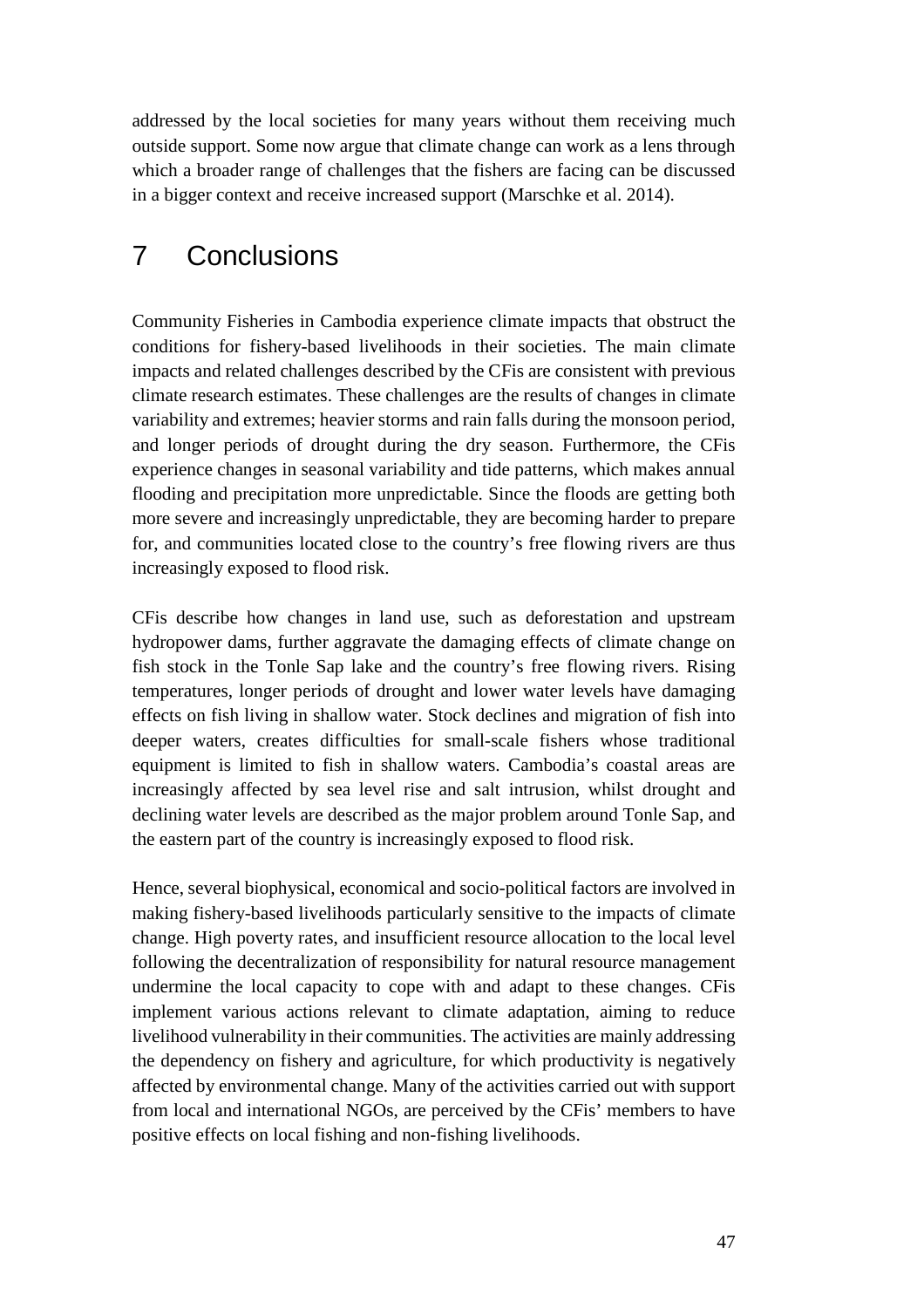Many CFis conduct fish conservation measures that respond to local climate change threats, such as building fishpools to protect fish from drought and planting mangroves to create shade and habitat for fish. In the studied locations, the CFis tell us that such actions have increased the fish population in the community areas and resulted in continued possibilities to sustain fishery-based livelihoods in the villages. According to members of Trapaeng Sangkae CFi, labour migration has declined since the CFi was established. Nowadays, it is possible to earn money on ecotourism, and the conservation measures and the replanting of mangrove forests have generated increased fish stock and catches in the areas. In Kratie, the CFis says that the access to alternative livelihoods in the villages has resulted in reduced illegal fishing.

In Kampong Phluk, the CFi is affected by low water levels and severe drought. However, ecotourism has generated improved incomes since the CFi was established. Although several communities suffer from extensive problems regarding illegal fishing, the establishment of the CFi has strengthened the possibilities to receive support from local and provincial authorities to work on such issues. Livelihood strategies include livelihood diversification, agriculture expansion, and resource conservation. The findings of this study suggest that these strategies reduce livelihood vulnerability through income improvement, increased biodiversity and diversification of livelihood-possibilities. However, the immediate responses to flooding often occurs at a household level and not on a community level.

CFis have potential to reinforce both generic and specific adaptive capacity in their communities. Through improved relations to local authorities as well as through local organisational structure, the CFis enable increased collective action for climate change adaptation by establishing common rules and plans for joint management of common natural resources. The CFis' measures can strengthen their communities' generic capacity by generating income improvement; both from livelihood diversification, and from restoration of ecosystems and fish conservation, leading to increased productivity of fishery resources.

However, it is now almost 20 years ago since the fishery reform that allowed CFis in Cambodia was implemented, but the communities are still facing major challenges. The differences in vulnerability may be high within both communities and households, and it is important to pay attention to what degree the work of CFis benefit the most vulnerable, both in research and in practice. It is a continuous challenge for both CFis and donors to ensure accountability and to improve decision-making processes, in order to respect and reciprocate the members diverse perspectives, priorities, and opinions. Furthermore, the issues of climate vulnerability that CFis work concerns, are embedded in larger political and economic processes which the CFis do not have the power or mandate to address. The CFis organizational embeddedness in a hierarchical governance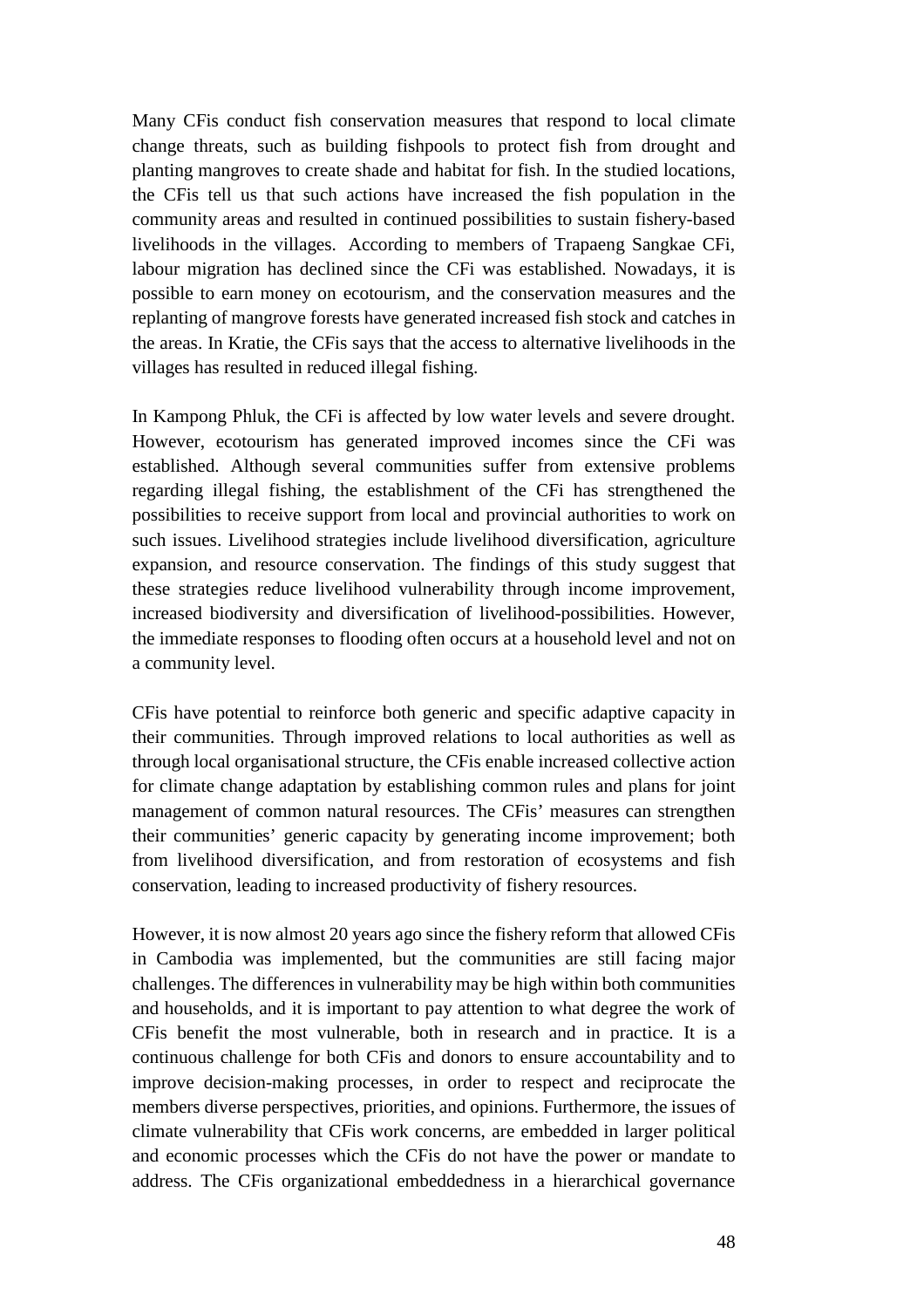system, and a rapidly shrinking democratic space, contributes to depolitization of vulnerability issues.

Considering the highly political environment that the CFis operate within, it is of interest to conduct further research into the CFis' function for its members in terms of accountability and local decision making, considering the CFis' relations to both authorities and NGOs, when assessing CFis' work to improve livelihoods.

To conclude, this study suggests that CFis can play an important role in climate adaptation and reducing livelihood vulnerabilities to climate-related change in rural fishing communities in Cambodia. However, it is crucial to recognize that the CFis are embedded in a wider political context, and that climate adaptation is a political issue driven by economic and political processes. Local institutions are, with their experience and local knowledge, essential for climate adaptation. However, the notion of local climate adaptation has also been criticized for putting the burden of adaptation on the most vulnerable people. The environmental changes that the CFis adapt to have geopolitical dimensions and require responsibility and action not only at a local level, but also at national and international levels.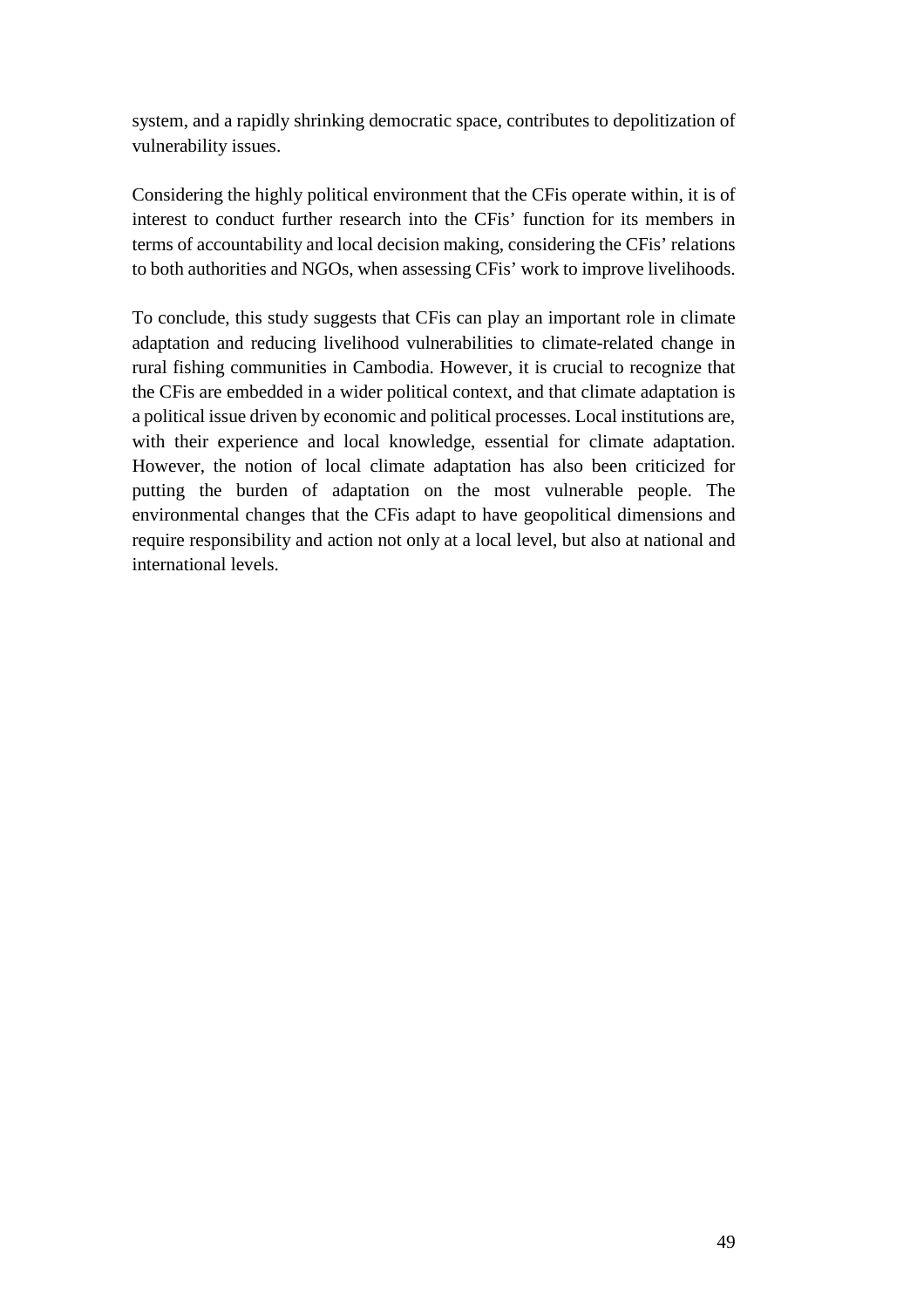## <span id="page-56-0"></span>Literature Cited

Adger, W.N. (2006). Vulnerability. *Global Environmental Change*, Volume 16, 2006, Pages 268–281.

Adger, W. N and Kelly, P. M. (1999). Social Vulnerability to Climate Change and the Architecture of Entitlements*. Mitigation and Adaptation Strategies for Global Change*, Volume 4, Pages 253–266.

Adger, W. N.(2003). Social capital, collective action, and adaptation to climate change*. Economic Geography*, Volume 79, Pages 387-404.

Agrawal, A and Perrin, N. (2009). Climate adaptation, local institutions and rural livelihoods*.* In: Adger, W.N., Lorenzoni, I., O'Brien, K.L. (Eds.), *Adapting to Climate Change: Thresholds, Values, Governance.* Cambridge University Press, Cambridge.

Allen, K. (2003). Vulnerability reduction and the community-based approach*.*  Pelling (ed.), *Natural Disasters and Development in a Globalising World*, 170- 184.

Almack, K. (2012). *Assessing vulnerability to climate change and Building adaptive capacity in Cambodia's fisheries sector.* World Fish Center.

Badjeck, M., Allison, E. H., Halls, A. S., and N. K. Dulvy. (2010). Impacts of climate variability and change on fishery-based livelihoods*. Marine Policy,* Volume 34, Issue 3, Pages 375-383.

Blomley, T., Tola, P., Kosal, M., Dyna, E and Dubois, M. (2010). *Review of Community Forestry and Community Fisheries in Cambodia: Report prepared for the Natural Resource Management and Livelihoods Programme*. USAID.

Thol, T and Sato, J. (2014). Is Greater Fishery Access Better for the Poor? Explaining De-Territorialisation of the Tonle Sap, Cambodia. *The Journal of Development Studies*, 50:7, 962-976.

David Dodman & Diana Mitlin, (2013). Challenges For Community-Based Adaptation: Discovering The Potential For Transformation. *Journal of International Development.* John Wiley & Sons, Ltd., vol. 25(5), pages 640-659, July.

Eakin, H.C., Lemos, M.C. and Nelson, D.R. (2014). Differentiating capacities as a means to sustainable climate change adaptation. *Global Environ Change*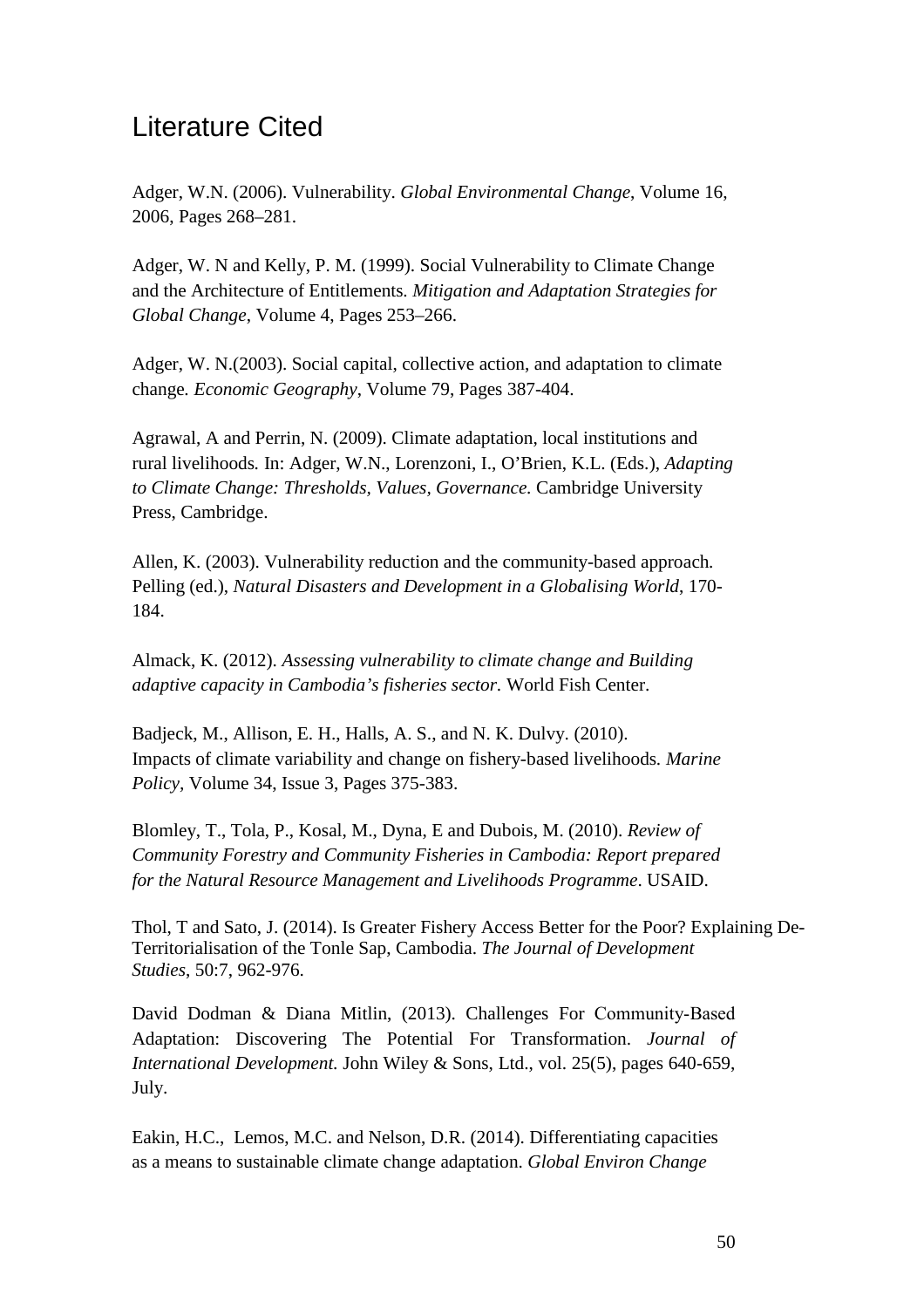2014, Volume 27, Pages 1– 8.

Ek, Göran. (2017). *Cambodia Environment and Climate Change Policy Brief.*  Sida's Helpdesk for Environment and Climate Change.

Ensor, J. E., Wennström, P., Bhatterai, A., Nightingale, A. J., Eriksen, S and Sillmann, J. (2019). Asking the right questions in adaptation research and practice: Seeing beyond climate impacts in rural Nepal. *Environmental Science & Policy*, Volume 94, 2019, Pages 227-236.

FAO. (2011). *Fishery and aquaculture country profiles: The Kingdom of Cambodia.* Available: http://www.fao.org/fishery/facp/KHM/en.

Germanwatch. (2017). *Global Climate Risk Index 2017.* Available: http://germanwatch.org/12978.

Gunderson, Lance H. (2000). *Ecological resilience - in theory and application.* Emory University, Atlanta, Georgia.

Gadgil, M., Olsson, P., Fikret, B and Folke, C. (2003)*. Exploring the role of local ecological knowledge in ecosystem management: three case studies*.

Henke (2011) *'NGOs, people's movements and natural resources in Cambodia',* in C. Hughes and K. Un (eds) *Cambodia's Economic Transformation: Historical and Theoretical Perspectives*, Copenhagen: NIAS.

IPCC. (2014). *Climate Change 2014: Impacts, Adaptation, and Vulnerability.*  Part A: Global and Sectoral Aspects. Contribution of Working Group II to the *Fifth Assessment Report of the Intergovernmental Panel on Climate Change.*

Jackson, M. (1996). *Introduction. Phenomenology, Radical Empiricism, and Anthropological critique.* In: Jackson, M. (ed.), *Things as they are. New Directions in Phenomenological Anthropology.* Bloomington: Indiana University Press, pages 1-50.

Lemos, M. C., Lo, Y., Nelson, D. R., Eakin, H and Bedran-Martins, A. (2016). Linking development to climate adaptation: Leveraging generic and specific capacities to reduce vulnerability to drought in NE Brazil*. Global Environmental Change*, Volume 39, 2016, Pages 170-179.

Levine, S., Ludi, E and Jones, L. (2011). *Rethinking Support for Adaptive Capacity to Climate Change*. Overseas Development Institute.

Marschke, M., Lykhim, O and Nong, K. (2014). Can Local Institutions Help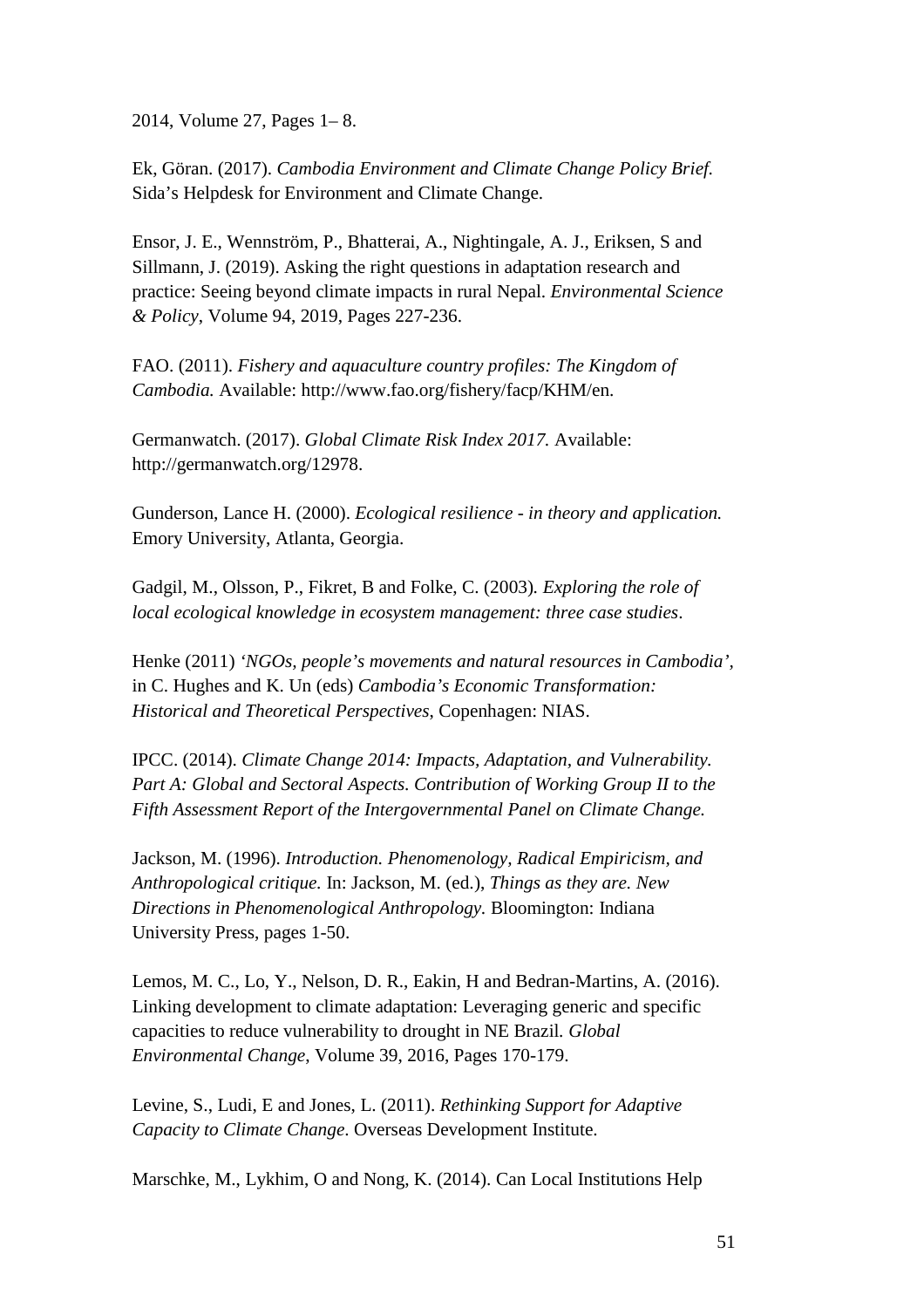Sustain Livelihoods in an Era of Fish Declines and Persistent Environmental Change? A Cambodian Case Study. *Sustainability*. Volume 6, Pages 2490- 2505.

Nightingale, A. (2017). Power and politics in climate change adaptation efforts: Struggles over authority and recognition in the context of political instability*. Geoforum*, Volume 84, Pages 11-20.

Nightingale, A. (2015). *Adaptive scholarship and situated knowledge? Hybrid methodologies and plural epistemologies in climate change adaptation research*. Area 48, Pages 41–47.

Norman. D. J. (2014). From shouting to counting: civil society and good governance reform in Cambodia. *The Pacific Review*, 27:2, 241-264.

O'Brien, K., Eriksson, S., Nygaard L.P., & Schjolden, A. (2007). Why different interpretations of vulnerability matter in climate change discourses. *Climate Policy*, 7:1, Pages 73-88.

Paulson, S. & Gezon, L. L. (2005). *Political Ecology Across Spaces, Scales and Social Groups*. The State University of New Jersey, Rutgers University Press.

Pellini, A., Ed. (2012). *Engaging for the Environment: The Contribution of Social Capital to Community-Based Natural Resource Management in Cambodia*. Phnom Penh, Cambodia: The Learning Institute.

Reid. H., Alam. M., Berger. R., Cannon T., Huq. S., and Milligan. A. (2009). *Community-based adaptation to climate change: an overview.* Russell Press: Nottingham.

RGC. (2005). *Sub-Decree No. 80/OrNorKror/BorKor on community fisheries management*. English version accessible: http://www.fao.org/faolex/results/details/en/c/LEX-FAOC085864/

RGC. (2013). National Climate Change Committee. *Strategic Plan 2014 – 2023.*

RGC. (2014). Ministry of Agriculture, Forestry and Fisheries. *Climate Change Priorities Action Plan for Agriculture, Forestry and Fisheries Sector 2014-2018*.

RGC. (2010). *The Strategic Planning Framework for Fisheries: 2010 – 2019.*

RGC. (2017). *Cambodia's Intended Nationally Determined Contribution.*

Robbins, P. (2012). *Critical Introduction to Political Ecology*. 2nd ed. Blackwell.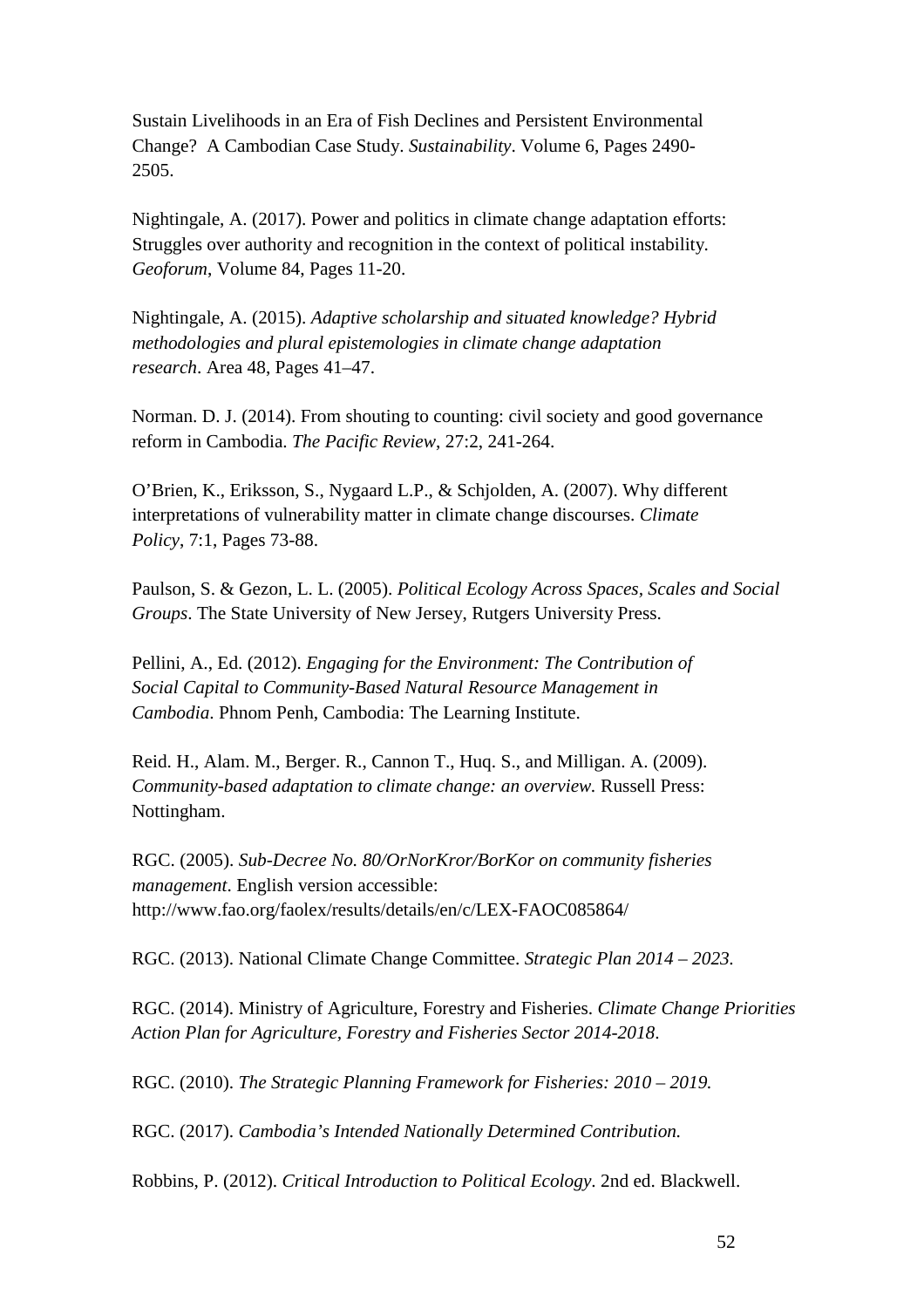Russell, B. (2006). *Research Methods in Cultural Anthropology*. Oxford: AltaMira.

Sarkkula. J., Baran. E., Chheng. P., Keskinen, M., Koponen. J and Kummu. M. (2005). Tonle Sap Lake pulsing system and fisheries productivity. *SIL Proceedings*, 1922-2010, 29:2, 1099-1102.

Sen, A. (1981). *Poverty and Famines: An Essay on Entitlement and Deprivation.* Clarendon Press, Oxford.

UNDP. (2016). *Gender, adaptation and disaster risk reduction.*

UNDRR. (2019). *Disaster Risk Reduction in Cambodia: Status Report 2019*. Bangkok, Thailand, United Nations Office for Disaster Risk Reduction Regional Office for Asia and the Pacific.

Walker, B. H., Gunderson, A. P. Kinzig, C. Folke, S. R. Carpenter, and L. Schultz. (2006). A handful of heuristics and some propositions for understanding resilience in social-ecological systems. *Ecology and Society* 11(1): 13.

Wisner, B., Blaikie, P., Cannon, T and Davis, I. (2004). *At Risk: Natural Hazards, people's vulnerability and disasters*. 2nd edition. Routledge: New York.

Yates, J. S. (2014). Power and politics in the governance of community-based adaptation. In J. Ensor, R. Berger & S. Huq (Eds.), *Community Based Adaptation to Climate Change: Emerging Lessons* (pp. 15-34). Rugby: Practical Action Publishing.

Zimmerer, K. S. (2000). The Reworking of Conservation Geographies: Nonequilibrium Landscapes and Nature-Society Hybrids. *Annals of the Association of American Geographers* 90, No.2: 256-69.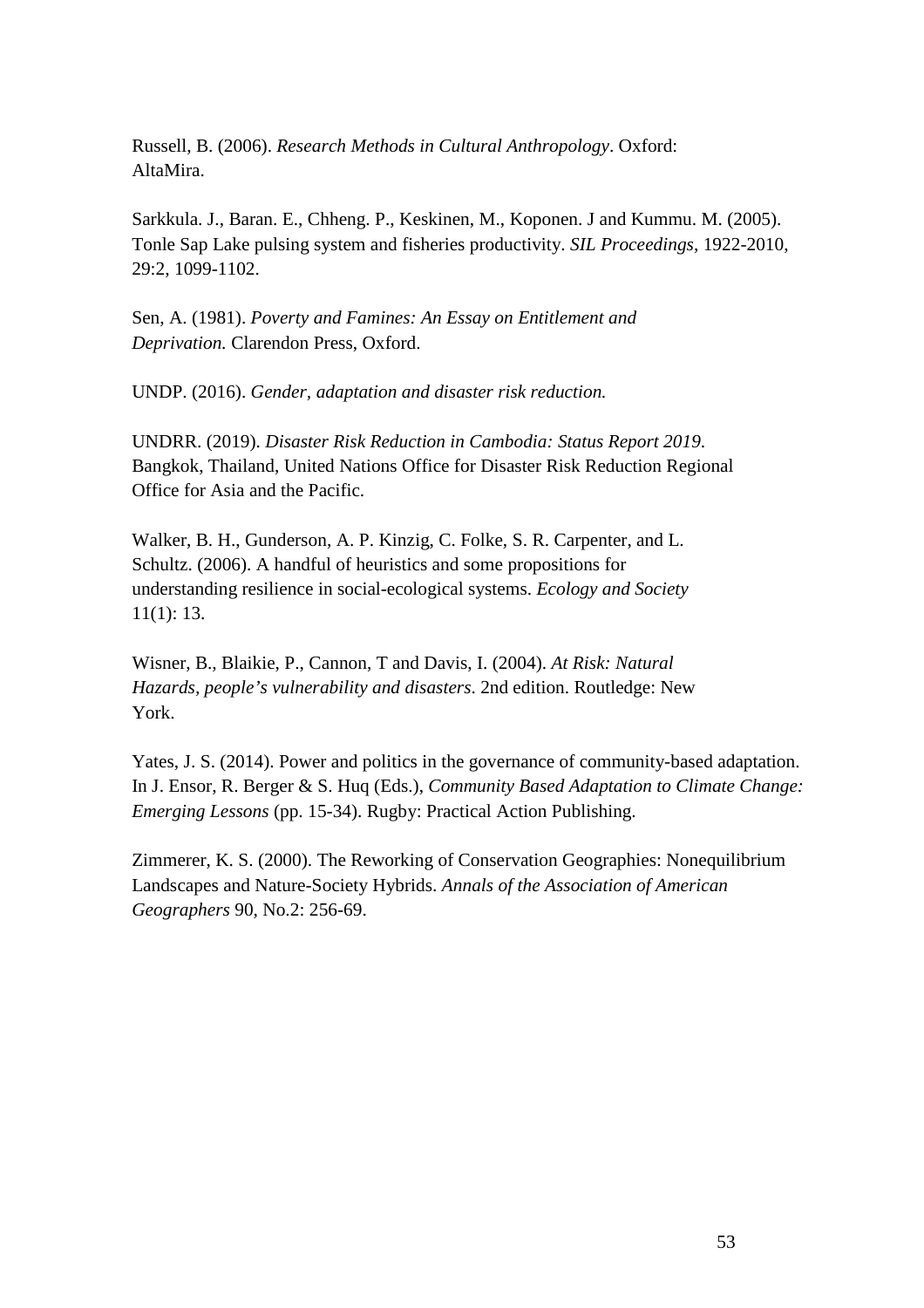# <span id="page-60-0"></span>Appendix 1: List of questions

#### **INTRO**

What does the river/the forest *(depending on type of CBO)* mean for you and your life in the village? How has your life here in the village changed over the years? *(What are the main changes compared to 10 years ago? Compared to 20 years ago?)*

#### **LIVELIHOODS**

What is your main occupation? What food do you buy? And what food can you produce? Do you sell something - what, where and to whom? How have the conditions for agriculture changed in any way over the years? Since when? *(Changes such as weather, productivity, erosion, drought, heavy rains, access to land, fishing gear, fish stock, support)*  How has the conditions for fishing changed in any way over the years? Since when? Do you remember any years that were particularly difficult for farming? What happened? How did you respond? (*How did you get food? Income?)* Do you remember any years that were particularly difficult for fishing? What happened? How did you respond? (*How did you get food? Income?)*

What else do you think could have helped the situation?

#### **THE CBO**

How did it all begin with the Community Forestry/Community Fishery? Who initiated it, and why? How does the CBO work? What are the CBO's activities? Has this work had any impact on your livelihood? How? How is the CBOs contact with authorities? *(including commune, regional departments and ministries)* What are the main challenges for the CBO? What are the challenges to your livelihood today? How do you think that the CBO could work to meet these challenges?

#### **CLIMATE CHANGE**

What do you think about climate change? (*Do you talk about it? When and with whom?)* What do you think about adaptation to climate change? *(What do you think it means in this village?)*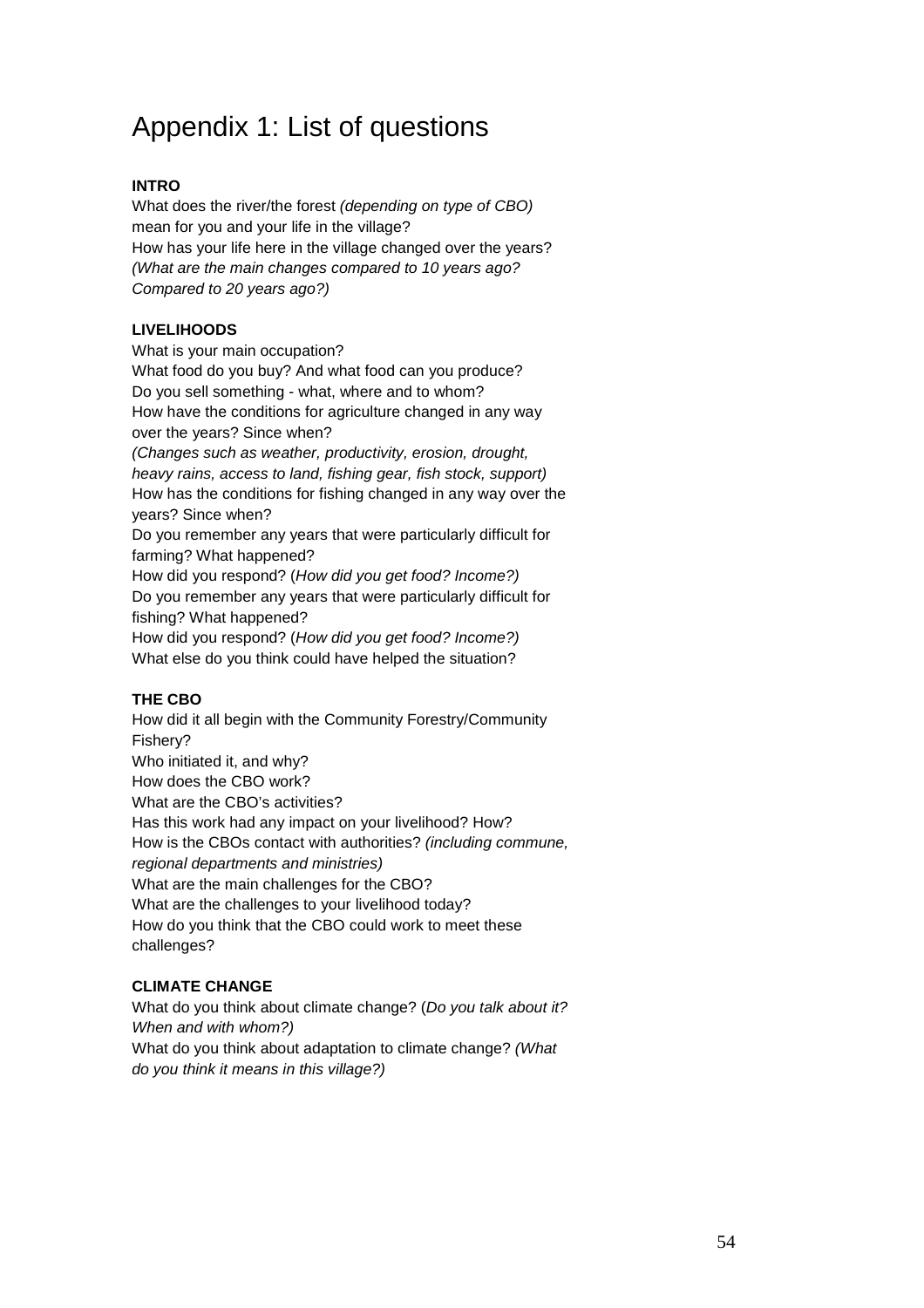# <span id="page-61-0"></span>Appendix 2: Objectives from Sub-Decree No. 80 on Community fisheries management

**The five main objectives of the sub decree on community fisheries:**

1. To manage the inland fisheries and the related ecosystems in places where fishing lots was canceled;

2. To manage the fisheries resources in sustainable and equitable manner;

3. To increase the participation in protection and management of fisheries resources, and thereby increase the understanding and recognition of its benefits;

4. To provide a legal framework to establish the community fishery

5. To improve standard of living and reduce poverty.

*RGC, 2005.*

**Community fisheries duties and responsibilities:**

1. To participate in managing and conserving fisheries resources in compliance with the bylaws and community fishing area management plan which are in conformity with laws and other legal instruments related to fisheries

2. Respect instructions of the department of fisheries and ministry of Agriculture, Forestry and Fisheries

3. Participate in establishment of conservation areas within the community fishing area, protection and reforestation of inundated forest and mangrove forest, and restoration of shallow streams and lakes to improve ecosystems and fisheries environments

4. Guarantee that all members of the community fisheries have equal rights in the sustainable use of fisheries resources as stipulated in the by-laws

5. Implement the by-laws of the community fisheries and formulate the community fishing area management plan

6. Enter into community fishing area agreements with the department of Fisheries in order to manage the fisheries resources sustainably

7. Keep all documents related to the community fisheries

*RGC, 2005.* 

**CFi members have the right to:**

1. to collaborate with FiA and request support from local authorities to assist in the control of illegal activities

2. to use and manage the resource and habitats in accordance with provision of the law and agreement

3. to undertake small scale fishing